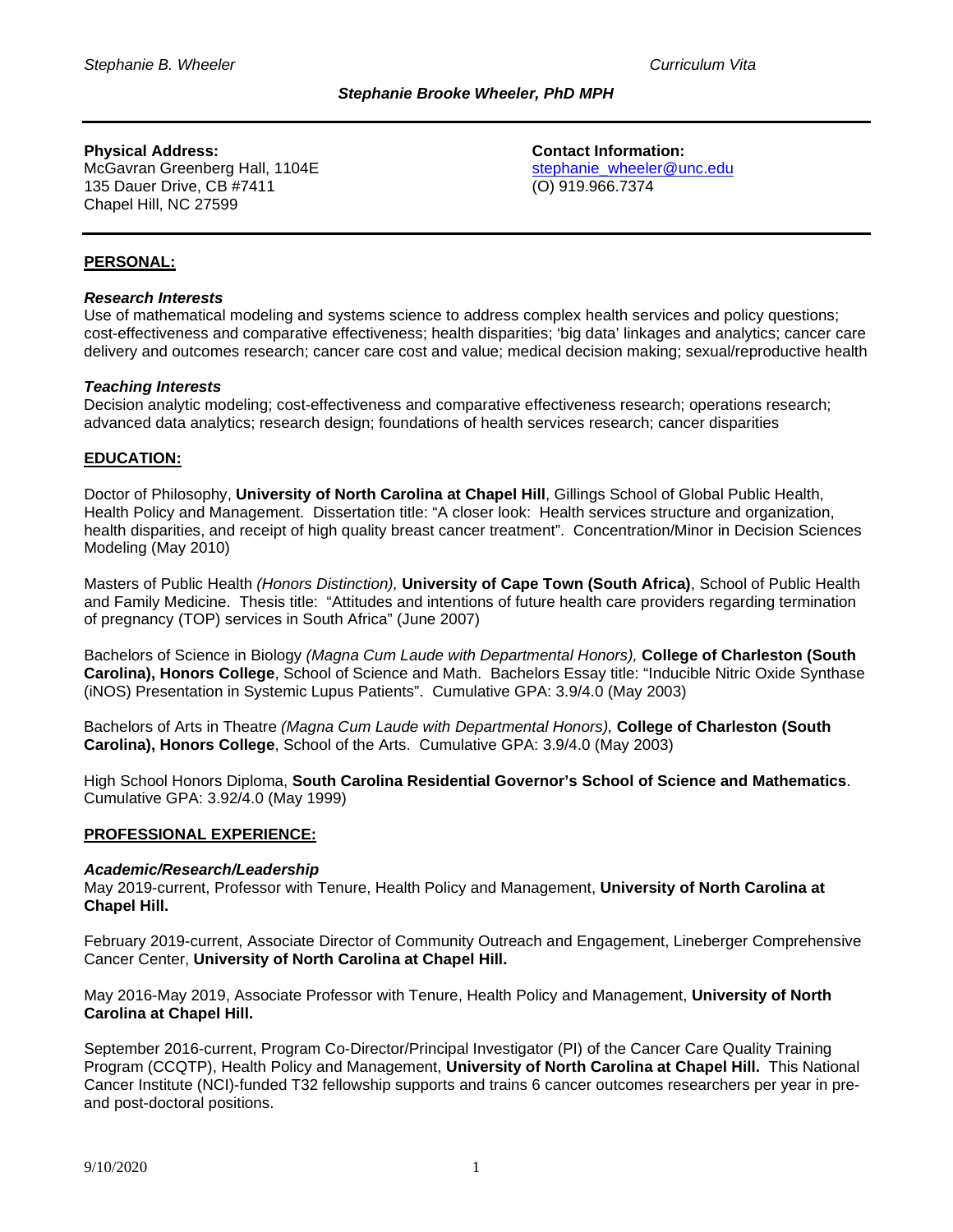May 2016-current. Program Director/PI of the Cancer Prevention and Control Research Network (CPCRN) Coordinating Center, Lineberger Comprehensive Cancer Center, **University of North Carolina at Chapel Hill.**  This Centers for Disease Control and Prevention (CDC)- and NCI-funded research network supports cross-center research collaboration among 8 institutions nationally to advance the science and practice of dissemination and implementation in cancer prevention and control.

November 2015-current, Program Co-Director/PI of the Geographic Management of Cancer Health Disparities Program (GMaP) Region 1 South, Lineberger Comprehensive Cancer Center, **University of North Carolina at Chapel Hill.** This NCI Center to Reduce Cancer Health Disparities (CRCHD)-funded program is designed to facilitate collaboration, resource-sharing, and capacity-building among cancer health equity researchers, trainees, outreach workers and organizations, with a focus on the North Carolina, South Carolina and Tennessee region.

May 2010-May 2016, Assistant Professor, tenure-track, Health Policy and Management, **University of North Carolina at Chapel Hill.** 

May 2010-current, Associate Member, Lineberger Comprehensive Cancer Center, Cancer Prevention and Control, **University of North Carolina at Chapel Hill.** 

May 2010-current, Faculty Researcher, Cecil G Sheps Center for Health Services Research, **University of North Carolina at Chapel Hill.** 

May 2011-current, Faculty Research Fellow, Center for Health Promotion and Disease Prevention, **University of North Carolina at Chapel Hill.** 

Oct 2011-Oct 2014, Carolina Community Network (CCN II) Cancer Health Disparities Trainee, Center for Health Promotion and Disease Prevention, **University of North Carolina at Chapel Hill.** This NCI-funded cooperative agreement was designed to engage early-career faculty trainees and the community via community-based participatory research to address racial disparities in cancer care and outcomes.

August 2008-May 2010, Pre-doctoral Trainee, Ruth L Kirschstein National Research Service Award (NRSA), Cecil G. Sheps Center for Health Services Research, **University of North Carolina at Chapel Hill.** Training Program Director: Timothy Carey. This Agency for Healthcare Research (AHRQ)-funded fellowship supports and trains health services researchers in pre-doctoral and post-doctoral positions.

August 2009-May 2010, Research Assistant, Health Policy and Management, **University of North Carolina at Chapel Hill**. PIs: Bryan Weiner and Bill Carpenter. Assisted with writing and submitting data requests, cleaning and analyzing claims data, and preparing manuscripts for breast cancer outcomes research.

May 2008-May 2009, Research Assistant, Health Policy and Management, **University of North Carolina at Chapel Hill**. PI: Andrea Biddle. Assisted with analysis and economic evaluation for Family Ties smoking cessation study in collaboration with Duke University and the Durham VA Medical Center.

May 2007-May 2009 (intermittent), Research Assistant and Instructor, Departments of Health Administration and Policy, and Biometry, Biostatistics, and Epidemiology, **Medical University of South Carolina**. Assisted Dr. Kit Simpson with discrete event simulation model design, parameterization, literature review, and manuscript writing for smoking cessation study in collaboration with industrial engineering researchers (including Dr. Maria Mayorga) at Clemson University. Also assisted with teaching in the Doctoral program, Masters program, and Southeastern Pre-doctoral Training in Clinical Research (SPTCR) program (directed by Dr. Barbara Tilley).

August 2007-January 2009, Research Fellow, **Family Health International (FHI)**, Applied Research Division, Health Services Research, Research Triangle Park, North Carolina. PIs: Theresa Hatzell Hoke and Jessica Price. Assisted with pilot study and scale-up of community-based distribution of depot medroxyprogesterone acetate (DMPA) in Madagascar, analysis of qualitative and quantitative data for the HIV/AIDS Prevention with Positives study in Rwanda, conducting literature reviews, and writing internal reports and manuscripts.

May 2007-July 2007, Research Intern, **Malawi Children's Village (MCV)**, Mangochi, Malawi. Collected primary data and set up a clinic database for MCV administrative use for MCV stakeholders Malawi.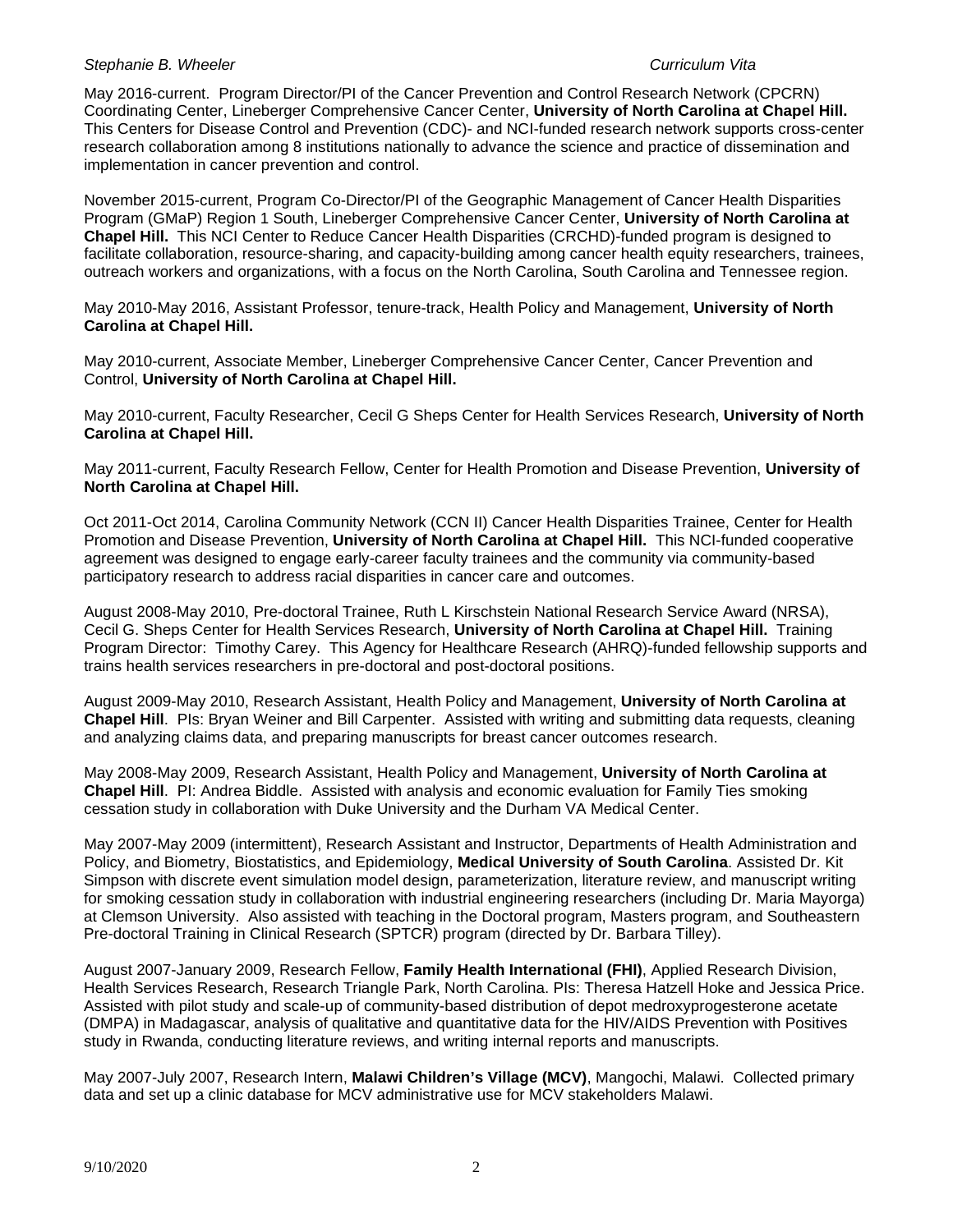August 2006-May 2007, Research Assistant, Health Policy and Management, **University of North Carolina at Chapel Hill**. PI: Andrea Biddle. Assisted with projects related to economic evaluation (topics: female sexual dysfunction, menopause and depression; cost-effectiveness of treated bed-nets for malaria prevention in HIVpositive pregnant women in the Democratic Republic of Congo; and cost-effectiveness of orthodontic treatment).

October 2004-February 2005, Program Assistant, School of Public Health, **University of Cape Town.** Assisted with Masters of Public Health program admissions, curriculum planning, and program management. *Other work experience*

June 2005-August 2006, Trader/Registered Securities Representative and Analyst, **Automated Trading Desk (ATD)**, Charleston, South Carolina. Passed NASD Series 7, 55, and 63 exams in Securities/Equities Trading; Certified by NASD and Securities Exchange Commission as a Registered Representative (2005).

### **HONORS/AWARDS:**

**Honors College Distinguished Alumna Award**, Honors College at the College of Charleston (2020)

**Mentored Training for Dissemination and Implementation Research in Cancer (MT-DIRC) Fellowship**, Washington University in St. Louis (2017-2018)

**Philip and Ruth Hettleman Prize for Artistic and Scholarly Achievement by Young Faculty**, University of North Carolina at Chapel Hill (2017)

**Distinguished Alumna Award**, College of Charleston (2017)

**Early Career Public Health Research Award**, Association of Schools and Programs of Public Health (2017)

**Merit Award,** Conquer Cancer Foundation/American Society of Clinical Oncology (ASCO) (2015)

**Jean G. Yates Outstanding Doctoral Student Award**, Health Policy and Management Annual Awards Ceremony, University of North Carolina at Chapel Hill (2010)

**Delta Omega National Honorary Society Award for Academic Excellence**, Theta Chapter (2010)

**Pre-Doctoral Fellowship in Health Services Research**, Cecil G Sheps Center for Health Services Research, AHRQ-funded National Research Service Award, University of North Carolina at Chapel Hill (2008-2010)

**Most Outstanding Abstract Award**, AcademyHealth Annual Research Meeting (2009)

**Harry T. Phillips Award for Outstanding Teaching** by a Doctoral Student, Health Policy and Management Annual Awards Ceremony, University of North Carolina at Chapel Hill (2009)

**Passed Doctoral Qualifying Exams with** *Honors Distinction*, Health Policy and Management, University of North Carolina at Chapel Hill (2008)

**Center for Discrete Mathematics and Theoretical Computer Science Advanced Study Institute** (2009)

**Mathematical Biology Modeling Travel Award**, Fondation Merieux, France (2008)

**Student Assembly Scholarship**, American Public Health Association (APHA) (2008)

**International Travel Award**, Health Policy and Management, Malawi (2007)

**Academic Merit Fellowship**, University of North Carolina at Chapel Hill Graduate School (2006-2007)

**Rotary International Ambassadorial Academic Fellowship** (2004-2005)

**Graduated Magna cum Laude** from the Honors College at the College of Charleston with **Departmental Honors** in Biology and in Theatre (2003)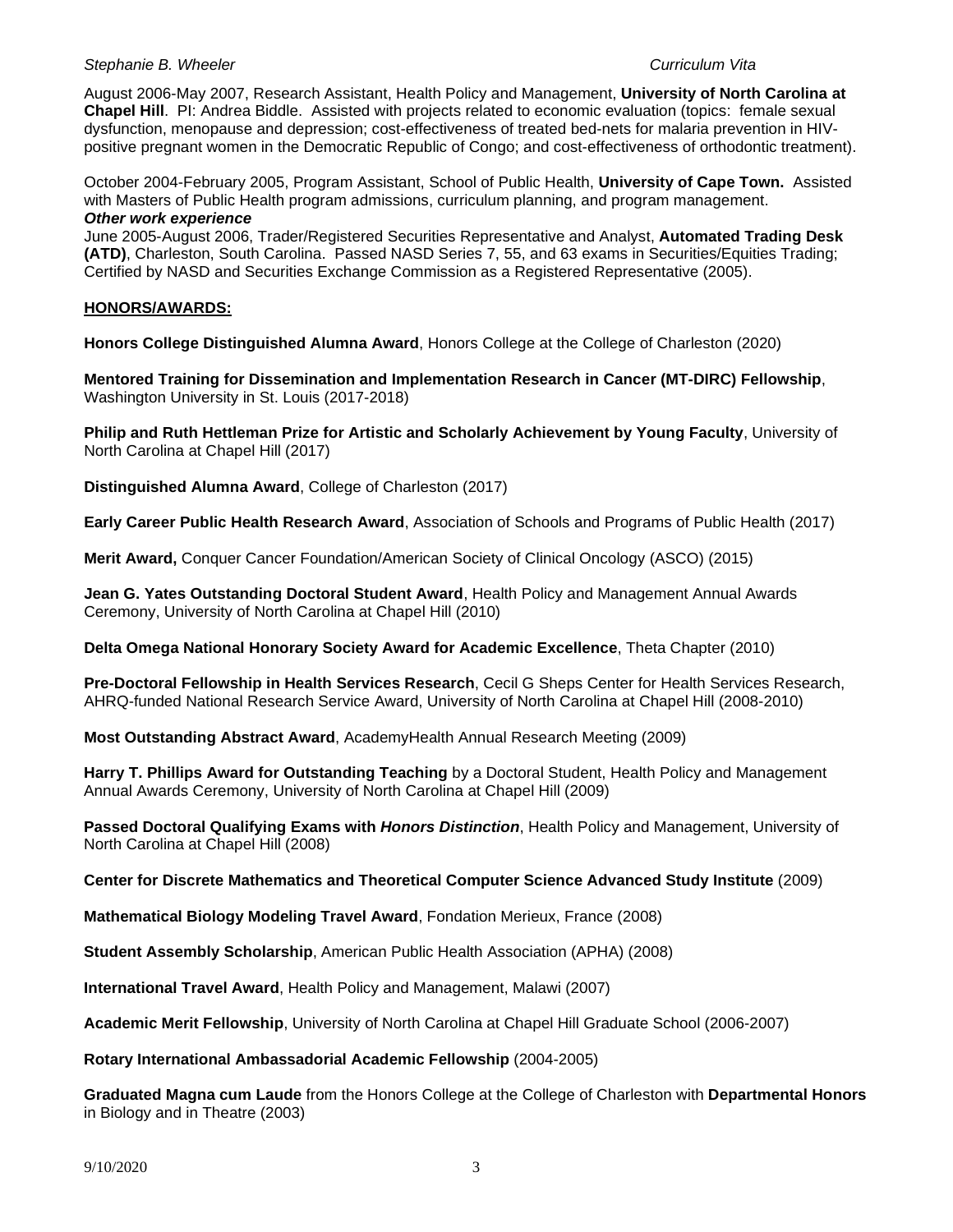**Outstanding Student Award** in Biology, College of Charleston (2003)

**Golden Key National Honors Society**, College of Charleston (inducted in 2003)

**Phi Kappa Phi Honors Fraternity**, College of Charleston (inducted in 2003)

**Palmetto Fellows Scholar**, College of Charleston (1999-2003)

**Presidential Scholar**, College of Charleston (1999-2003)

### **BIBLIOGRAPHY (+ denotes student/mentee; ++ denotes primary advisor to student/mentee on project):**

### *Book chapters*

**Stephanie B Wheeler**. "Chapter 10. Organization- and system-level factors influencing implementation: Overview of case studies." *Advancing the Science of Implementation across the Cancer Continuum*. 2018. Invited book chapter. Eds: David A Chambers, Cynthia A Vinson, Wynne E Norton. Oxford University Press: New York, NY. Pgs 191-195.

Reeder-Hayes, Katherine E, **Stephanie B Wheeler**, and Lisa A Carey. "Chapter 86: Breast cancer in minority women." *Diseases of the Breast, 5th ed*. 2014. Invited book chapter. Eds: Jay R Harris, Marc E Lippman, Monica Morrow, C Kent Osborne. Wolters Kluwer Health: Philadephia, PA. Pgs. 1112-1126.

### *Peer-reviewed publications*

- 1. **Wheeler SB**, O'Leary MC++, Rhode J, Yang JY, Drechsel R, Plescia M, Reuland DS, Brenner AT. Comparative Cost Effectiveness of Mailed Fecal Immunochemical Testing (FIT)-Based Interventions for Increasing Colorectal Cancer Screening in the Medicaid Population. Cancer. Accepted. In press.
- 2. Plotkin M++, George J, Bundala F, Tibaijuka G, Njonge L, Lemwayi R, Drake M, Bishanga D, Rawlins B, Ramaswamy R, Singh K, **Wheeler S**. Scale-Up of Doppler to Improve Intrapartum Fetal Heart Rate Monitoring in Tanzania: A Qualitative Assessment of National and Regional/District Level Implementation Factors. Int J Environ Res Public Health. 2020;17(6):1931. Published 2020 Mar 16. doi:10.3390/ijerph17061931
- 3. Islam JY+, Mutua MM, Kabare E, Manguro G, Hudgens MG, Poole C, Olshan AF, **Wheeler SB,** McClelland RS, Smith JS. High-risk Human Papillomavirus Messenger RNA Testing in Wet and Dry Self-collected Specimens for High-grade Cervical Lesion Detection in Mombasa, Kenya. Sex Transm Dis. 2020 Jul;47(7):464-472. doi: 10.1097/OLQ.0000000000001167. PMID: 32168174.
- 4. Schaffer EM+, Gonzalez JM, **Wheeler SB**, Kwarisiima D, Chamie G, Thirumurthy H. Promoting HIV Testing by Men: A Discrete Choice Experiment to Elicit Preferences and Predict Uptake of Community-based Testing in Uganda. Appl Health Econ Health Policy. 2020 Jun;18(3):413-432. doi: 10.1007/s40258-019-00549-5. PMID: 31981135.
- 5. Spencer JC, Rotter JS, Eberth JM, Zahnd WE, Vanderpool RC, Ko LK, Davis MM, Troester MA, Olshan AF, **Wheeler SB.** Employment Changes Following Breast Cancer Diagnosis: The Effects of Race and Place. J Natl Cancer Inst. 2020 Jun 1;112(6):647-650. doi: 10.1093/jnci/djz197. PMID: 31599949.
- 6. Biddell CB+, O'Leary MC++, **Wheeler SB**, Spees LP++.Variation in Cervical Cancer Screening Preferences Among Medically Underserved Individuals in the United States: A Systematic Review. Cancer Epidemiol Biomarkers Prev. 2020 May 26. doi: 10.1158/1055-9965.EPI-20-0306. Online ahead of print. PMID: 32457182 Review.
- 7. Lund JL, Gupta P, Amin KB, Meng K, Urick BY, Reeder-Hayes KE, Farley JF, **Wheeler SB**, Spees L, Trogdon JG. Changes in chronic medication adherence in older adults with cancer versus matched cancer-free cohorts. J Geriatr Oncol. 2020 May 15:S1879-4068(20)30042-4. doi: 10.1016/j.jgo.2020.04.012. Online ahead of print. PMID: 32423699
- 8. Lancaster KE, Lungu T, Bula A, Shea JM, Shoben A, Hosseinipour MC, Kohler RE, Hoffman IF, Go VF, Golin CE, **Wheeler SB**, Miller WC. Preferences for Pre-exposure Prophylaxis Service Delivery Among Female Sex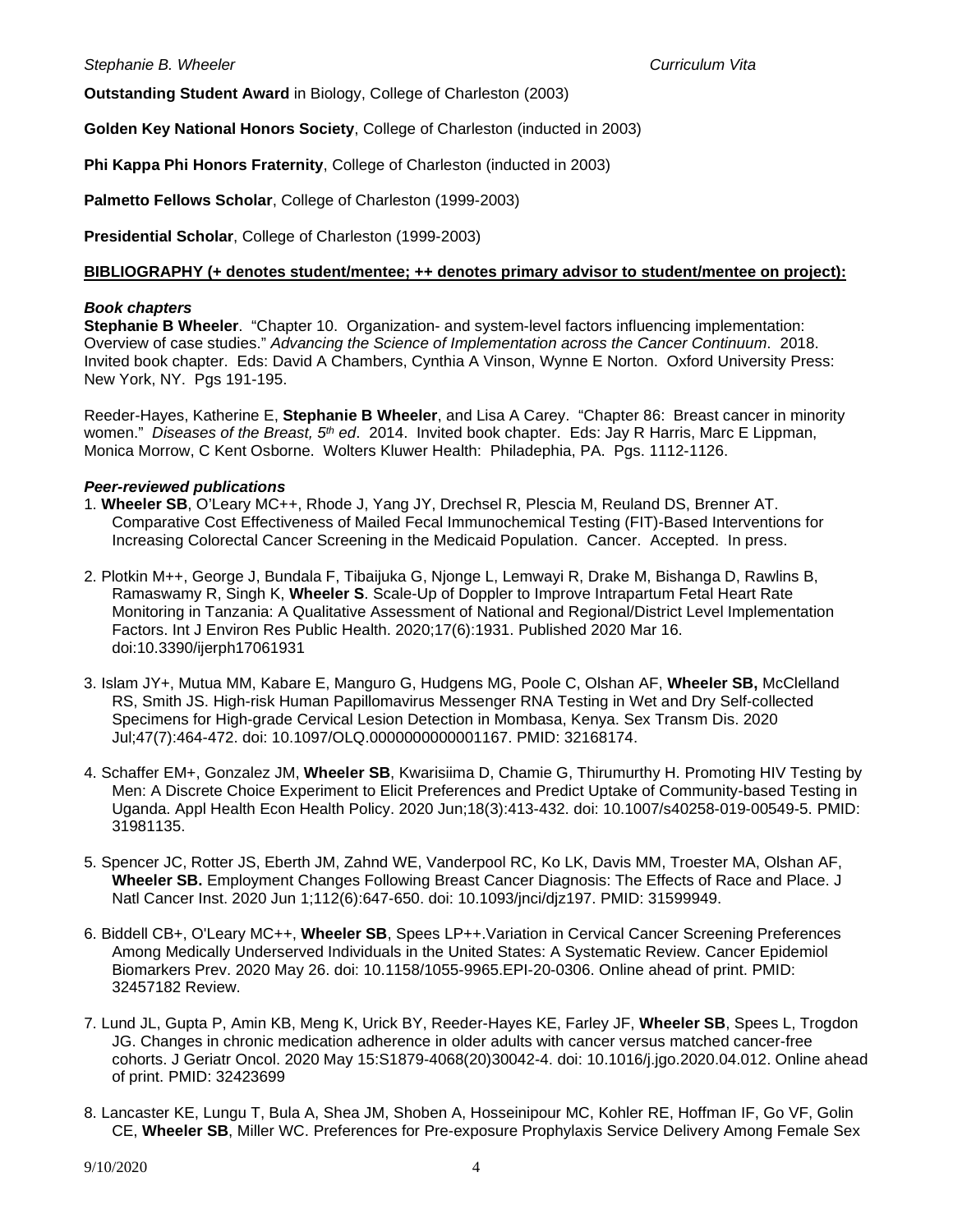Workers in Malawi: A Discrete Choice Experiment. AIDS Behav. 2020 May;24(5):1294-1303. doi: 10.1007/s10461-019-02705-3. PMID: 31720955 Review.

- 9. Trogdon JG, Baggett CD, Gogate A, Reeder-Hayes KE, Rotter J, Zhou X, Ekwueme DU, Fairley TL, **Wheeler SB.** Medical costs associated with metastatic breast cancer in younger, midlife, and older women. Breast Cancer Res Treat. 2020 Jun;181(3):653-665. doi: 10.1007/s10549-020-05654-x. Epub 2020 Apr 28. PMID: 32346820.
- 10. Spencer JC+, Reeve BB, Troester MA, **Wheeler SB.** Factors Associated with Endocrine Therapy Non-Adherence in Breast Cancer Survivors. Psychooncology. 2020 Apr;29(4):647-654. doi: 10.1002/pon.5289. Epub 2020 Feb 11. PMID: 32048400.
- 11. Powell Wizdom, Leah Frerichs, Rachel Townsley, Maria Mayorga, Jennifer Richmond+, Giselle Corbie-Smith, **Stephanie Wheeler**, Kristen Hassmiller Lich. The Potential Impact of the Affordable Care Act and Medicaid Expansion on Reducing Colorectal Cancer Screening Disparities in African American Males. PLoS One 2020 Jan 24;15(1):e0226942. doi: 10.1371/journal.pone.0226942. eCollection 2020.
- 12. Mbah OM, Kinlaw AC, Trogdon JG, **Wheeler SB**, Samuel CA. The Affordable Care Act and Ethnic Disparities in Colorectal Cancer Screening. Am J Prev Med. 2020 Feb;58(2):175-181. doi: 10.1016/j.amepre.2019.09.002. PMID: 31959320.
- 13. Plotkin M++, Kamala B, Ricca J, Fogarty L, Currie S, Kidanto H, **Wheeler SB**. Systematic review of Doppler for detecting intrapartum fetal heart abnormalities and measuring perinatal mortality in low- and middleincome countries. Int J Gynaecol Obstet. 2020 Feb;148(2):145-156. doi: 10.1002/ijgo.13014. Epub 2019 Dec 5. Review. PMID: 31646629.
- 14. Schaffer EM+, Gonzalez JM, **Wheeler SB**, Kwarisiima D, Chamie G, Thirumurthy H. Promoting HIV Testing by Men: A Discrete Choice Experiment to Elicit Preferences and Predict Uptake of Community-based Testing in Uganda. Appl Health Econ Health Policy. 2020 Jan 25. doi: 10.1007/s40258-019-00549-5. [Epub ahead of print]. PMID: 31981135.
- 15. Makau-Barasa LK, Greene S, Othieno-Abinya NA, **Wheeler SB**, Skinner A, Bennett AV. A review of Kenya's cancer policies to improve access to cancer testing and treatment in the country. Health Res Policy Syst. 2020 Jan 7;18(1):2. doi: 10.1186/s12961-019-0506-2. PMID: 31910868.
- 16. Samuel CA, Spencer JC++, Rosenstein DL, Reeder-Hayes KE, Manning ML, Sellers JB, **Wheeler SB.** Racial differences in employment and cost-management behaviors in patients with metastatic breast cancer. Breast Cancer Res Treat. Breast Cancer Res Treat. 2020 Jan;179(1):207-215. doi: 10.1007/s10549-019-05449-9. Epub 2019 Sep 25. PMID: 31555940
- 17. Dong OM, **Wheeler SB**, Cruden G, Lee CR, Voora D, Dusetzina SB, Wiltshire T. Cost-Effectiveness of Multigene Pharmacogenetic Testing in Patients With Acute Coronary Syndrome After Percutaneous Coronary Intervention. Value Health. 2020 Jan;23(1):61-73. doi: 10.1016/j.jval.2019.08.002. Epub 2019 Sep 25. PMID: 31952675.
- 18. Spees LP++, Des Marais AC, **Wheeler SB**, Hudgens MG, Doughty S, Brewer NT, Smith JS. Impact of human papillomavirus (HPV) self-collection on subsequent cervical cancer screening completion among underscreened US women: MyBodyMyTest-3 protocol for a randomized controlled trial. Trials. 2019 Dec 27;20(1):788. doi: 10.1186/s13063-019-3959-2. PMID: 31881928.
- 19. Odahowski CL, Zahnd WE, Zgodic A, Edward JS, Hill LN, Davis MM, Perry CK, Shannon J, **Wheeler SB**, Vanderpool RC, Eberth JM. Financial hardship among rural cancer survivors: An analysis of the Medical Expenditure Panel Survey. Prev Med. 2019 Dec;129S:105881. doi: 10.1016/j.ypmed.2019.105881. Epub 2019 Nov 11. PMID: 31727380.
- 20. Eberth JM, Zahnd WE, Adams SA, Friedman DB, **Wheeler SB**, Hébert JR. Mortality-to-incidence ratios by US Congressional District: Implications for epidemiologic, dissemination and implementation research, and public health policy. Prev Med. 2019 Dec;129S:105849. doi: 10.1016/j.ypmed.2019.105849. Epub 2019 Nov 1. 31679842.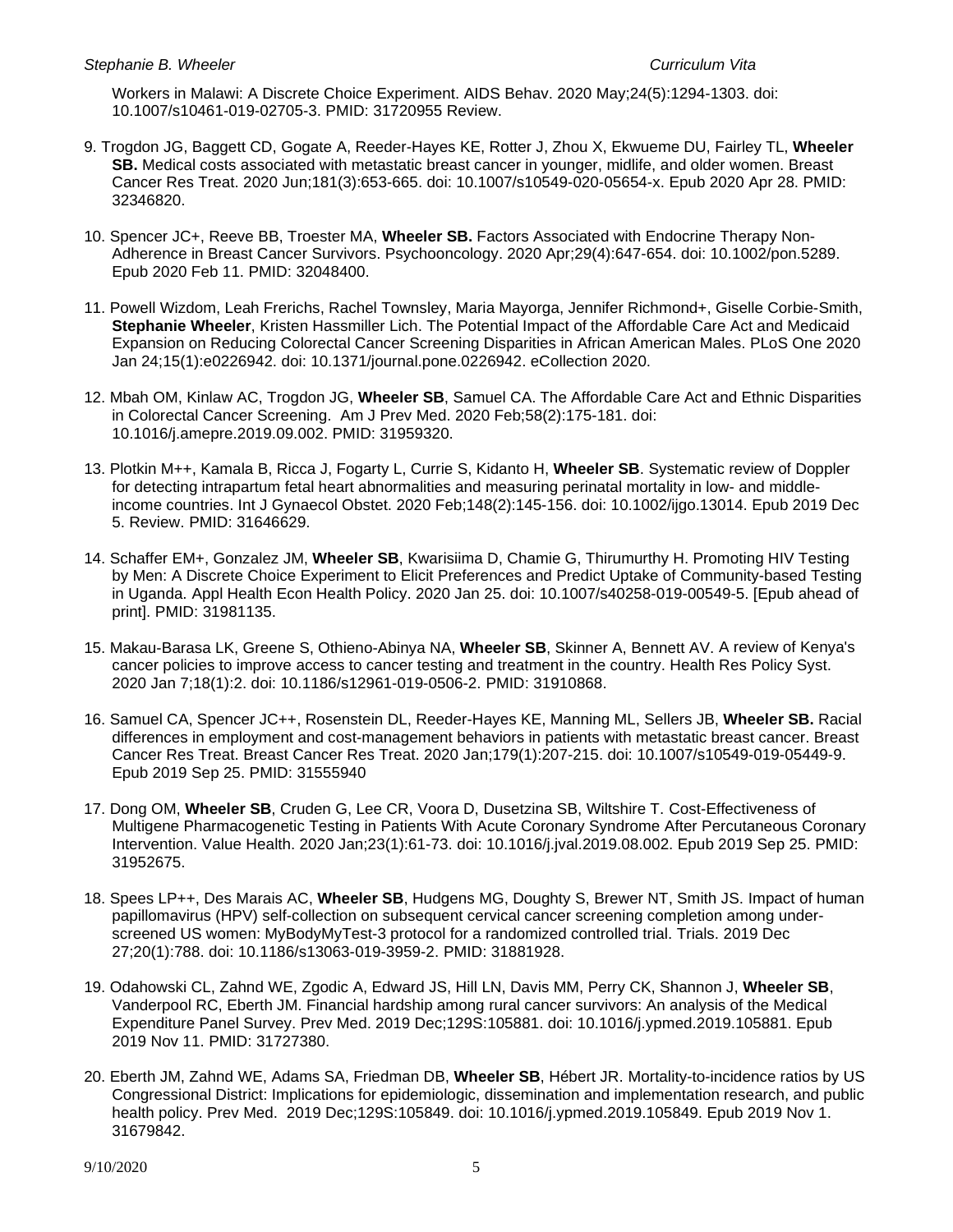- 21. Lich KH, O'Leary MC++, Nambiar S, Townsley RM, Mayorga ME, Hicklin K, Frerichs L, Shafer PR, Davis MM, **Wheeler SB**. Estimating the impact of insurance expansion on colorectal cancer and related costs in North Carolina: A population-level simulation analysis. Prev Med. 2019 Dec;129S:105847. doi: 10.1016/j.ypmed.2019.105847. Epub 2019 Oct 27. PMID: 31666187.
- 22. Davis MM, Nambiar S, Mayorga ME, Sullivan E, Hicklin K, O'Leary MC++, Dillon K, Hassmiller Lich K, Gu Y, Lind BK, **Wheeler SB.** Mailed FIT (fecal immunochemical test), navigation or patient reminders? Using microsimulation to inform selection of interventions to increase colorectal cancer screening in Medicaid enrollees. Prev Med. Prev Med. 2019 Dec;129S:105836. doi: 10.1016/j.ypmed.2019.105836. Epub 2019 Oct 18. PMID: 31635848.
- 23. Zahnd WE, Davis MM, Rotter JS, Vanderpool RC, Perry CK, Shannon J, Ko LK, **Wheeler SB**, Odahowski CL, Farris PE, Eberth JM. Rural-urban differences in financial burden among cancer survivors: an analysis of a nationally representative survey. Support Care Cancer. 2019 Dec;27(12):4779-4786. doi: 10.1007/s00520- 019-04742-z. Epub 2019 Apr 10. PMID: 30972645.
- 24. Mahendraratnam N+, Farley JF, Basch E, Proctor A, **Wheeler SB**, Dusetzina SB. Characterizing and assessing antiemetic underuse in patients initiating highly emetogenic chemotherapy. Support Care Cancer. Support Care Cancer. 2019 Dec;27(12):4525-4534. doi: 10.1007/s00520-019-04730-3. Epub 2019 Mar 26. PMID: 30915567.
- 25. Reeder-Hayes KE, Mayer SE+, Olshan AF, **Wheeler SB**, Carey LA, Tse CK, Bell ME, Troester MA. Race and delays in breast cancer treatment across the care continuum in the Carolina Breast Cancer Study. Cancer. 2019 Nov 15;125(22):3985-3992. doi: 10.1002/cncr.32378. Epub 2019 Aug 9. PMID: 31398265.
- 26. Lancaster KE, Lungu T, Bula A, Shea JM, Shoben A, Hosseinipour MC, Kohler RE, Hoffman IF, Go VF, Golin CE, Wheeler SB, Miller WC. Preferences for Pre-exposure Prophylaxis Service Delivery Among Female Sex Workers in Malawi: A Discrete Choice Experiment. AIDS Behav. 2019 Nov 13. doi: 10.1007/s10461-019- 02705-3. [Epub ahead of print]. PMID: 31720955.
- 27. James HJ, James TW, **Wheeler SB**, Spencer JC, Baron TH. Cost-effectiveness of endoscopic ultrasounddirected transgastric ERCP compared with device-assisted and laparoscopic-assisted ERCP in patients with Roux-en-Y anatomy. Endoscopy. 2019 Nov;51(11):1051-1058. doi: 10.1055/a-0938-3918. Epub 2019 Jun 26. PMID: 31242509.
- 28. Spencer JC++, Rotter JS++, Eberth JM, Zahnd WE, Vanderpool RC, Ko LK, Davis MM,Troester MA, Olshan AF, **Wheeler SB**. Employment changes following breast cancer diagnosis: the effects of race and place. J Natl Cancer Inst. 2019 Oct 10. pii: djz197. doi: 10.1093/jnci/djz197. [Epub ahead of print] PubMed PMID: 31599949.
- 29. Davis MM, Gunn R, Pham R, Wiser A, Lich KH, **Wheeler SB**, Coronado GD. Key Collaborative Factors When Medicaid Accountable Care Organizations Work With Primary Care Clinics to Improve Colorectal Cancer Screening: Relationships, Data, and Quality Improvement Infrastructure. Prev Chronic Dis. 2019 Aug 15;16:E107. doi: 10.5888/pcd16.180395. PubMed PMID: 31418685; PubMed Central PMCID: PMC6716418.
- 30. Rocque GB, Williams CP, Miller HD, Azuero A, **Wheeler SB,** Pisu M, Hull O, Rocconi RP, Kenzik KM. Impact of Travel Time on Health Care Costs and Resource Use by Phase of Care for Older Patients With Cancer. J Clin Oncol. 2019 Aug 1;37(22):1935-1945. doi: 10.1200/JCO.19.00175. Epub 2019 Jun 11. PMID: 31184952.
- 31. Greenup RA, Rushing C, Fish L, Campbell BM, Tolnitch L, Hyslop T, Peppercorn J, **Wheeler SB**, Zafar SY, Myers ER, Hwang ES. Financial Costs and Burden Related to Decisions for Breast Cancer Surgery. J Oncol Pract. 2019 Aug;15(8):e666-e676. doi: 10.1200/JOP.18.00796. Epub 2019 Jul 29. PubMed PMID: 31356147.
- 32. Georgieva MV++, **Wheeler SB**, Erim D+, Smith-Bindman R, Loo R, Ng C, Garg T, Raynor M, Nielsen ME. Comparison of the Harms, Advantages, and Costs Associated With Alternative Guidelines for the Evaluation of Hematuria. JAMA Intern Med. 2019 Jul 29. doi: 10.1001/jamainternmed.2019.2280. [Epub ahead of print] PubMed PMID: 31355874; PubMed Central PMCID: PMC6664383.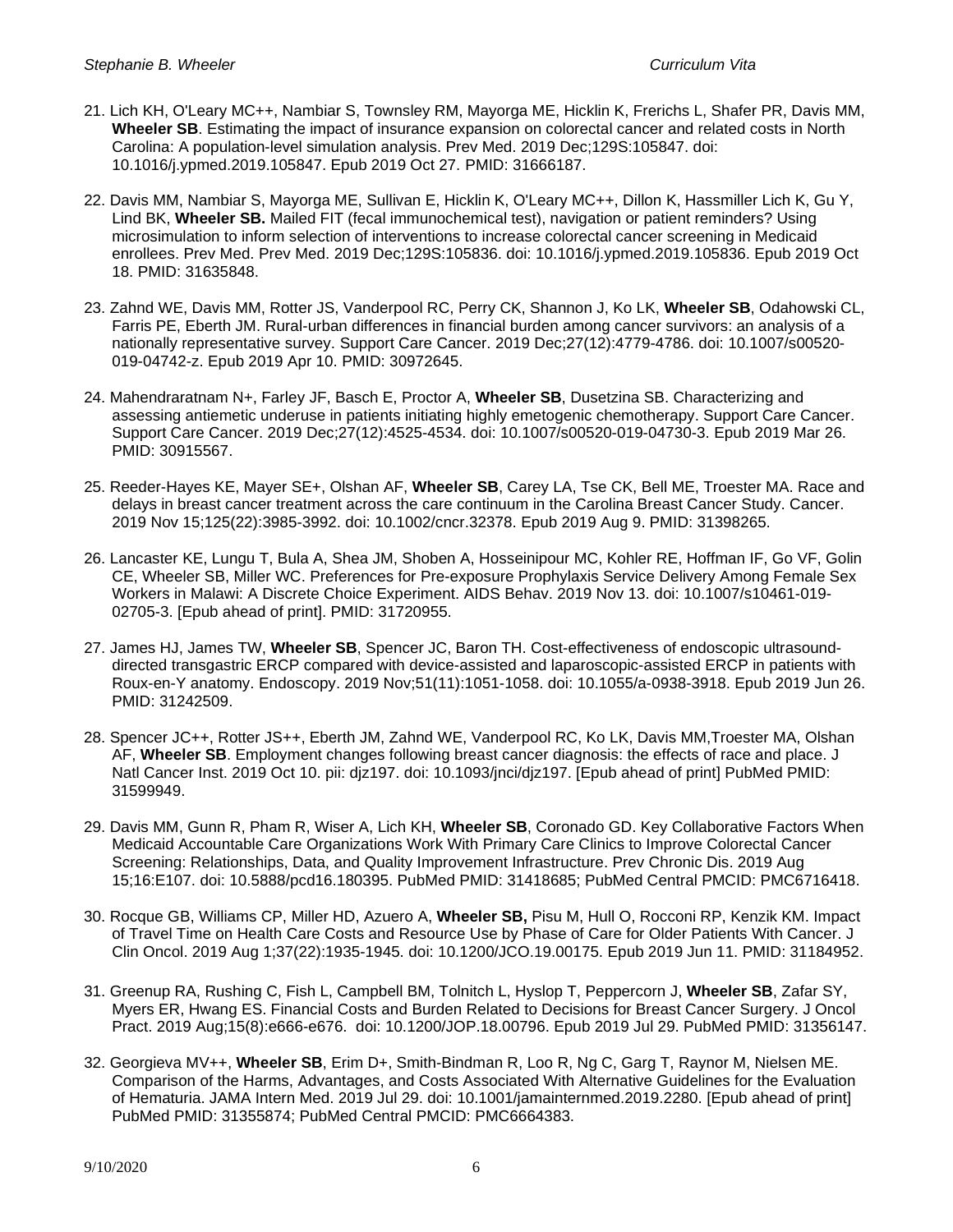- 33. James HJ+, James TW, **Wheeler SB**, Spencer JC++, Baron TH. Cost-effectiveness of endoscopic ultrasound-directed transgastric ERCP compared with device-assisted and laparoscopic-assisted ERCP in patients with Roux-en-Y anatomy. Endoscopy. 2019 Jun 26. doi: 10.1055/a-0938-3918. [Epub ahead of print] PubMed PMID: 31242509.
- 34. Mitchell AP, Rotter JS++, Patel E, Richardson D, **Wheeler SB**, Basch E, Goldstein DA. Association Between Reimbursement Incentives and Physician Practice in Oncology: A Systematic Review. JAMA Oncol. 2019 Jun 1;5(6):893-899. doi: 10.1001/jamaoncol.2018.6196. PMID: 30605222.
- 35. O'Leary MC++, Lich KH, Gu Y, Wheeler SB, Coronado GD, Bartelmann SE, Lind BK, Mayorga ME, Davis MM. Colorectal cancer screening in newly insured Medicaid members: a review of concurrent federal and state policies. BMC Health Serv Res. 2019 May 9;19(1):298. doi: 10.1186/s12913-019-4113-2. PubMed PMID: 31072316; PubMed Central PMCID: PMC6509857.
- 36. Spees LP++, Brewster WR, Varia MA, Weinberger M, Baggett C, Zhou X, Petermann VM+, **Wheeler SB.** Examining Urban and Rural Differences in How Distance to Care Influences the Initiation and Completion of Treatment among Insured Cervical Cancer Patients. Cancer Epidemiol Biomarkers Prev. 2019 May;28(5):882-889. doi: 10.1158/1055-9965.EPI-18-0945. Epub 2019 Feb 7. PMID: 30733307.
- 37. **Wheeler SB**, Spencer J++, Pinheiro LC+, Murphy CC+, Earp JA, Carey L, Olshan A, Tse CK, Bell ME, Weinberger M, Reeder-Hayes KE. Endocrine Therapy Nonadherence and Discontinuation in Black and White Women. J Natl Cancer Inst. 2019 May 1;111(5):498-508. doi: 10.1093/jnci/djy136. PMID: 30239824.
- 38. Lund JL, Kuo TM, Brookhart MA, Meyer AM, Dalton AF, Kistler CE, **Wheeler SB**, Lewis CL. Development and validation of a 5-year mortality prediction model using regularized regression and Medicare data. Pharmacoepidemiol Drug Saf. 2019 May;28(5):584-592. doi: 10.1002/pds.4769. Epub 2019 Mar 19. PMID: 30891850.
- 39. Zahnd WE, Davis MM, Rotter JS++, Vanderpool RC, Perry CK, Shannon J, Ko LK, **Wheeler SB**, Odahowski CL+, Farris PE, Eberth JM. Rural-urban differences in financial burden among cancer survivors: an analysis of a nationally representative survey. Support Care Cancer. 2019 Apr 10. doi: 10.1007/s00520-019-04742-z. [Epub ahead of print] PubMed PMID: 30972645.
- 40. Gogate A++, Rotter JS++, Trogdon JG, Meng K, Baggett CD, Reeder-Hayes KE, Wheeler SB. An updated systematic review of the cost-effectiveness of therapies for metastatic breast cancer. Breast Cancer Res Treat. 2019 Apr;174(2):343-355. doi: 10.1007/s10549-018-05099-3. Epub 2019 Jan 2. Review. PubMed PMID: 30603995.
- 41. Rotter J++, Spencer JC++, **Wheeler SB**. Financial Toxicity in Advanced and Metastatic Cancer: Overburdened and Underprepared. J Oncol Pract. 2019 Apr;15(4):e300-e307. doi: 10.1200/JOP.18.00518. Epub 2019 Mar 7. PubMed PMID: 30844331.
- 42. Rotter JS++, Spencer JC++, **Wheeler SB**. Can cancer care costs impact quality of life outcomes for the entire household? Psychooncology. 2019 Apr;28(4):924-927. doi: 10.1002/pon.5006. Epub 2019 Feb 8. PubMed PMID: 30690813.
- 43. Bloom DL, Chapman BM, **Wheeler SB**, McGuire KP, Lee CN, Weinfurt K, Rosenstein DL, Plichta JK, Jacobson Vann JC, Hwang ES. Reframing the conversation about contralateral prophylactic mastectomy: Preparing women for postsurgical realities. Psychooncology. 2019 Feb;28(2):394-400. doi: 10.1002/pon.4955. Epub 2018 Dec 28. PubMed PMID: 30500102.
- 44. Davis MM, Shafer P, Renfro S, Hassmiller Lich K, Shannon J, Coronado GD, McConnell KJ, **Wheeler SB**. Does a transition to accountable care in Medicaid shift the modality of colorectal cancer testing? BMC Health Serv Res. 2019 Jan 21;19(1):54. doi: 10.1186/s12913-018-3864-5. PubMed PMID: 30665396; PubMed Central PMCID: PMC6341697.
- 45. Spees LP++, **Wheeler SB**, Varia M, Weinberger M, Baggett CD, Zhou X, Petermann VM+, Brewster WR. Evaluating the urban-rural paradox: The complicated relationship between distance and the receipt of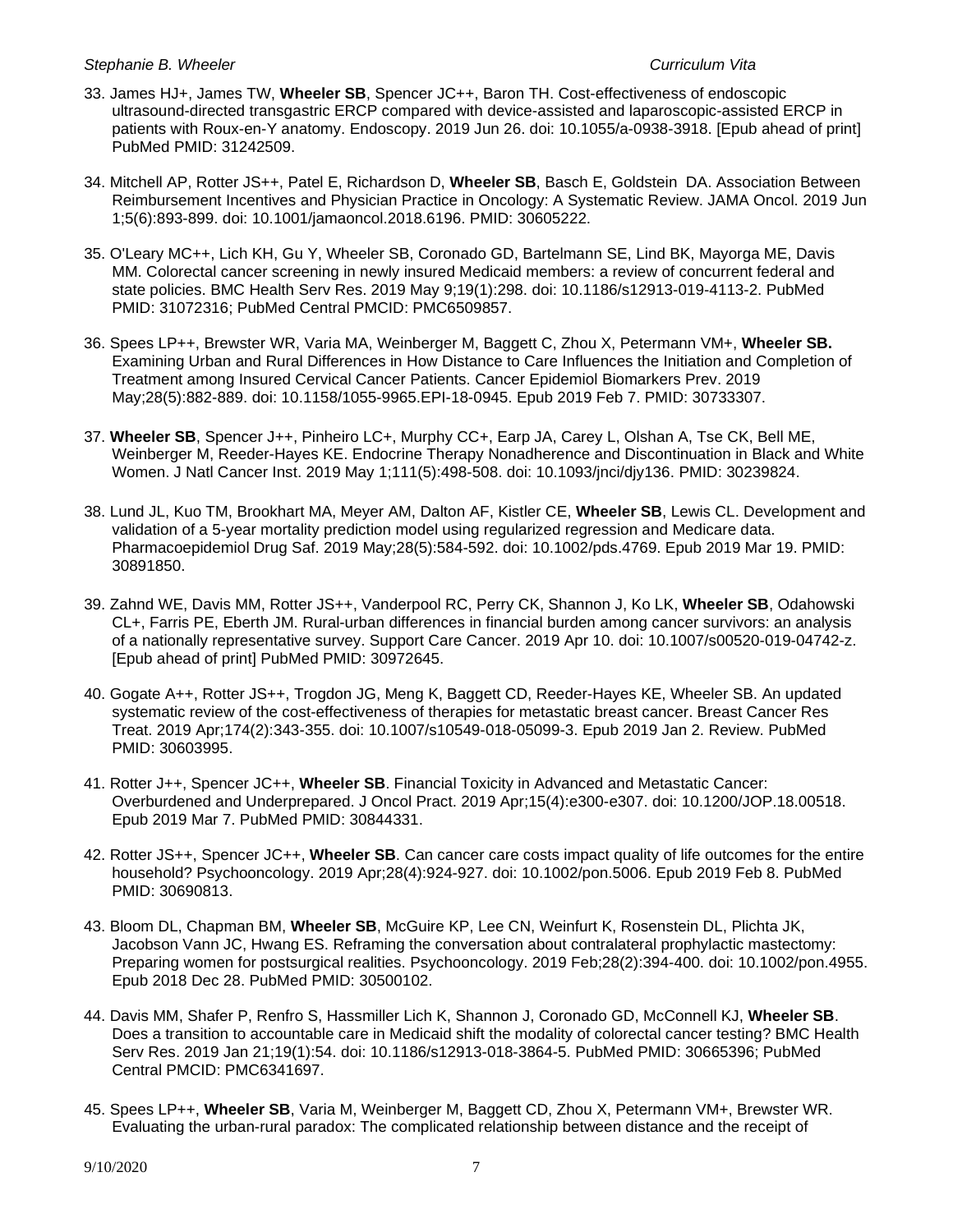guideline-concordant care among cervical cancer patients. Gynecol Oncol. 2019 Jan;152(1):112-118. doi: 10.1016/j.ygyno.2018.11.010. Epub 2018 Nov 12. PubMed PMID: 30442384; PubMed Central PMCID: PMC6321781.

- 46. Anderson S+, Frerichs L, Kaysin A, **Wheeler SB**, Halpern CT, Lich KH. Effects of Two Educational Posters on Contraceptive Knowledge and Intentions: A Randomized Controlled Trial. Obstet Gynecol. 2019 Jan;133(1):53-62. doi: 10.1097/AOG.0000000000003012. PubMed PMID: 30531560; PubMed Central PMCID: PMC6309464.
- 47. Anderson, Seri+, Megan Barry, Leah Frerichs, **Stephanie B Wheeler**, Halpern CT, Kaysin A, Kristen Hassmiller Lich. Cognitive interviews to improve a patient-centered contraceptive effectiveness poster. Contraception. 2018 Dec;98(6):528-534. doi: 10.1016/j.contraception.2018.06.010. Epub 2018 Jul 7. PMID: 30369408.
- 48. Spencer, Jennifer C++, Stephanie B Wheeler, Jason Rotter ++, George M Holmes. Decomposing Mortality Disparities in Urban and Rural U.S. Counties. Health Serv Res. Health Serv Res. 2018 Dec;53(6):4310-4331. doi: 10.1111/1475-6773.12982. Epub 2018 May 30. PMID: 29845634.
- 49. Dougherty MK, Brenner AT, Crockett SD, Gupta S, Wheeler SB, Coker-Schwimmer M, Cubillos L, Malo T, Reuland DS. Evaluation of Interventions Intended to Increase Colorectal Cancer Screening Rates in the United States: A Systematic Review and Meta-analysis. JAMA Internal Medicine. 2018; Pgs 1-39 [Epub ahead of print] .PMID: 30326005
- 50. Lee SJ++, O'Leary MC++, Umble KE, **Wheeler SB**. Eliciting vulnerable patients' preferences regarding colorectal cancer screening: a systematic review. Patient Prefer Adherence. 2018 Oct 31;12:2267-2282. doi: 10.2147/PPA.S156552. eCollection 2018. Review. PubMed PMID: 30464417; PubMed Central PMCID: PMC6216965.
- 51. Makau-Barasa LK+, Greene SB, Othieno-Abinya NA, **Wheeler S,** Skinner A, Bennett AV. Improving access to cancer testing and treatment in Kenya. J Glob Oncol. 2018 Sep;4:1-8. doi: 10.1200/JGO.2017.010124. Epub 2017 Aug 4. PMID: 30241200
- 52. Brenner, Alison T , Jewels Rhode, Jeff Y Yang+, Dana Baker, Rebecca Drechsel, Marcus Plescia, Daniel S Reuland, Tom Wroth, **Stephanie B Wheeler**. Comparative effectiveness of mailed reminders with and without fecal immunochemical tests for Medicaid beneficiaries at a large county health department: A randomized controlled trial. Cancer. 2018 Aug;124(16):3346-3354. doi: 10.1002/cncr.31566. Epub 2018 Jul 13. PMID: 30004577.
- 53. Spencer, Jennifer C++, Noel T Brewer, Justin G Trogdon, **Stephanie B Wheeler**, Stacie B Dusetzina. Predictors of Human Papillomavirus Vaccine Follow-Through Among Privately Insured US Patients. Am J Public Health. 2018 Jul;108(7):946-950. doi: 10.2105/AJPH.2018.304408. Epub 2018 May 17. PubMed PMID: 29771616.
- 54. Cole, Ashley L+, Emma L Barber, Anagha Gogate++, Arther Q Tran , **Stephanie B Wheeler**. Economic Analysis of Neoadjuvant Chemotherapy Versus Primary Debulking Surgery for Advanced Epithelial Ovarian Cancer Using an Aggressive Surgical Paradigm. Int J Gynecol Cancer. 2018 Jul;28(6):1077-1084. doi: 10.1097/IGC.0000000000001271. [Epub ahead of print] PubMed PMID: 29683880.
- 55. **Wheeler**, **Stephanie B,** Jennifer C Spencer++, Laura C Pinheiro+, Lisa A Carey, Andrew F Olshan, Katherine E Reeder-Hayes. Financial Impact of Breast Cancer in Black Versus White Women. J Clin Oncol. 2018 Jun 10;36(17):1695-1701. doi: 10.1200/JCO.2017.77.6310. Epub 2018 Apr 18. PubMed PMID: 29668368.
- 56. Kamanga G+, Hoffman I, Malata A, **Wheeler S**, Chilongozi D, Babich S. Perspectives about policy implementation: A learning opportunity from the 2003-2013 Malawi HIV/AIDS Policy. Malawi Med J. 2018 Jun;30(2):54-60. doi: 10.4314/mmj.v30i2.1. PubMed PMID: 30627329; PubMed Central PMCID: PMC6307070.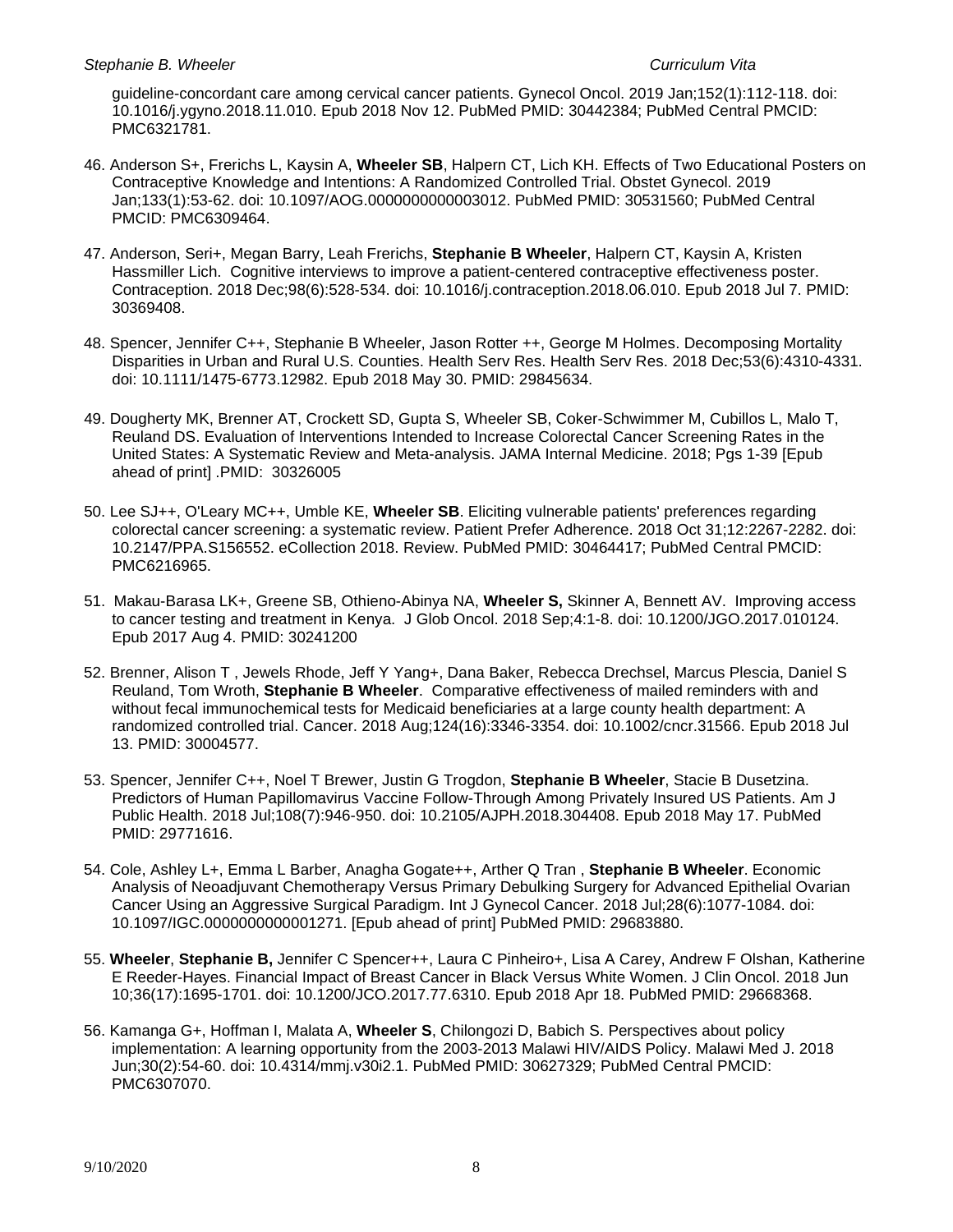- 57. **Wheeler**, **Stephanie B,** Jennifer Leeman, Kristen Hassmiller Lich, Florence KL Tangka, Melinda M Davis, Lisa C Richardson. Data-Powered Participatory Decision Making: Leveraging Systems Thinking and Simulation to Guide Selection and Implementation of Evidence-Based Colorectal Cancer Screening Interventions. Cancer J. 2018 May/Jun;24(3):136-143. doi: 10.1097/PPO.0000000000000317. PubMed PMID: 29794539.
- 58. Erim, Daniel O++, Harrison E Offiong, Christine Kim, Folasade A Bello, Jeremy Moulton, **Stephanie B Wheeler**, Harsha Thirumurthy. The spillover effect of midwife attrition from the Nigerian midwives service scheme. BMC Health Serv Res. 2018 Apr 23;18(1):295. Pgs 1-10. doi: 10.1186/s12913-018-3106-x. PubMed PMID: 29685178; PubMed Central PMCID: PMC5914034.
- 59. Reeder-Hayes, Katherine E, **Stephanie B Wheeler**, Christopher D Baggett, Xi Zhou, Ke Meng, Megan C Roberts++, Lisa A Carey, Anne Marie Meyer. Influence of provider factors and race on uptake of breast cancer gene expression profiling. Cancer. 2018 Apr 15;124(8):1743-1751. doi: 10.1002/cncr.31222. [Epub ahead of print] PubMed PMID: 29338090.
- 60. Jarmul J+, Pletcher MJ, Hassmiller Lich K, **Wheeler SB**, Morris Weinberger M, Avery CL, Jonas DE, Earnshaw S, Pignone MP. Cardiovascular Genetic Risk Testing for Targeting Statin Therapy in the Primary Prevention of Atherosclerotic Cardiovascular Disease: A Cost-Effectiveness Analysis. Circ Cardiovasc Qual Outcomes. 2018 Apr;11(4):e004171. Pgs 1-28. doi: 10.1161/CIRCOUTCOMES.117.004171. PubMed PMID: 29650716.
- 61. Spencer, Jennifer C++, Cleo A Samuel, Donald L Rosenstein, Katherine E Reeder-Hayes,Michelle L Manning, Jean B Sellers, **Stephanie B Wheeler**. Oncology navigators' perceptions of cancer-related financial burden and financial assistance resources. Support Care Cancer. 2018 Apr;26(4):1315-1321. doi: 10.1007/s00520-017-3958-3. Epub 2017 Nov 9. PubMed PMID: 29124417.
- 62. Tran, Arthur Q, Daniel Erim++, Stephanie A Sullivan, Ashley L Cole+, Emma L Barber, Kenneth H Kim, Paola A Gehrig, **Stephanie B Wheeler**. Cost effectiveness of neoadjuvant chemotherapy followed by interval cytoreductive surgery versus primary cytoreductive surgery for patients with advanced stage ovarian cancer during the initial treatment phase. Gynecol Oncol. 2018 Feb;148(2):329-335. doi: 10.1016/j.ygyno.2017.12.015. Epub 2017 Dec 19. PubMed PMID: 29273308.
- 63. Davis, Melinda M, Michele Freeman, Jackilen Shannon, Gloria D Coronado, Kurt C Stange, Jeanna-Marie Guise, **Stephanie B Wheeler**, David I Buckley. A systematic review of clinic and community intervention to increase fecal testing for colorectal cancer in rural and low-income populations in the United States - How, what and when? BMC Cancer. 2018 Jan 6;18(1):40. Pgs 1-16. doi: 10.1186/s12885-017-3813-4. PubMed PMID: 29304835; PubMed Central PMCID: PMC5756384.
- 64. Seamans, Marissa J+, Timothy S Carey, Daniel J Westreich, Stephen R Cole, **Stephanie B Wheeler**, G Caleb Alexander, Virginia Pate, M Alan Brookhart. Association of Household Opioid Availability and Prescription Opioid Initiation Among Household Members. JAMA Intern Med. 2018 Jan 1;178(1):102-109. doi: 10.1001/jamainternmed.2017.7280. PubMed PMID: 29228098; PubMed Central PMCID: PMC5833498.
- 65. **Wheeler**, **Stephanie B,** Jennifer Spencer++, Jason Rotter++. Toward Value in Health Care: Perspectives, Priorities, and Policy. N C Med J. 2018 Jan-Feb;79(1):62-65. doi: 10.18043/ncm.79.1.62. PubMed PMID: 29439109.
- 66. Louie, Michelle, Jennifer Spencer++, **Stephanie B Wheeler**, Victoria Ellis, Tarek Toubia, Lauren D Schiff, Matthew T Siedhoff, Janelle K Moulder. Comparison of the levonorgestrel-releasing intrauterine system, hysterectomy, and endometrial ablation for heavy menstrual bleeding in a decision analysis model. Int J Gynaecol Obstet. 2017 Nov;139(2):121-129. doi: 10.1002/ijgo.12293. Epub 2017 Sep 1. Review. PubMed PMID: 28796898.
- 67. Yi, Zinan+, Maria E Mayorga, Eric S Orman, **Stephanie B Wheeler**, Paul H Hayashi, A Sidney Barritt IV. Trends in Characteristics of Patients Listed for Liver Transplantation Will Lead to Higher Rates of Waitlist Removal Due to Clinical Deterioration. Transplantation. 2017 Oct;101(10):2368-2374. doi: 10.1097/TP.0000000000001851. PubMed PMID: 28858174; PubMed Central PMCID: PMC5667556.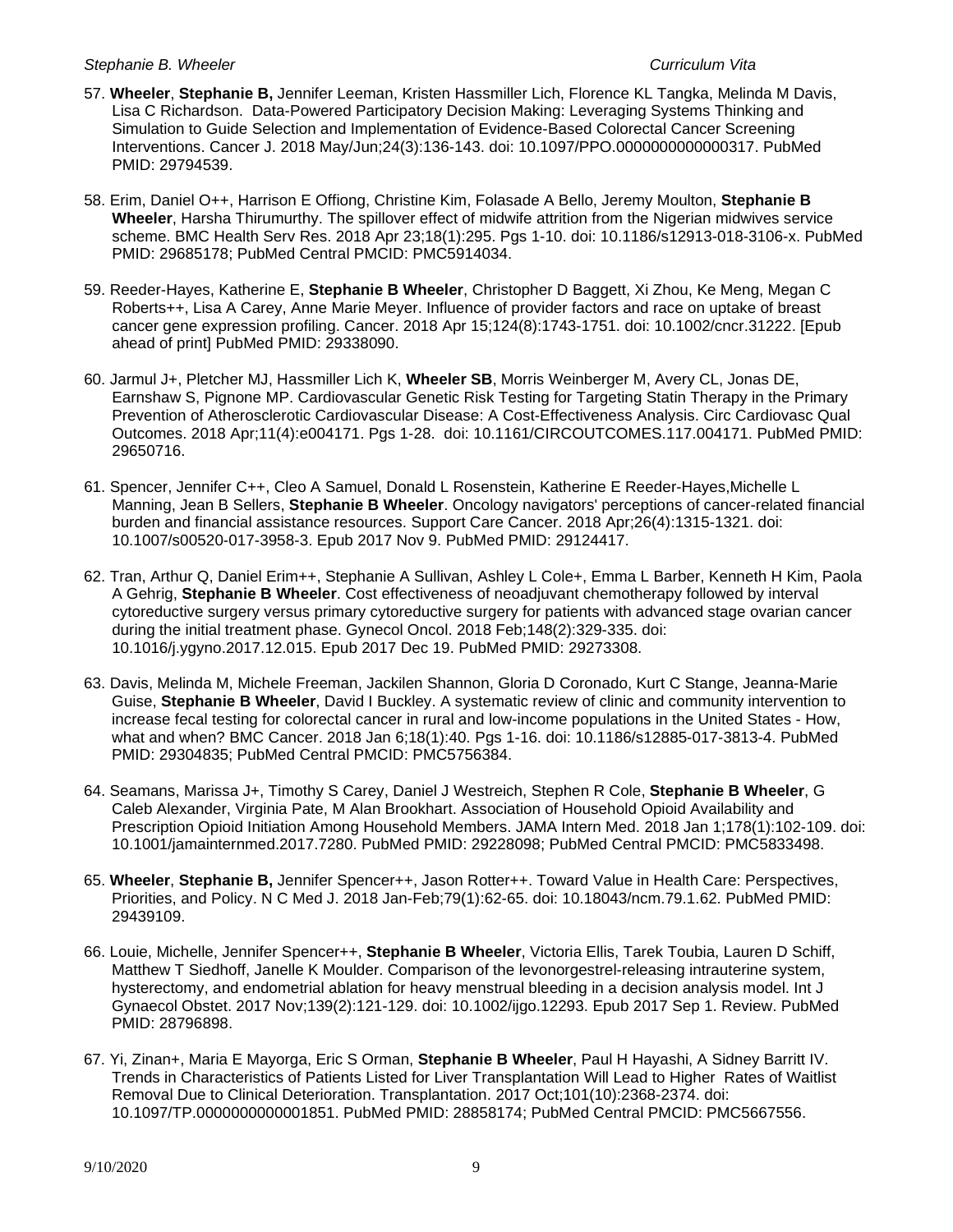- 68. Kohler, Racquel E++, Satish Gopal, Clara N Lee, Bryan J Weiner, Bryce B Reeve, **Stephanie B Wheeler**. Breast Cancer Knowledge, Behaviors, and Preferences in Malawi: Implications for Early Detection Interventions From a Discrete Choice Experiment. J Glob Oncol. 2017 Apr 21;3(5):480-489. doi: 10.1200/JGO.2016.005371. eCollection 2017 Oct. PubMed PMID: 29094086; PubMed Central PMCID: PMC5646878.
- 69. **Wheeler**, **Stephanie B,** Melinda M Davis. "Taking the Bull by the Horns": Four Principles to Align Public Health, Primary Care, and Community Efforts to Improve Rural Cancer Control. J Rural Health. 2017 Sep;33(4):345-349. doi: 10.1111/jrh.12263. Epub 2017 Sep 14. PubMed PMID: 28905432; PubMed Central PMCID: PMC5824432.
- 70. Davis, Melinda M, Stephanie Renfro, Robyn Pham, Kristen Hassmiller Lich, Jackilen Shannon, Gloria D Coronado, **Stephanie B Wheeler**. Geographic and population-level disparities in colorectal cancer testing: A multilevel analysis of Medicaid and commercial claims data. Prev Med. 2017 Aug;(101):44-52. doi: 10.1016/j.ypmed.2017.05.001. Epub 2017 May 13. PubMed PMID: 28506715.
- 71. Pinheiro, Laura C+, Xianming Tan, Andrew F Olshan, **Stephanie B Wheeler**, Katherine E Reeder-Hayes, Cleo A Samuel, Bryce B Reeve. Examining health-related quality of life patterns in women with breast cancer. Qual Life Res. 2017 Jul;26(7):1733-1743. doi: 10.1007/s11136-017-1533-5. Epub 2017 Feb 28. PubMed PMID: 28247314; PubMed Central PMCID: PMC5539913.
- 72. Peppercorn, Jeffrey, Horick N, Kevin Houck+, Rabin J, Victor Villagra, Gary H Lyman, **Stephanie B Wheeler**. Impact of the elimination of cost sharing for mammographic breast cancer screening among rural US women: A natural experiment. Cancer. 2017 Jul 1;123(13):2506-2515. doi: 10.1002/cncr.30629. Epub 2017 Feb 14. PubMed PMID: 28195644.
- 73. Cotton, Cary C+, Daniel Erim+, Swathi Eluri, Sarah H Palmer, Daniel J Green, W Asher Wolf, Thomas M Runge, **Stephanie B Wheeler**, Nicholas J Shaheen, Evan S Dellon. Cost Utility Analysis of Topical Steroids Compared With Dietary Elimination for Treatment of Eosinophilic Esophagitis. Clin Gastroenterol Hepatol. 2017 Jun;15(6):841-849.e1. doi: 10.1016/j.cgh.2016.11.032. Epub 2016 Dec 7. PubMed PMID: 27940272; PubMed Central PMCID: PMC5440206.
- 74. Anderson, Chris+, Anne Marie Meyer, **Stephanie B Wheeler**, Zhou L, Reeder-Hayes K, Hazel B Nichols. "Endocrine therapy initiation and medical oncologist utilization among women diagnosed with ductal carcinoma in situ". The Oncologist. 2017 May;22(5):535-541. doi: 10.1634/theoncologist.2016-0397. Epub 2017 Apr 13. PMID: 28408621
- 75. Wysham, Weiya, Elisabeth M Schaffer+, Theresa Coles+, Dario R Roque, **Stephanie B Wheeler**, and Kenneth H Kim. Adding bevacizumab to single agent chemotherapy for the treatment of platinum-resistant recurrent ovarian cancer: a cost effectiveness analysis of the AURELIA trial. Gynecologic Oncology. 2017 May;145(2):340-345. pii: S0090-8258(17)30160-9. doi: 10.1016/j.ygyno.2017.02.039. [Epub ahead of print] PMID: 28291545
- 76. Pinheiro, Laura+, **Stephanie B Wheeler**, Katherine Reeder-Hayes, Cleo A Samuel, Andrew F Olshan, Bryce B Reeve. Investigating Associations between Health-Related Quality of Life and Endocrine Therapy Under-Utilization in Women with Early Stage Breast Cancer." Journal of Oncology Practice. 2017 May;145(2):340- 345. doi: 10.1200/JOP.2016.018630. [Epub ahead of print] PMID: 28291383
- 77. Wilkinson, Andra+, Seri Anderson+, and **Stephanie B Wheeler**. Screening for and treating post-partum depression and psychosis: A cost-effectiveness analysis. Maternal Child Health Journal. 2017 April; 21(4): 903-914. [Epub ahead of print] PMID: 27832444.
- 78. Smith, Emily R+, Anna D Sheahan, Robert S Heyderman, William C Miller, **Stephanie B Wheeler**, Michael Hudgens, Julie AE Nelson, Queen Dube, Annelies Van Rie. Performance of HIV Rapid Tests Among Breastfeeding, Malawian Infants. Pediatr Infect Dis J. 2017 Apr;36(4):405-411. doi: 10.1097/INF.0000000000001384. PubMed PMID: 27798549.
- 79. Hassmiller Lich, Kristen David A Cornejo+, Maria E Mayorga, Michael P Pignone, Florence KL Tangka, Lisa C Richardson, Tzy-Mey Kuo, Anne Marie Meyer, Ingrid J Hall, Judith L Smith, Todd A Durham+, Steven A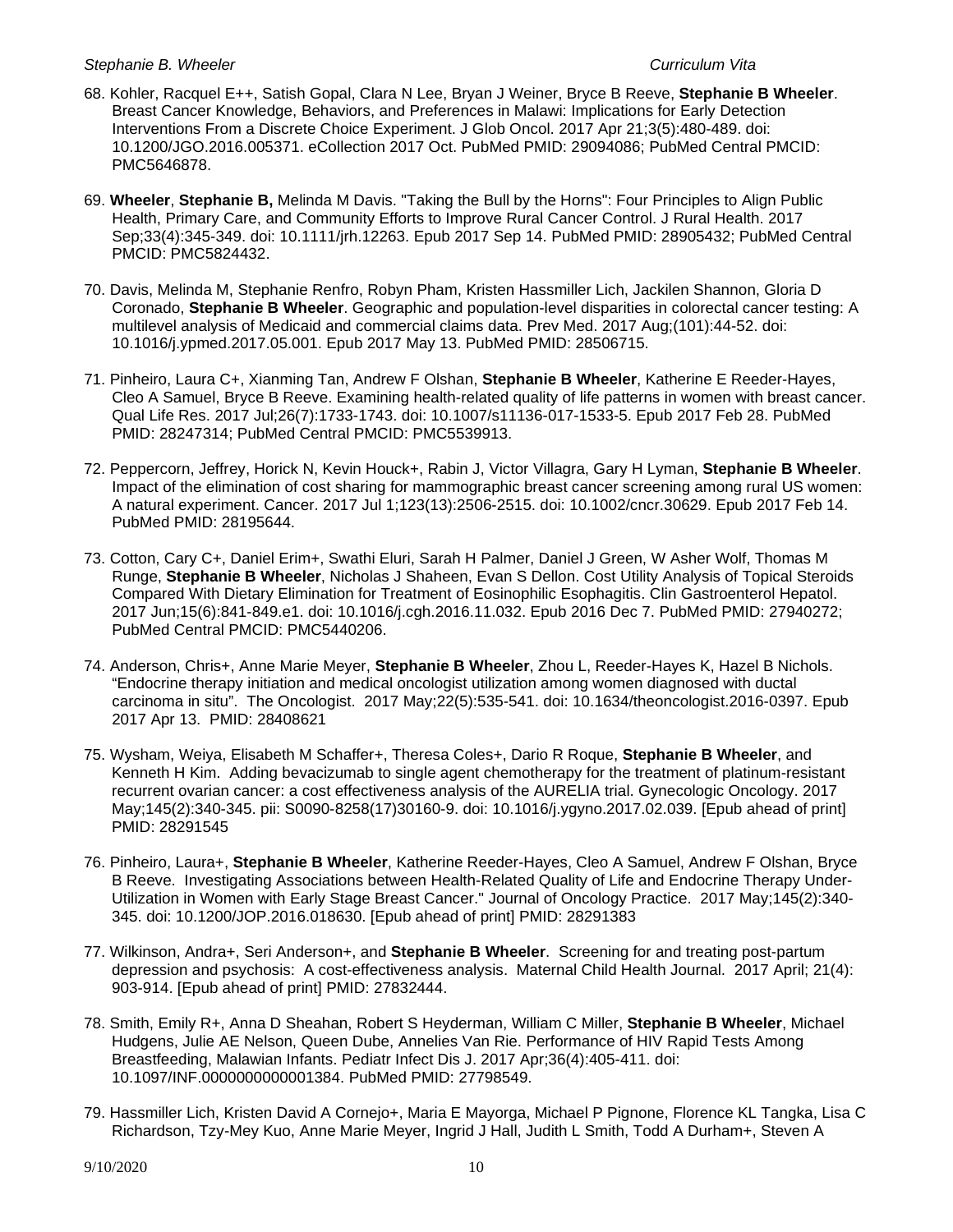Chall, Trisha M Crutchfield, **Stephanie B Wheeler**. Cost-effectiveness analysis of four simulated colorectal cancer screening interventions, North Carolina. Preventing Chronic Disease. 2017 Feb 23; 14:E18. Pgs 1- 11. doi: 10.5888/pcd14.160158. PMID: 28231042

- 80. Smith, Emily R+, Michael Hudgens, Anna D Sheahan, William C Miller, **Stephanie B Wheeler**, Julie AE Nelson, Queen Dube, Annelies Van Rie. Timing of HIV Seroreversion Among HIV-Exposed, Breastfed Infants in Malawi: Type of HIV Rapid Test Matters. Matern Child Health J. 2017 Feb;21(2):248-252. doi: 10.1007/s10995-016-2152-4. PubMed PMID: 27632218; PubMed Central PMCID: PMC5290052.
- 81. **Wheeler, Stephanie B** and Ethan Basch. Translating cancer surveillance data into effective public health interventions. JAMA. 2017 Jan 24; 317(4):365-367. PMID: 28118434
- 82. Fry, M Whitney++, Asheley C Skinner, **Stephanie B Wheeler**. Understanding the Relationship Between Male Gender Socialization and Gender-Based Violence Among Refugees in Sub-Saharan Africa. Trauma Violence Abuse. 2017 Jan 1:1524838017727009. doi: 10.1177/1524838017727009. [Epub ahead of print] PubMed PMID: 29333997.
- 83. Kohler, Racquel E++, Satish Gopal, Miller AR, Clara N Lee, Bryce B Reeve, Bryan J Weiner, **Stephanie B Wheeler**. A framework for improving early detection of breast cancer in sub-Saharan Africa: A qualitative study of help-seeking behaviors among Malawian women. Patient Educ Couns. 2017 Jan;100(1):167-173. pii: S0738-3991(16)30354-8. doi: 10.1016/j.pec.2016.08.012. [Epub ahead of print] PMID: 27528411
- 84. Martens, Christa E, Trisha M Crutchfield, Jane L Laping, Lexie Perreras+, Daniel S Reuland, Laura Cubillos+, Michael P Pignone, **Stephanie B Wheeler**. Why Wait Until Our Community Gets Cancer?: Exploring CRC Screening Barriers and Facilitators in the Spanish-Speaking Community in North Carolina. J Cancer Educ. 2016 Dec;31(4):652-659. PMID: 26264390
- 85. **Wheeler, Stephanie B**, Tzy-Mey Kuo, Anne Marie Meyer, Christa E Martens, Kristen M Hassmiller Lich, Florence K L Tangka, Lisa C Richardson, Ingrid J Hall, Judith Lee Smith, Maria E Mayorga, Trisha Crutchfield, and Michael P Pignone. Multilevel predictors of colorectal cancer testing modality among publicly and privately insured people turning 50. Preventive Medicine Reports. 2016 Dec 7;(6):9-16. doi: 10.1016/j.pmedr.2016.11.019. PMID: 28210537
- 86. Samuel, Cleo A, Laura C Pinheiro+, Katherine E Reeder-Hayes, Jennifer S Walker, Giselle Corbie-Smith, Shekinah A Fashaw, Sheryl Woods-Giscombe, **Stephanie B Wheeler**. To be young, Black, and living with breast cancer: a systematic review of health-related quality of life in young Black breast cancer survivors. Breast Cancer Res Treat. 2016 Nov;160(1):1-15. Review. PMID: 27601138
- 87. Durham, Danielle D+, Whitney R Robinson, Sheila S Lee, **Stephanie B Wheeler**, Katherine E Reeder-Hayes, James M Bowling, Andrew F Olshan, Louise M Henderson. Insurance-based differences in time to diagnostic follow-up after positive screening mammography. Cancer Epidemiology Biomarkers and Prevention. 2016 Nov;25(11):1474-1482. PMID: 27803069
- 88. Laura C Pinheiro+, Cleo A Samuel, Katherine E Reeder-Hayes, **Stephanie B Wheeler**, Andrew F Olshan, Bryce B Reeve. Understanding racial differences in health-related quality of life in a population-based cohort of breast cancer survivors. Breast Cancer Res Treat. 2016 Oct;159(3):535-43. doi: 10.1007/s10549-016- 3965-y. Epub 2016 Sep 1. PMID: 27585477
- 89. **Wheeler**, **Stephanie B** Megan C Roberts++, Diane Bloom, Reeder-Hayes K, Maya Espada++, Jeffrey Peppercorn, Carol E Golin, and Jo Anne Earp. Oncology Providers' Perspectives on Endocrine Therapy Prescribing and Management. Patient Preference and Adherence. 2016 Sep 30;10:2007-2019. PMID: 27757021
- 90. Mayer, Deborah K, Deal AM, Crane JM, Ronald C Chen, Gary Asher, Laura C Hanson, **Stephanie B Wheeler**, Adrian, Mackenzie, Birken S, Donald L Rosenstein. Using Survivorship Care Plans to Enhance Communication and Cancer Care Coordination: Results of a Pilot Study. Oncol Nurs Forum. 2016 Sep 1;43(5):636-45. doi: 10.1188/16.ONF.636-645. PMID: 27541556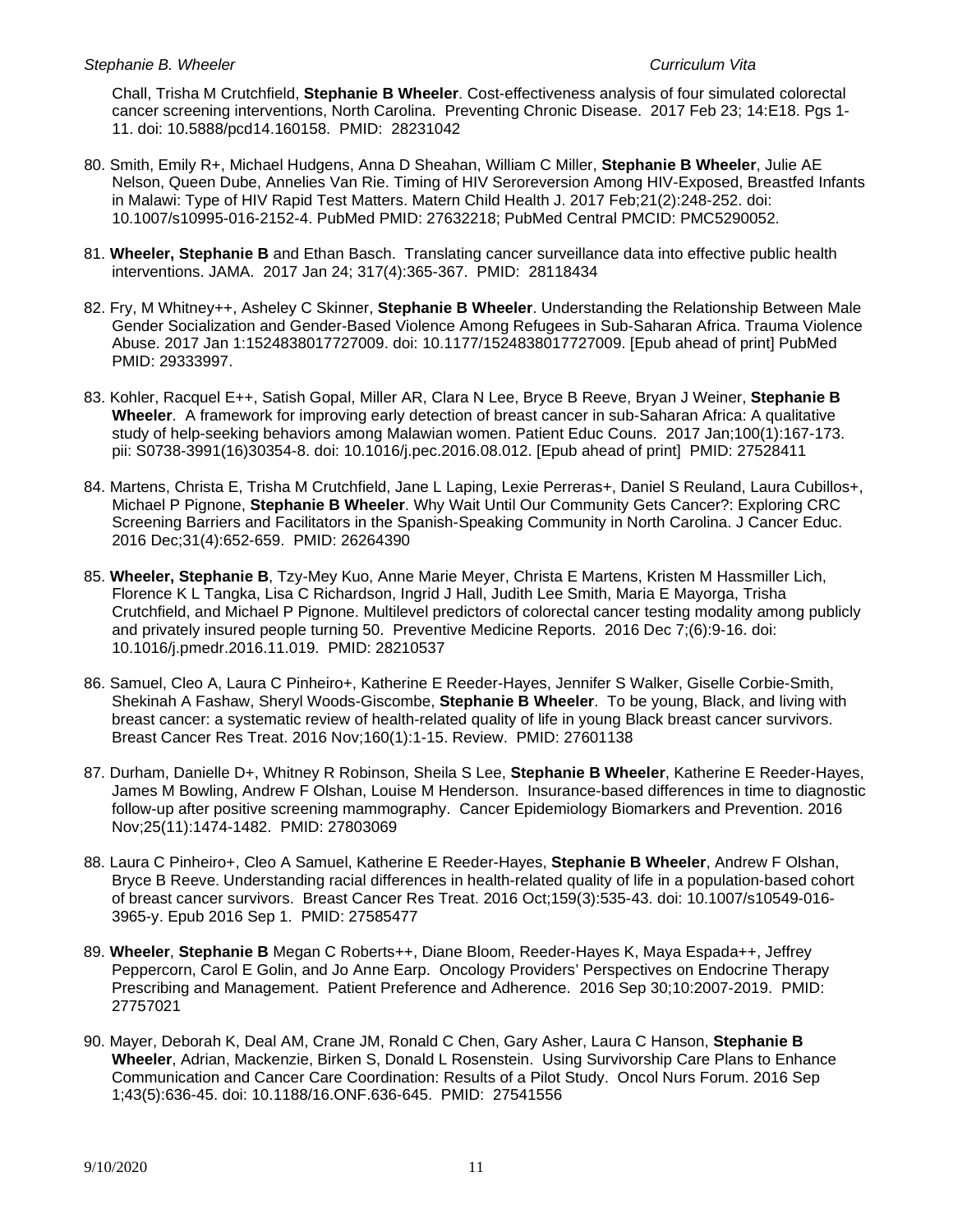- 91. Price, Jessica T, **Stephanie B Wheeler**, Lynda Stranix Chibanda , Sybil G Hosek, Watts DH, Siberry GK, Spiegel HM, Stringer JS, Chi BH. Cost-Effectiveness of Pre-exposure HIV Prophylaxis During Pregnancy and Breastfeeding in Sub-Saharan Africa. J Acquir Immune Defic Syndr. 2016 Aug 1;72 Suppl 2:S145-153. doi: 10.1097/QAI.0000000000001063. PMID: 27355502
- 92. Spencer, Jennifer C++, **Stephanie B Wheeler**. A systematic review of Motivational Interviewing interventions in cancer patients and survivors. Patient Educ Couns. 2016 Jul;99(7):1099-1105. pii: S0738-3991(16)30064- 7. doi: 10.1016/j.pec.2016.02.003. [Epub ahead of print] Review. Epub 2016 Feb 8. PubMed PMID: 26879805.
- 93. Sarah E. Rutstein+, Mina C. Hosseinipour, Morris Weinberger, **Stephanie B. Wheeler**, Andrea K. Biddle, Carole L. Wallis, Pachamuthu Balakrishnan, John W. Mellors, Mariza Morgado, Shanmugam Saravanan, Srikanth Tripathy, Saran Vardhanabhuti, Joseph J. Eron and William C. Miller. Predicting resistance as indicator for need to switch from first-line antiretroviral therapy among patients with elevated viral loads: development of a risk score algorithm. BMC Infectious Diseases. 2016 Jun 13. 16(1):280. Pgs 1-13. PMID: 27296625.
- 94. Roberts, Megan C++, Amy Bryson, Morris Weinberger, Stacie B Dusetzina, Michaela A Dinan, Katherine Reeder-Hayes, and **Stephanie B Wheeler**. Patient-centered communication for discussing Oncotype DX testing. Cancer Investigation. 2016 May 27; 34(5): 205-12. PMID: 27124287.
- 95. Ellis, Shellie D+, Ronald C Chen, Stacie B Dusetzina, **Stephanie B Wheeler**, George L Jackson, Matthew E Nielsen, Carpenter WR, Morris Weinberger, Shellie D Ellis, Ronald C Chen, Stacie B Dusetzina, Stephanie B Wheeler, George L Jackson, Matthew E Nielsen, Carpenter WR, Morris Weinberger. Are Small Reimbursement Changes Enough to Change Cancer Care? Reimbursement Variation in Prostate Cancer Treatment. J Oncol Pract. 2016 Apr; 12(4):e423-36. PubMed PMID: 26957641.
- 96. Rutstein, Sarah E++, Matthew T Siedhoff, Elizabeth J Geller, Kemi M Doll, Jennifer M Wu, Daniel L Clarke-Pearson, **Stephanie B Wheeler**. Cost-Effectiveness of Laparoscopic Hysterectomy With Morcellation Compared With Abdominal Hysterectomy for Presumed Myomas. J Minim Invasive Gynecol. 2016 Feb 1;23(2):223-33. doi: 10.1016/j.jmig.2015.09.025. Epub 2015 Oct 22. PubMed PMID: 26475764; PubMed Central PMCID: PMC4744549.
- 97. Roberts, Megan C++, Morris Weinberger, Stacie B Dusetzina, Michaela A Dinan, Katherine E Reeder-Hayes, Lisa A Carey, Melissa A Troester, **Stephanie B Wheeler**. Racial Variation in the Uptake of Oncotype DX Testing for Early-Stage Breast Cancer. J Clin Oncol. 2016 Jan 10;34(2):130-8. doi: 10.1200/JCO.2015.63.2489. Epub 2015 Nov 23. PubMed PMID: 26598755
- 98. Rutstein, Sarah E+, Carol E Golin, **Stephanie B Wheeler**, Deborah Kamwendo, Mina C Hosseinipour, Morris Weinberger, William C Miller, Andrea K Biddle, Alice Soko, Memory Mkandawire, Reuben Mwenda, Abdoulaye Sarr, Sundeep Gupta, Ronald Mataya. On the front line of HIV virological monitoring: barriers and facilitators from a provider perspective in resource-limited settings. AIDS Care. 2016 Jan;28(1):1-10. doi: 10.1080/09540121.2015.1058896. Epub 2015 Aug 17. PubMed PMID: 26278724
- 99. Roberts, Megan C++, Amy Bryson, Morris Weinberger, Stacie B Dusetzina, Michaela A Dinan, Katherine Reeder-Hayes, and **Stephanie B Wheeler**. Oncologists' barriers and facilitators for Oncotype DX use: A Qualitative Study. International Journal of Technology Assessment in Health Care. 2016 Jan;32(5):355-361. PMID: 27958190
- 100. Kohler, Racquel E++, Ravi K Goyal, Kristen Hassmiller Lich, Marisa Domino, **Stephanie B Wheeler**. Association between medical home enrollment and health care utilization and costs among breast cancer patients in a state Medicaid program. Cancer. 2015 Nov 15;121(22):3975-3981. doi: 10.1002/cncr.29596. Epub 2015 Aug 19. PubMed PMID: 26287506.
- 101. Siedhoff, Matthew T, Sarah E Rutstein++, **Stephanie B Wheeler**, Elizabeth J Geller, Kemi M Doll, Jennifer M Wu, Daniel L Clarke-Pearson. Cost-Effectiveness of Laparoscopic Hysterectomy With Morcellation Compared to Abdominal Hysterectomy for Presumed Benign Leiomyomata. J Minim Invasive Gynecol. 2015 Nov-Dec;22(6S):S78. doi: 10.1016/j.jmig.2015.08.209. Epub 2015 Oct 15. PubMed PMID: 27679339.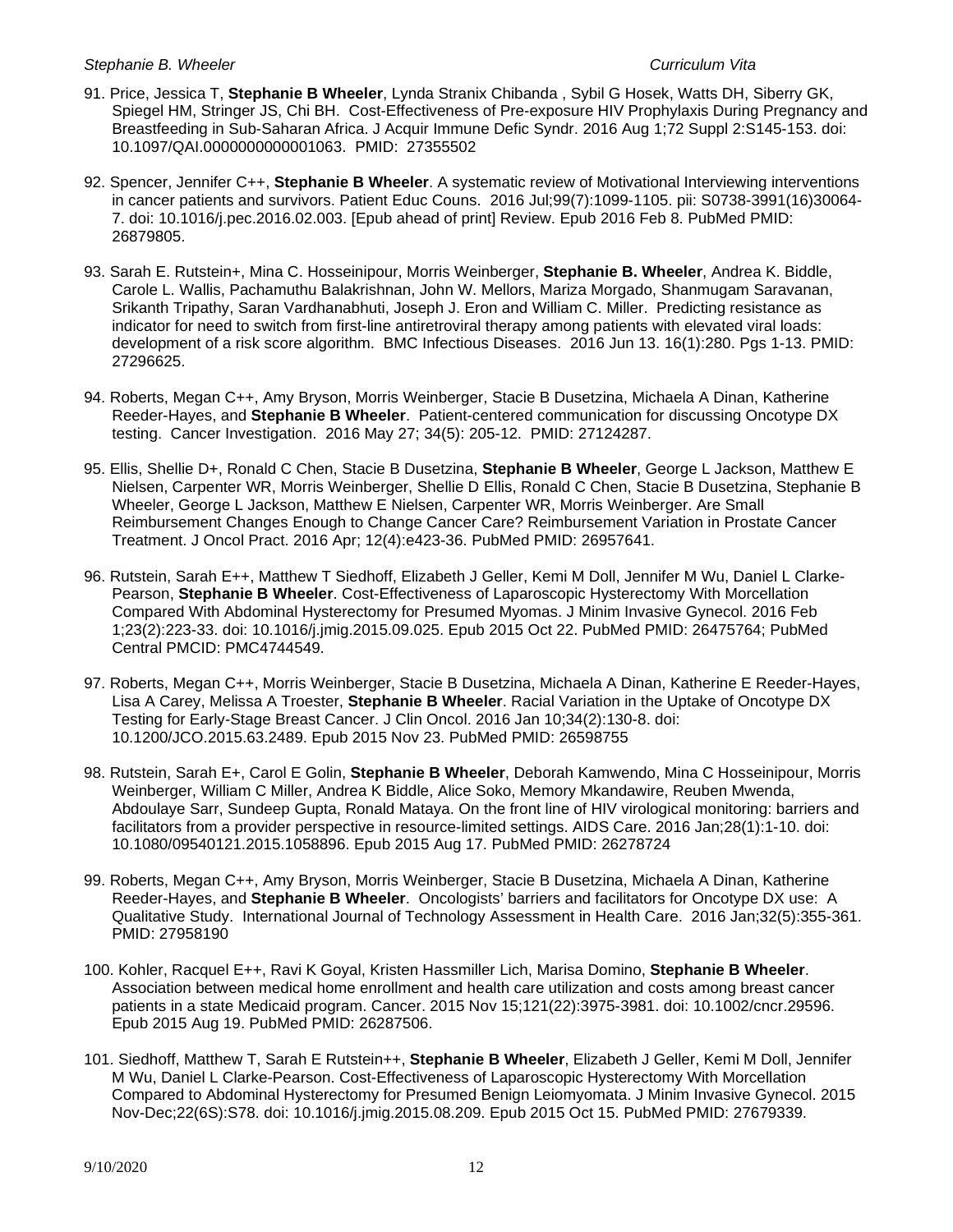- 102. Schaffer, Elizabeth M++, Theresa M Coles+, Weiya Z Wysham, Dario R Roque, Kenneth H Kim, **Stephanie B Wheeler**. "Adding Bevacizumab To Single-Agent Chemotherapy For The Treatment Of Platinum-Resistant Recurrent Ovarian Cancer: A Cost-Effectiveness Analysis Of The Aurelia Trial". Value Health. 2015 Nov;18(7): A461. doi: 10.1016/j.jval.2015.09.1193. Epub 2015 Oct 20. PubMed PMID: 26532593.
- 103. Kohler, Racquel E++, Clara N Lee, Satish Gopal, Bryce B Reeve, Bryan J Weiner, **Stephanie B Wheeler**. "Developing a discrete choice experiment in Malawi: eliciting preferences for breast cancer early detection services". Patient Prefer Adherence. 2015 Oct 14;9:1459-72. doi: 10.2147/PPA.S87341. eCollection 2015. PubMed PMID: 26508842; PubMed Central PMCID: PMC4612134.
- 104. Butler, Anne M+, Abhijit V Kshirsagar, Andrew F Olshan, Matthew E Nielsen, **Stephanie B Wheeler**, M Alan Brookhart. "Trends in Anemia Management in Hemodialysis Patients with Cancer". Am J Nephrol. 2015;42(3):206-15. doi: 10.1159/000440771. Epub 2015 Oct 7. PubMed PMID: 26439712; PubMed Central PMCID: PMC4618160.
- 105. Peppercorn, Jeffrey, Kevin Houck+, Beri N, Victor Villagra, Adane F Wogu, Gary H Lyman, **Stephanie B Wheeler**. "Breast cancer screening utilization and understanding of current guidelines among rural U.S. women with private insurance". Breast Cancer Res Treat. 2015 Oct;153(3):659-67. doi: 10.1007/s10549-015- 3566-1. Epub 2015 Sep 19. PubMed PMID: 26386956.
- 106. Roberts, Megan C++, Morris Weinberger, Stacie B Dusetzina, Michaela A Dinan, Katherine E Reeder-Hayes, Melissa A Troester, Lisa A Carey, **Stephanie B Wheeler**. "Racial variation in adjuvant chemotherapy initiation among breast cancer patients receiving oncotype DX testing". Breast Cancer Res Treat. 2015 Aug;153(1):191-200. doi: 10.1007/s10549-015-3518-9. Epub 2015 Jul 28. PubMed PMID: 26216535; PubMed Central PMCID: PMC4562432
- 107. Orman, Eric S, Maria E Mayorga, **Stephanie B Wheeler**, Rachel M Townsley+, Hector H Toro-Diaz+, Paul H Hayashi, and A Sidney Barritt IV. "Declining liver graft quality threatens the future of liver transplantation in the United States". Liver Transplantation. 2015 Aug;21(8):1040-1050. doi: 10.1002/lt.24160. [Epub ahead of print] PMID: 25939487
- 108. Erim, Daniel O++, Nirosha Mahendraratnam+, Phillip N Okafor, and **Stephanie B Wheeler**. "The value of Vedolizumab as rescue therapy in moderate-severe Crohn's disease patients with Adalimumab non-response in the USA". Journal of Crohn's and Colitis. 2015 Aug;9(8):669-675.pii: jjv090. [Epub ahead of print] PMID: 25987351
- 109. Mayer, Deborah K, Mackenzie, Devon K Check+, Adrian, Ronald C Chen, Gary Asher, **Stephanie B Wheeler**, Laura C Hanson, Donald L Rosenstein. "Is there a role for survivorship care plans in advanced cancer?" Support Care Cancer. 2015 Aug;23(8):2225-30. doi: 10.1007/s00520-014-2586-4. Epub 2015 Jan 7. PubMed PMID: 25559037.
- 110. Toro-Diaz, Hector+, Maria E Mayorga, A Sidney Barritt IV, Eric S Orman, and **Stephanie B Wheeler**. "Predicting liver transplant capacity using discrete event simulation". Medical Decision Making. 2015 Aug;35(6):784-796. pii: 0272989X14559055. [Epub ahead of print] PMID: 25391681
- 111. Roberts, Megan C, **Stephanie B Wheeler**, and Katherine Reeder-Hayes. "Racial/ethnic disparities in endocrine therapy adherence in breast cancer: A systematic review". American Journal of Public Health. 2015 Jul;105 Suppl 3:e4-e15. doi: 10.2105/AJPH.2014.302490. Epub 2015 Apr 23. PMID: 25905855
- 112. Ellis, Shellie+, Matthew E Nielsen, William R Carpenter, George L Jackson, **Stephanie B Wheeler**, Huan Liu, and Morris Weinberger. "Gonadotropin-releasing hormone agonist overuse: Urologists' response to reimbursement and characteristics associated with persistent overuse". Prostate Cancer and Prostatic Diseases. 2015 Jun;18(2):173-181. doi: 10.1038/pcan.2015.10. [Epub ahead of print] PMID: 25849354
- 113. Siedhoff, Matthew T, **Stephanie B Wheeler**, Sarah E Rutstein++, Elizabeth J Geller, Kemi M Doll, Jennifer M Wu, Daniel L Clarke-Pearson. "Laparoscopic hysterectomy with morcellation versus abdominal hysterectomy for presumed uterine leiomyomata: a decision analysis". American Journal of Obstetrics and Gynecology. 2015 May ; 212(5): Pgs 1-16. pii: S0002-9378(15)00200-8. doi: 10.1016/j.ajog.2015.03.006. Epub 2015 Mar 24. PMID: 25817518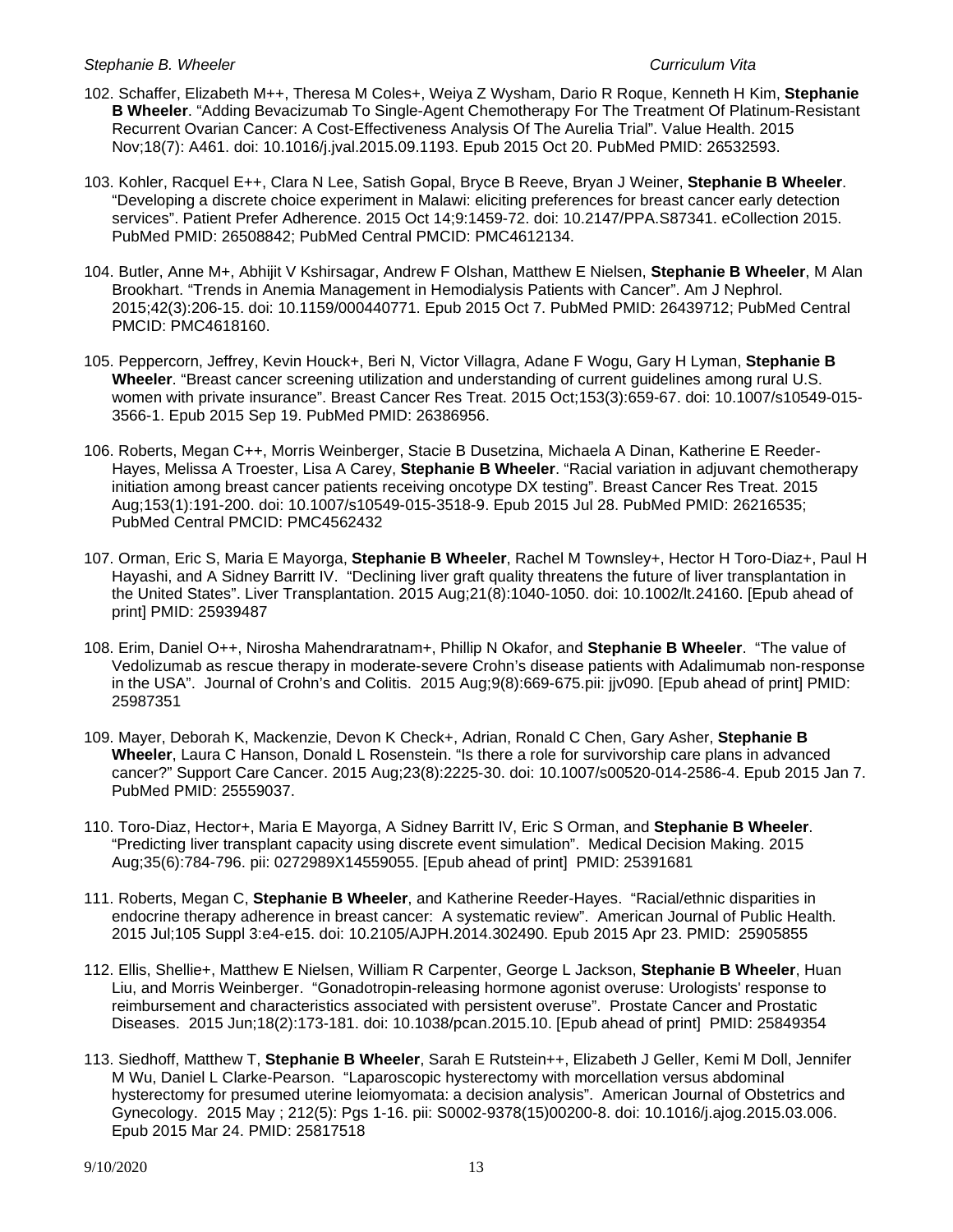- 114. Butler, Anne M+, Andrew F Olshan, Abhijit V Kshirsagar, Jessie K Edwards, Matthew E Nielsen, **Stephanie B Wheeler**, and M Alan Brookhart. "Cancer incidence among U.S. Medicare end-stage renal disease patients receiving hemodialysis: 1996-2009". American Journal of Kidney Diseases. 2015 May;65(5):763-72. pii: S0272-6386(15)00017-7. doi: 10.1053/j.ajkd.2014.12.013. Epub 2015 Feb 7. PMID: 25662835
- 115. Reeder-Hayes, Katherine E, **Stephanie B Wheeler**, and Deborah K Mayer. "Health disparities across the breast cancer continuum". Seminars in Oncology Nursing. 2015 May;31(2):170-7. doi: 10.1016/j.soncn.2015.02.005. Epub 2015 Feb 16. PMID: 25951746
- 116. Rutstein, Sarah+, Mina C Hosseinipour, Deborah Kamwendo, Alice Soko, Memory Mkandawire, Andrea K Biddle, William C Miller, Morris Weinberger, **Stephanie B Wheeler**, Abdoulaye Sarr, Sundeep Gupta, Frank Chimbwandira, Reuben Mwenda, Steve Kamiza, Irving Hoffman, and Ronald Mataya. "Dried blood spots for viral load monitoring in Malawi: feasible and effective". PLoS One. 2015 Apr 21;10(4):e0124748. Pgs 1-17. doi: 10.1371/journal.pone.0124748. eCollection 2015. PMID: 25898365
- 117. Pinheiro, Laura C+, **Stephanie B Wheeler**, Ronald C Chen, Deborah K Mayer, Jessica C Lyons, and Bryce B Reeve. "The effects of cancer and racial disparities in health-related quality of life among older Americans: A case-control, population-based study". Cancer. 2015 Apr 15;212(8):1312-20. doi: 10.1002/cncr.29205. Epub 2014 Dec 18. PMID: 25522692
- 118. Tan, Hung-Jui, Anne-Marie Meyer, Tzy-Mey Kuo, Angela B Smith, **Stephanie B Wheeler**, William R Carpenter, Matthew E Nielsen. "Provider-based research networks and the diffusion of surgical technologies among patients with early-stage kidney cancer". Cancer. 2015 Mar 15;121(6):836-843. DOI: 10.1002/cncr.29144. Epub 2014 Nov 19. PMID: 25410684
- 119. Johnson, David C, Josip Vukina, Angela B Smith, Anne Marie Meyer, **Stephanie B Wheeler**, Tzy-Mey Kuo, Hung-Jui Tan, Michael E Woods, Mathew C Raynor, Eric M Wallen, Raj S Pruthi, Matthew E Nielsen. "Preoperatively misclassified, surgically removed benign renal masses: A systematic review of surgical series and United States population-level burden estimate". Journal of Urology. 2015 Jan;193(1): 30-35. doi: 10.1016/j.juro.2014.07.102. Epub 2014 Jul 27. PMID: 25072182
- 120. **Wheeler, Stephanie B**, Racquel E Kohler++, Katherine Reeder-Hayes, Ravi K Goyal, Kristen H Lich, Ching-Ching Lin, Alexis Moore, Timothy W Smith, Cathy L Melvin, and Hy Muss. "Endocrine therapy initiation among Medicaid-insured breast cancer survivors with hormone-receptor positive tumors". Journal of Cancer Survivorship. 2014 Dec;8(4)603-610. doi: 10.1007/s11764-014-0365-3. PMID: 24866922
- 121. Sheets, Nathan, **Stephanie B Wheeler**, Racquel E Kohler++, Paul M Brown, and Bhisham S Chera. "Costs of care in a matched pair comparison of intensity modulated radiation therapy (IMRT) versus conventional radiation therapy (CRT) for the treatment of head and neck cancer". American Journal of Clinical Oncology. 2014 Dec;37(6):539-44. doi: 10.1097/COC.0b013e318282a850. PMID: 23466583
- 122. Pignone, Michael P, Trisha M Crutchfield, Paul M Brown, Sarah T Hawley, Jane L Laping, Carmen L Lewis, Kristen H Lich, Lisa C Richardson, Florence K Tangka, **Stephanie B Wheeler**. "Using a discrete choice experiment to inform the design of programs to promote colon cancer screening for vulnerable populations in North Carolina". BMC Health Services Research. 2014 Nov 30; 14(1): 611. Pgs 1-9. doi: 10.1186/s12913- 014-0611-4. PMID: 25433801
- 123. **Wheeler, Stephanie B**, Tzy-Mey Kuo, Ravi K Goyal, Anne Marie Meyer, Kristen H Lich, Emily Gillen+, Seth Tyree, Carmen Lewis, Trisha M Crutchfield, Christa E Martens, Florence Tangka, Lisa C Richardson, and Michael P Pignone. "Regional variation in colorectal cancer testing and geographic availability of care in a publicly insured population". Health & Place. 2014 Sep;29:114-23. doi: 10.1016/j.healthplace.2014.07.001. Epub 2014 Jul 24. PMID: 25063908
- 124. Meyer, Anne Marie, Andrew F Olshan, Laura Green, Adrian Meyer, **Stephanie B Wheeler**, Ethan Basch, William R Carpenter. "Big data for population-based cancer research: The Integrated Cancer Information and Surveillance System". North Carolina Medical Journal. 2014 Jul-Aug; 75(4):265-268. PMID: 25046092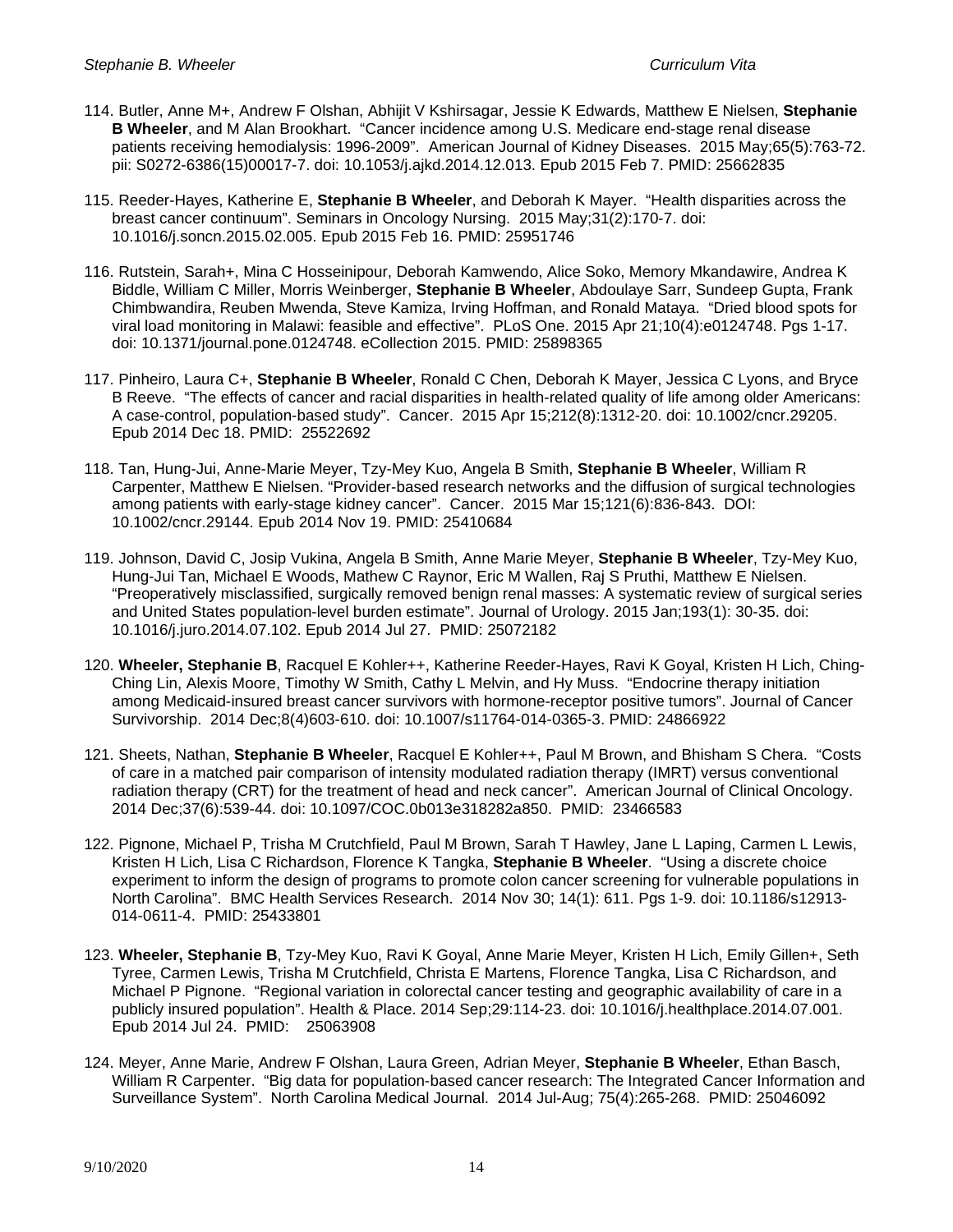- 125. **Wheeler, Stephanie B**, and Ethan M Basch. "Cancer care research in North Carolina: the state of the state". North Carolina Medical Journal. 2014 Jul-Aug; 75(4):248-252. PMID: 25046088
- 126. **Wheeler, Stephanie B**, Tzy-Mey Kuo, Danielle Durham++, Brian Frizzelle, Katherine Reeder-Hayes, and Anne-Marie Meyer. "Effects of distance to care and rural or urban residence on receipt of radiation therapy among North Carolina Medicare enrollees with breast cancer". North Carolina Medical Journal. 2014 Jul-Aug; 75(4):239-246. PMID: 25046086
- 127. Goyal, Ravi K, **Stephanie B Wheeler**, Racquel E Kohler++, Kristen Hassmiller Lich, Ching-Ching Lin, Katherine Reeder-Hayes, Anne Marie Meyer, and Deborah K Mayer. "Healthcare utilization from chemotherapy-related adverse events among low-income breast cancer patients: Effect of enrollment in a medical home program". North Carolina Medical Journal. 2014 Jul-Aug;75(4):231-8. PMID: 25046085
- 128. Stover, Angela M+, Deborah K Mayer, Hyman Muss, **Stephanie B Wheeler**, Jessica C Lyons, and Bryce B Reeve. "Quality of life changes during the pre- and post-diagnosis period and treatment-related recovery time in older women with breast cancer". Cancer. 2014 Jun15;120(12):1881-9. doi: 10.1002/cncr.28649. Epub 2014 Mar 19. PMID: 24647996
- 129. Shea, Christopher M, Randall Teal, Lindsey Haynes-Maslow+, Molly McIntyre, Bryan J Weiner, **Stephanie B Wheeler**, Sara R Jacobs+, Deborah K Mayer, Michael D Young and Thomas C Shea. "Assessing the feasibility of a virtual tumor board program: a case study". Journal of Healthcare Management. 2014 May-Jun; 59(3):177-93. PMID: 24988672
- 130. Reeder-Hayes, Katherine E, Anne Marie Meyer, Huan Liu, Stacie Dusetszina, and **Stephanie B Wheeler**. "Racial disparities in initiation of adjuvant endocrine therapy for early breast cancer". Breast Cancer Research and Treatment. 2014 Jun; 145(3):743-751. doi: 10.1007/s10549-014-2957-z. Epub 2014 May 1. PMID: 24789443
- 131. Meyer, Anne Marie, **Stephanie B Wheeler**, Morris Weinberger, Ronald C Chen, and William R Carpenter. "An overview of methods for comparative effectiveness research". Seminars in Radiation Oncology. 2014 Jan; 24(1):5-13. doi: 10.1016/j.semradonc.2013.09.002.PMID: 24314337
- 132. Fortune-Greeley, Alice K+, **Stephanie B Wheeler**, Anne Marie Meyer, Katherine E Reeder-Hayes, Andrea K Biddle, Hy B Muss, and William R Carpenter. "Preoperative breast MRI and surgical outcomes in elderly women with invasive ductal and lobular carcinoma: a population-based study". Breast Cancer Research and Treatment. 2014 Jan;143(1):203-12. doi: 10.1007/s10549-013-2787-4. Epub 2013 Dec 4. PMID: 24305978
- 133. Jungerwirth, Robert++, **Stephanie B Wheeler**, and John E Paul. "Association of hospitalist presence and hospital-level outcome measures among Medicare patients". Journal of Hospital Medicine. 2014 Jan;9(1):1-6. doi: 10.1002/jhm.2118. Epub 2013 Nov 27. PMID: 24282042
- 134. Rutstein, Sarah E+, Lillian Brown, Andrea K Biddle, **Stephanie B Wheeler**, Gift Kamanga, Pearson Mmodzi Naomi Niyrenda, Innocent Mofolo, Nora E Rosenberg, Irving F Hoffman, and William C Miller. "Costeffectiveness of provider-based HIV partner notification in urban Malawi". Health Policy and Planning. 2014 Jan;29(1):115-26. doi: 10.1093/heapol/czs140. Epub 2013 Jan 15. PMID: 23325584
- 135. Weaver, Emily H+, Elizabeth Frankenberg, Bruce J Fried, **Stephanie B Wheeler**, and John E Paul. "Effect of village midwife program on contraceptive prevalence and method choice in Indonesia". Studies in Family Planning. 2013 Dec; 44(4):389-409. doi: 10.1111/j.1728-4465.2013.00366.x. PMID: 24323659
- 136. Kohler, Racquel E++, Nathan Sheets, **Stephanie B Wheeler**, Chris Nutting, Emma Hall, and Bhisham Chera. "Two-year and lifetime cost-effectiveness of intensity modulated radiation therapy (IMRT) versus conformal radiation therapy (CRT) for head and neck cancer". International Journal of Radiation Oncology, Biology, and Physics. 2013 Nov 15; 87(4):683-689. doi: 10.1016/j.ijrobp.2013.08.011. PMID: 24138916
- 137. Trantham, Laurel Clayton+, Matthew E Nielsen, Lee R Mobley, **Stephanie B Wheeler**, William R Carpenter, and Andrea K Biddle. "Use of prostate-specific antigen testing as a disease surveillance tool following radical prostatectomy". Cancer. 2013 Oct 1; 119(19):3523-3530. doi: 10.1002/cncr.28238. Epub 2013 Jul 24. PMID: 23893821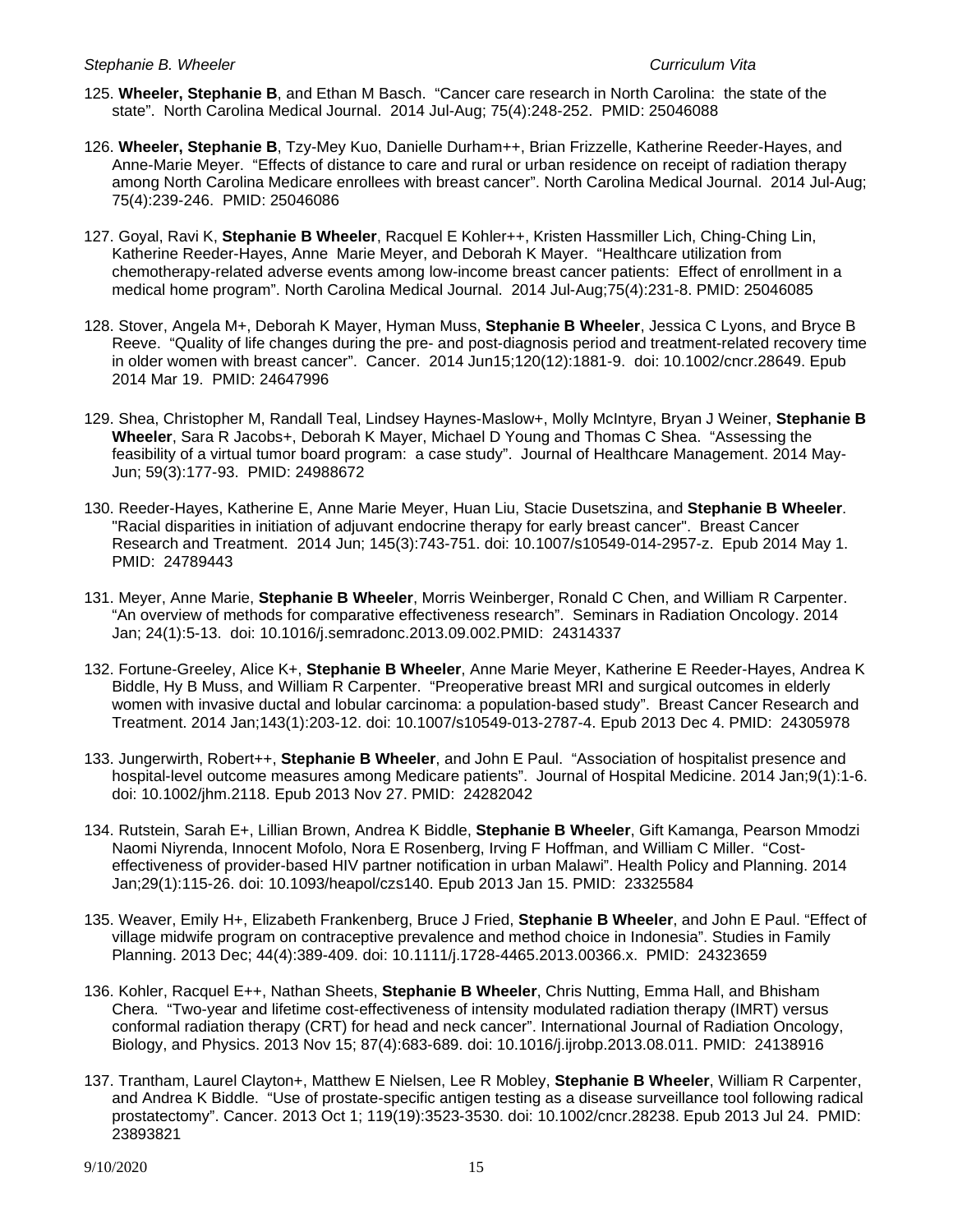- 138. Meyer, Anne-Marie, Katherine E Reeder-Hayes, Huan Liu, **Stephanie B Wheeler**, Dolly Penn, Bryan J Weiner, and William R Carpenter. "Differential receipt of sentinel lymph node biopsy within practice-based research networks". Medical Care. doi: 10.1097/MLR.0b013e31829c8ca4. 2013 Sep; 51(9): 812-818. PMID: 23942221
- 139. **Wheeler, Stephanie B**, Katherine E Reeder-Hayes, and Lisa A Carey. "Disparities in breast cancer treatment and outcomes: Biological, social, and health system determinants and opportunities for research". The Oncologist. 2013;18(9):986-93. doi: 10.1634/theoncologist.2013-0243. Epub 2013 Aug 12. PMID: 23939284
- 140. **Wheeler, Stephanie B**, Racquel E Kohler++, Ravi K Goyal, Kristen H Lich, Ching-Ching Lin, Alexis Moore, Timothy W Smith, Cathy L Melvin, Katherine Reeder-Hayes, and Marisa Elena Domino. "Is medical home enrollment associated with receipt of guideline-concordant surveillance and follow-up care among low-income breast cancer survivors?" Medical Care. 2013 Jun; 51(6):494-502. doi: 10.1097/MLR.0b013e31828d4d0c. PMID: 23673393
- 141. Haynes-Maslow, Lindsey+, Sarah E Parsons, **Stephanie B Wheeler**, and Lucia A Leone. "A qualitative study of perceived barriers to fruit and vegetable consumption among low-income populations, North Carolina, 2011". Preventing Chronic Disease. 2013 Mar; 10:(E34): 177-193. doi: 10.5888/pcd10.120206. PMID: 23489639
- 142. Orman, Eric S, A Sidney Barritt, **Stephanie B Wheeler**, and Paul H Hayashi. "Declining liver utilization for transplant in the United States and the impact of donation after cardiac death". Liver Transplantation, 2013 Jan; 19(1):59-68. doi: 10.1002/lt.23547. PMID: 22965893
- 143. Wheeler, Stephanie B, Leah L Zullig++, Robert Jungerwirth++, Bryce B Reeve, Geoffrey Buga, and Chelsea Morroni. "Knowledge of termination of pregnancy (TOP) legislation and attitudes towards TOP clinical training among medical students attending two South African universities". World Health & Population. 2012 Oct; 14(1):5-18. PMID: 23135069
- 144. **Wheeler, Stephanie B**, Leah L Zullig++, Bryce B Reeve, Geoffrey Buga, and Chelsea Morroni. "Attitudes and intentions regarding abortion provision among medical school students in South Africa". International Perspectives in Sexual and Reproductive Health. 2012 Sep; 38(3):154-163. PMID: 23018137
- 145. **Wheeler Stephanie B**, Katherine Reeder-Hayes, Anne Marie Meyer. "A balancing act for breast cancer? Everolimus for hormone receptor positive patients." Translational Cancer Research. 2012 Aug; 1(2):109-112. DOI: 10.3978/j.issn.2218-676X.2012.03.02
- 146. **Wheeler, Stephanie B**, Yang Wu, Anne-Marie Meyer, William R Carpenter, Lisa C Richardson, Judith Lee Smith, Megan A Lewis, and Bryan J Weiner. "Use and timeliness of radiation therapy after breast-conserving surgery in low-income women with early-stage breast cancer". Cancer Investigation. 2012 May;30(4):258-67. doi: 10.3109/07357907.2012.658937. Epub 2012 Apr 10. PMID: 22489864
- 147. **Wheeler, Stephanie B**, William R Carpenter, Jeffrey Peppercorn, Anna P Schenck, Morris Weinberger, and Andrea K Biddle. "Structural/organizational characteristics of health services partly explain racial variation in timeliness of radiation therapy among elderly breast cancer patients". Breast Cancer Research and Treatment. 2012 May; 133(1):333-345. Epub 2012 Jan 22. PMID: 22270934
- 148. Holmes, Jordan A, William R. Carpenter, Yang Wu, Sharon Peacock, Mark Massing, Anna P Schenck, Anne-Marie Meyer, Kevin Diao, **Stephanie B Wheeler**, Paul A Godley, Karyn B Stitzenberg, and Ronald C Chen. "Impact of distance to an urologist on early diagnosis of prostate cancer among black and white patients". Journal of Urology. 2012 Mar;187(3):883-8. doi: 10.1016/j.juro.2011.10.156. Epub 2012 Jan 15. PMID: 22248516
- 149. **Wheeler, Stephanie B**, William R Carpenter, Jeffrey Peppercorn, Anna P Schenck, Morris Weinberger, and Andrea K Biddle. "Predictors of timing of adjuvant chemotherapy in older women with hormone receptornegative, stages II-III breast cancer". Breast Cancer Research and Treatment. 2012 Jan; 131(1):207- 216. doi: 10.1007/s10549-011-1717-6. Epub 2011 Aug 13. PMID: 21842244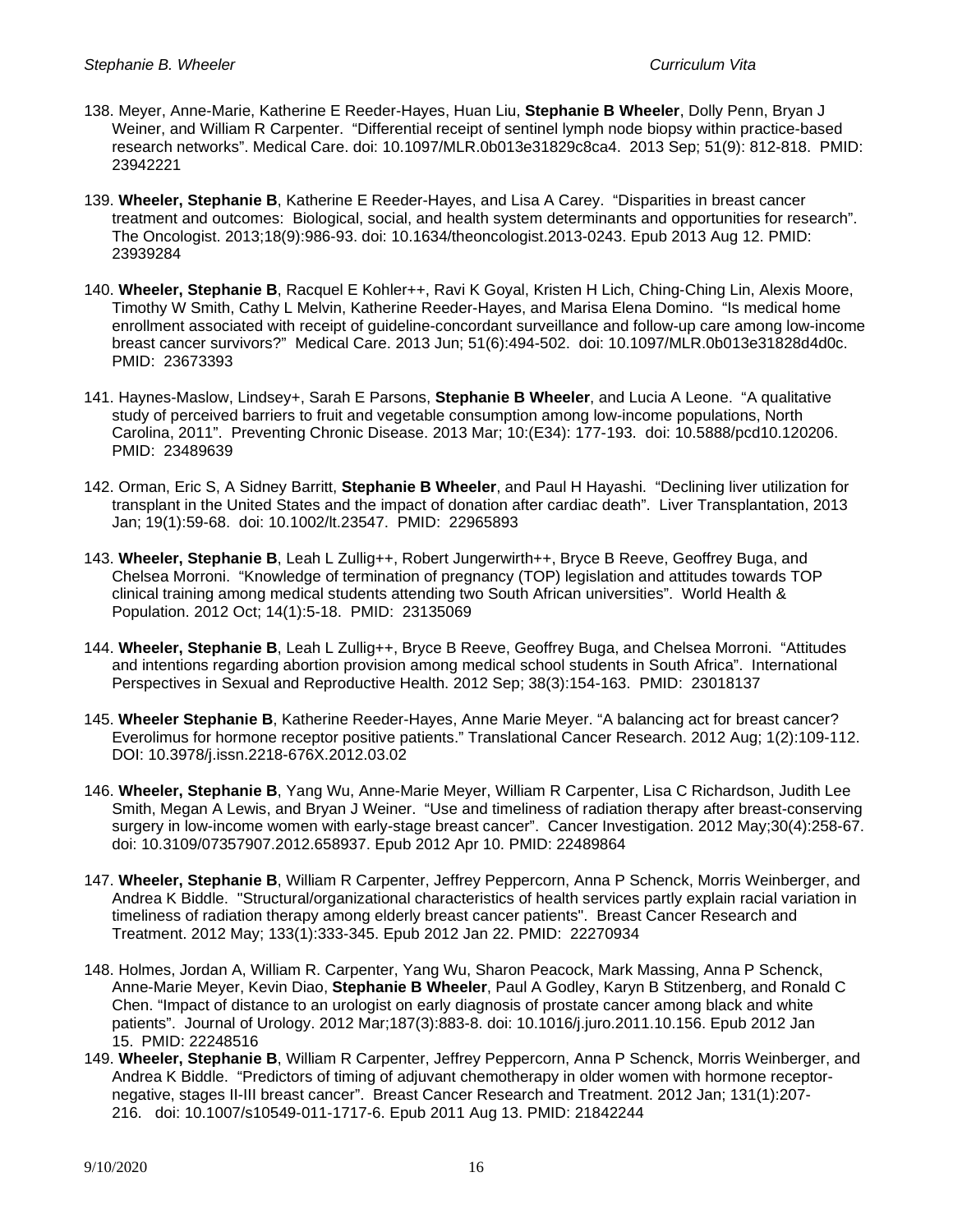- 150. Hoke, Theresa H, **Stephanie B Wheeler**, Kelsey Lynd, Mackenzie S Green, Bakolisoa Harimalala Razafindravony, Eugenie Rasamihajamanana, and Paul D Blumenthal. "Community-based provision of injectable contraceptives in Madagascar: Task shifting to expand access to injectable contraceptives". Health Policy and Planning. 2012 Jan; 27(1):52-59. doi: 10.1093/heapol/czr003. Epub 2011 Jan 21. PMID: 21257652
- 151. **Wheeler, Stephanie B**. "Effect of self-esteem and academic performance on adolescent decisionmaking: an examination of sexual debut and illegal substance use". Journal of Adolescent Health. 2010 Dec;47(6):582-590. doi: 10.1016/j.jadohealth.2010.04.009. Epub 2010 Jun 18; PMID: 21094435
- 152. Biddle, Andrea K, Suzanne L West, Aimee A D'Alosio, **Stephanie B Wheeler**, Natalie N Borisova, John Thorp. "Hypoactive sexual desire disorder in postmenopausal women: quality of life and health burden". Value in Health. 2009 Jul-Aug; 12(5): 763-772. doi: 10.1111/j.1524-4733.2008.00483.x. PMID: 19192259
- 153. Reisen, Fabienne, **Stephanie Wheeler**, and Janet Arey. "Methyl- and dimethyl-/ethyl-nitronaphthalenes measured in ambient air in southern California". Atmospheric Environment. 2003 Aug; 37(26):3653-3657. doi: 10.1016/S1352-2310(03)00469-2

# *Peer-reviewed proceedings articles*

- 1. Siddhartha Nambiar+, Rachel Townsley+, Maria Mayorga, Kristen Hassmiller Lich, **Stephanie Wheeler**. Development of NC-CRC simulation model for estimating the impact of insurance expansion on CRC screening and outcomes in North Carolina. Proceedings of the 2018 Winter Simulation Conference
- 2. Mayorga, Maria, Odette S Reifsnider, **Stephanie Wheeler**, Racquel E Kohler++. A discrete event simulation model to estimate population level health and economic impacts of smoking cessation interventions. Proceedings of the 2014 Winter Simulation Conference.

# *Doctoral dissertation*

"A closer look: Health services structure and organization, health disparities, and receipt of high quality breast cancer treatment". Concentration/Minor in Decision Sciences Modeling (May 2010). Approved by Drs. Andrea Biddle (Chair), William R Carpenter, Jeffrey Peppercorn, Anna P Schenck, and Morris Weinberger

### *Refereed oral abstracts (underline indicates that the oral presentation was given by Dr. Wheeler)*

- 1. **Wheeler Stephanie B**, Rodriguez-O'Donnell J, Rogers C, Fulcher J, Deal, A. Manning ML, Gellin M, Padilla N, Rosenstein, DL. Financial Toxicity through Financial Navigation: Results from a Pilot Intervention American Society for Preventive Oncology Annual Conference, Virtual Meeting (April 2020).
- 2. **Wheeler Stephanie B**, Jason Rotter++, Chris Baggett, Timothy Zagar, and Katherine Reeder-Hayes. Economic Evaluation of Adjuvant Radiation and Endocrine Therapy for Older Women with Low-risk Breast Cancer. Society for Medical Decision Making Annual Meeting in Montreal, Canada (October 2018).
- 3. **Wheeler, Stephanie B**, Jennifer C Spencer++, Michelle L Manning, Cleo A Samuel, Katherine E Reeder-Hayes, Jean B Sellers, and Donald L Rosenstein. Cancer-related Financial Burden among Patients with Metastatic Breast Cancer. American Society for Clinical Oncology Quality Care Symposium in Phoenix, AZ (September 2018).
- 4. Davis MM, Gunn R, Pham R, Wiser A, Hassmiller Lich K, **Wheeler S**. Relationships, Data, and Quality Improvement Infrastructure: Critical Factors when Accountable Care Organizations and Primary Care Practices Collaborate to Increase Colorectal Cancer Screening in Medicaid Members. Individual Thematic Panel Oral presentation. CDC National Cancer Conference in Atlanta, GA (August 2017)
- 5. **Wheeler Stephanie B**, Maria E Mayorga, Melinda M Davis, Leah Frerichs, Michael Pignone, Florence Tangka, Lisa F Richardson, and Kristen Hassmiller Lich. Data-powered decision making: One state's approach to improving colorectal cancer screening in underserved populations. Individual Thematic Panel Oral presentation. CDC National Cancer Conference in Atlanta, GA (August 2017)
- 6. Siddhartha Nambiar+, Rachel Townsley+, Maria Mayorga, Kristen Hassmiller Lich, **Stephanie Wheeler**. Technical Considerations: the past, present and future of simulation modeling of colorectal cancer. Individual Thematic Panel presentation. CDC National Cancer Conference in Atlanta, GA (August 2017)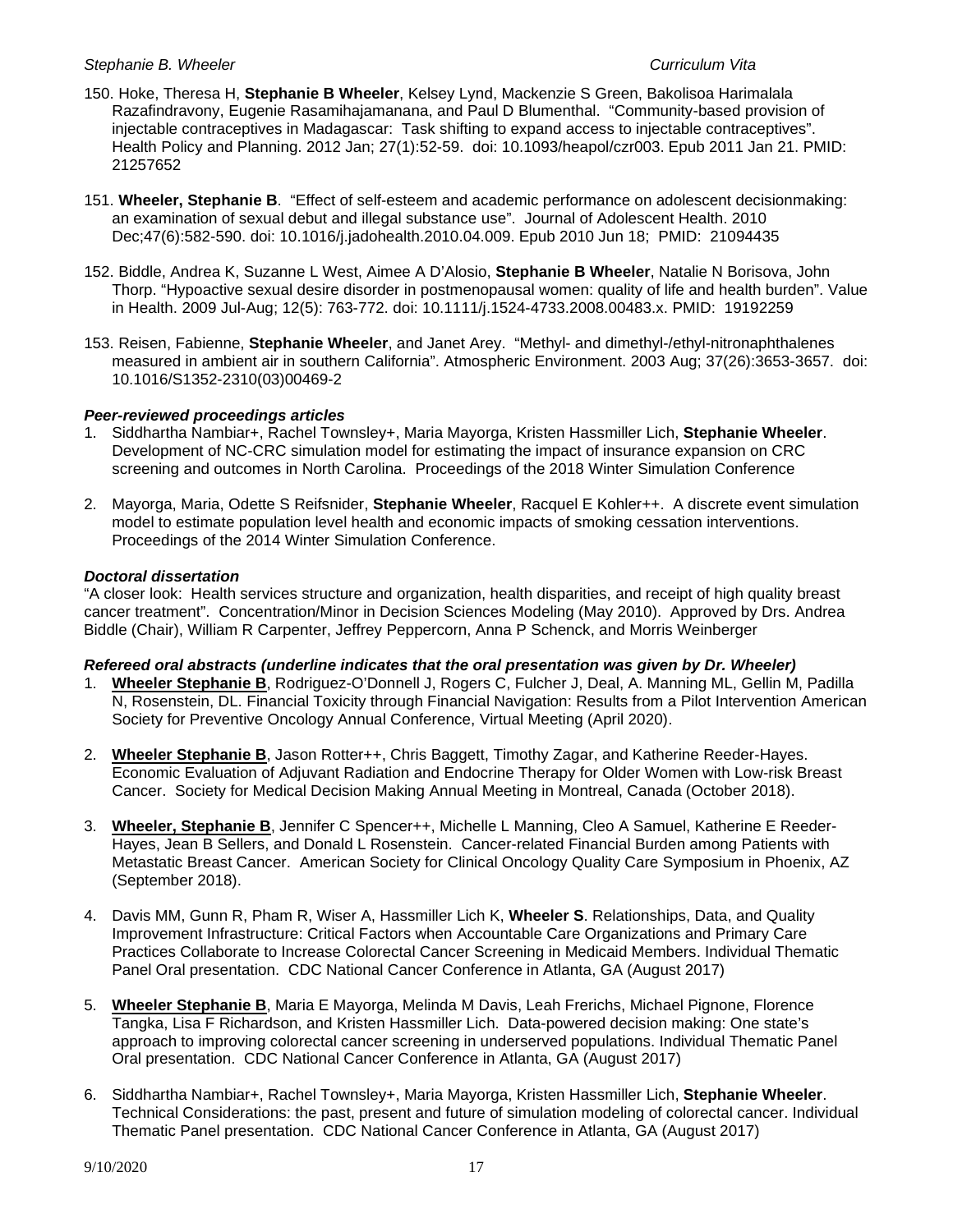- 7. Hassmiller-Lich K, Mayorga M, Townsley R, **Stephanie B Wheeler**, Frerichs L. Using Individual-Based Simulation Modeling to Integrate Big Data and Intervention Evidence to Inform Intervention Selection, Adaptation, and Evaluation: An Example on Colorectal Cancer Screening. Individual Thematic Panel presentation. CDC National Cancer Conference in Atlanta, GA (August 2017)
- 8. Davis MM, Gunn R, Pham R, Wiser A, Hassmiller Lich K, **Wheeler S**. Relationships, Data, and Quality Improvement Infrastructure: Three Key Dimensions When Medicaid Accountable Care Organizations Partner with Primary Care Clinics to Improve Colorectal Cancer Screening. Oral presentation at the Annual NAPCRG PBRN Conference. Bethesda, MD (June 2017)
- 9. Matthew Nielsen, **Stephanie B. Wheeler**, Daniel Erim++, Mihaela Georgieva++, and Casey Ng. A modelbased comparison of evaluation strategies for urinary tract malignant tumors in patients with asymptomatic microscopic hematuria. Society for Medical Decision Making in St. Louis, MO (October 2015)
- 10. **Wheeler, Stephanie B**, May Kuo, Anne Marie Meyer, Kristen Hassmiller Lich, and Michael Pignone. "Colorectal Cancer Screening Modality Among Publicly and Privately Insured People Turning 50". AcademyHealth Disparities Interest Group in Minneapolis, MN (June 2015)
- 11. Beri, Nina, Kevin Houck+, Victor Villagra, **Stephanie B Wheeler**, Jeffrey M Peppercorn. "Breast cancer screening in younger women". American Society of Clinical Oncology in Chicago, IL (June 2014)
- 12. Mayorga, Maria, Sid Barritt, Eric Orman, Hector Toro-Diaz+, and **Stephanie Wheeler**. "Predicting liver transplant capacity using simulation". INFORMS Healthcare Meeting in Chicago, IL (June, 2013)
- 13. Hassmiller Lich, Kristen, Maria Mayorga, **Stephanie Wheeler**, and Nadeepa Wickramage. "Perspective matters: Choosing a simulation study design for optimizing colorectal cancer outcomes". INFORMS Healthcare Meeting in Chicago, IL (June, 2013)
- 14. **Wheeler, Stephanie**, Racquel E Kohler++, Maria Mayorga, and Odette Reifsnider. "Discrete event simulation estimating health and economic impacts of smoking cessation approaches". INFORMS Healthcare Meeting in Chicago, IL (June, 2013)
- 15. Peppercorn, Jeffrey M, **Stephanie B Wheeler**, Kevin Houck+, Bercedis Peterson, Victor Villagra, James Antetomaso, Adane Fekadu Wogu, and Gary H. Lyman. "Impact of copayment elimination on annual and biennial screening mammography utilization among rural U.S. women". American Society for Clinical Oncology Annual Meeting in Chicago, IL (June, 2013)
- 16. Stover, Angela+, Bryce Reeve, Hy Muss, Deborah K Mayer, **Stephanie Wheeler**, and Jessica Lyons. "Physical Functioning Changes in Women with and without Breast Cancer: A Matched Comparative Study of Medicare Beneficiaries". Society of Behavioral Medicine Annual Meeting in San Francisco, CA (March, 2013)
- 17. Sheets, Nathan, **Stephanie B Wheeler**, Racquel E Kohler++, Paul Brown, and Bhisham Chera. "Differences in Billing Charges in a Matched Pair Comparison of Intensity Modulated Radiation Therapy (IMRT) versus 3-D Conformal Radiation Therapy (CRT) for the Treatment of Head and Neck Cancer". Multidisciplinary Head and Neck Cancer Symposium in Phoenix, AR (January, 2012)
- 18. **Wheeler, Stephanie B**, William R Carpenter, Jeffrey Peppercorn, Anna Schenck, Morris Weinberger, and Andrea K Biddle. "Delays in Initiation of Radiation Therapy after Breast Conserving Surgery May Explain In Part Racial Disparities in Breast Cancer Mortality among Older Women". AcademyHealth Annual Research Meeting in Seattle, WA (June, 2011)
- 19. **Wheeler, Stephanie B**, Andrea K Biddle, William R Carpenter, Morris Weinberger, Jeffrey Peppercorn, Anna P Schenck. "Effect of structural/organizational characteristics of health services on the relationship between race/ethnicity and timely receipt of radiation therapy (RT) in breast cancer patients". 15<sup>th</sup> annual National Research Service Award Trainees Research Conference in Boston, MA (June, 2010)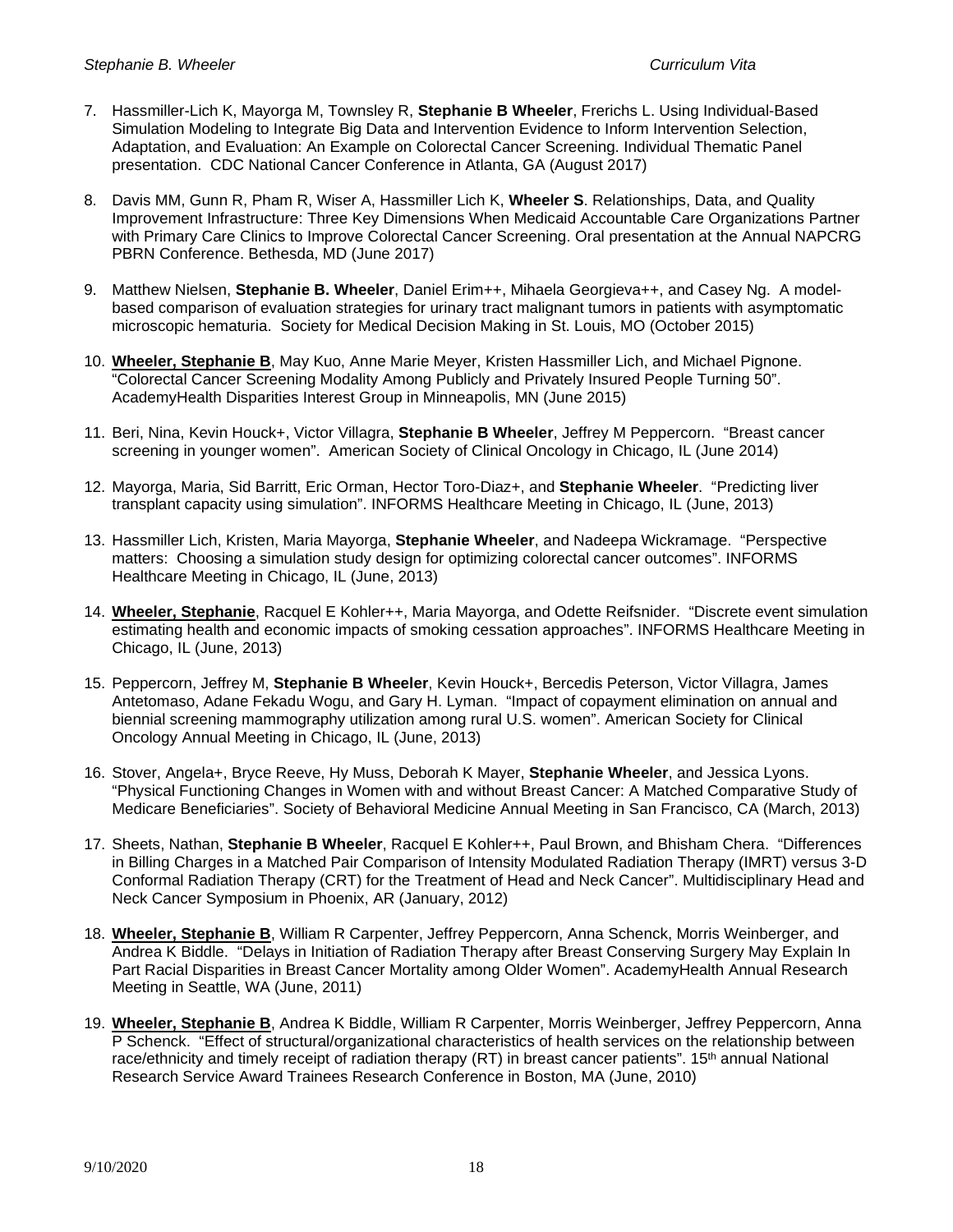- 20. **Wheeler, Stephanie B.** "The effects of self-esteem and academic performance on adolescent decisionmaking: an examination of sexual debut and illegal substance use". AcademyHealth Annual Research Meeting in Chicago, IL (June, 2009)
- 21. Van Nuil, Jennifer, **Stephanie B Wheeler**, Emmanuel Munyambanza, Andrea Sankar, Mark Luborsky, and Jessica Price. "Identifying prevention barriers: analysis of personal narratives from HIV+ Rwandans". 69<sup>th</sup> annual meeting of the Society for Applied Anthropology in Sante Fe, NM (March, 2009)
- 22. Siegel, Melissa, and **Stephanie B Wheeler**. "Migration effects on health expenditure: the Moldovan experience". University of Maastricht School of Governance European Graduate Program in Social Protection Policy (ESPP) Educational Symposium in the Netherlands (May, 2008)
- *Refereed poster abstracts (underline indicates that the poster was presented by Dr. Wheeler)*
- 1. O'Leary MC++, Brenner AT, Reuland DS, **Wheeler SB**. A claims analysis of colorectal cancer screening initiation among Medicaid enrollees who received a mailed screening intervention. American Society of Preventive Oncology Annual Conference, Virtual Meeting (April 2020).
- 2. Madhulika Vulimiri+, Gillian D. Sanders, Charlene Wong, Peter A. Ubel, Santanu Datta, **Stephanie Wheeler**, Jennifer Spencer++. Cost-Effectiveness Analysis of Telephone Counseling Versus Combination Counseling and Financial Incentives: Application to North Carolina Medicaid Smokers. Society for Medical Decision Making Annual Meeting in Montreal, Canada (October 2018). *Winner of the Lee Lusted Student Prize for Best Abstract.*
- 3. Elizabeth Schaffer+, Juan Marcos Gonzalez, **Stephanie B. Wheeler**, Dalsone Kwarisiima, Gabriel Chamie, Harsha Thirumurthy. Engaging Men in HIV Testing: A Discrete Choice Experiment to Elicit Preferences and Predict Uptake of HIV Testing Under Alternative Service Delivery Models in Uganda. Society for Medical Decision Making Annual Meeting in Montreal, Canada (October 2018). *Finalist for the Lee Lusted Student Prize for Best Abstract.*
- 4. Alexandra Dalton, Jennifer Lund, Tzy-Mey Kuo, M. Alan Brookhart, Anne-Marie Meyer, Christine E. Kistler, **Stephanie B. Wheeler**, Carmen L. Lewis. Predicting 5-Year Mortality in Older Adults Undergoing Screening Colonoscopy to Retrospectively Identify Potential Overuse. Society for Medical Decision Making Annual Meeting in Montreal, Canada (October 2018).
- 5. Jennifer C Spencer++, Michelle L Manning, Donald L Rosenstein, Cleo A Samuel, Katherine E Reeder-Hayes, Jean B Sellers, **Stephanie B Wheeler**. Stakeholder Perceptions of Financial Assistance Programs at a Comprehensive Cancer Center. American Society for Clinical Oncology Quality Care Symposium in Phoenix, AZ (September 2018).
- 6. **Wheeler, Stephanie B**, Jennifer C Spencer++, Michelle L Manning, Cleo A Samuel, Katherine E Reeder-Hayes, Jean B Sellers, and Donald L Rosenstein. Cancer-related Financial Burden among Patients with Metastatic Breast Cancer. American Society for Clinical Oncology Quality Care Symposium in Phoenix, AZ (September 2018).
- 7. **Wheeler, Stephanie B**, Meghan O'Leary++, Jewels Rhode, Jeff Yang+, Daniel Reuland, Alison Brenner. Comparative Cost Effectiveness of Mailed Reminders with and without Fecal Immunochemical Tests (FIT) in the Medicaid Population: A Pragmatic Randomized Controlled Trial. AcademyHealth Annual Research Meeting in Seattle, WA (June 2018).
- 8. Ashley Cole+, Emma L. Barber, Anagha Gogate++, Arthur-Quan Tran, **Stephanie B Wheeler**. Cost-Effectiveness of Neoadjuvant Chemotherapy Versus Upfront Surgery for Advanced Ovarian Cancer in an Aggressive Surgical Setting. AcademyHealth Annual Research Meeting (June 2018).
- 9. **Wheeler, Stephanie B**, Jennifer Spencer++, Laura Pinheiro+, Andrew Olshan, and Katherine Reeder-Hayes. "Racial Differences in the Financial Impact of Hormone Receptor Positive Breast Cancer". AcademyHealth Annual Research Meeting in New Orleans, LA (June 2017).
- 10. **Wheeler, Stephanie B**, Alison T Brenner, Jewels Rhode, Dana Baker, Rebecca Drechsel, Marcus Plescia, Daniel Reuland, and Tom Wroth. A Pragmatic Trial Testing Mailed Reminders with and without Fecal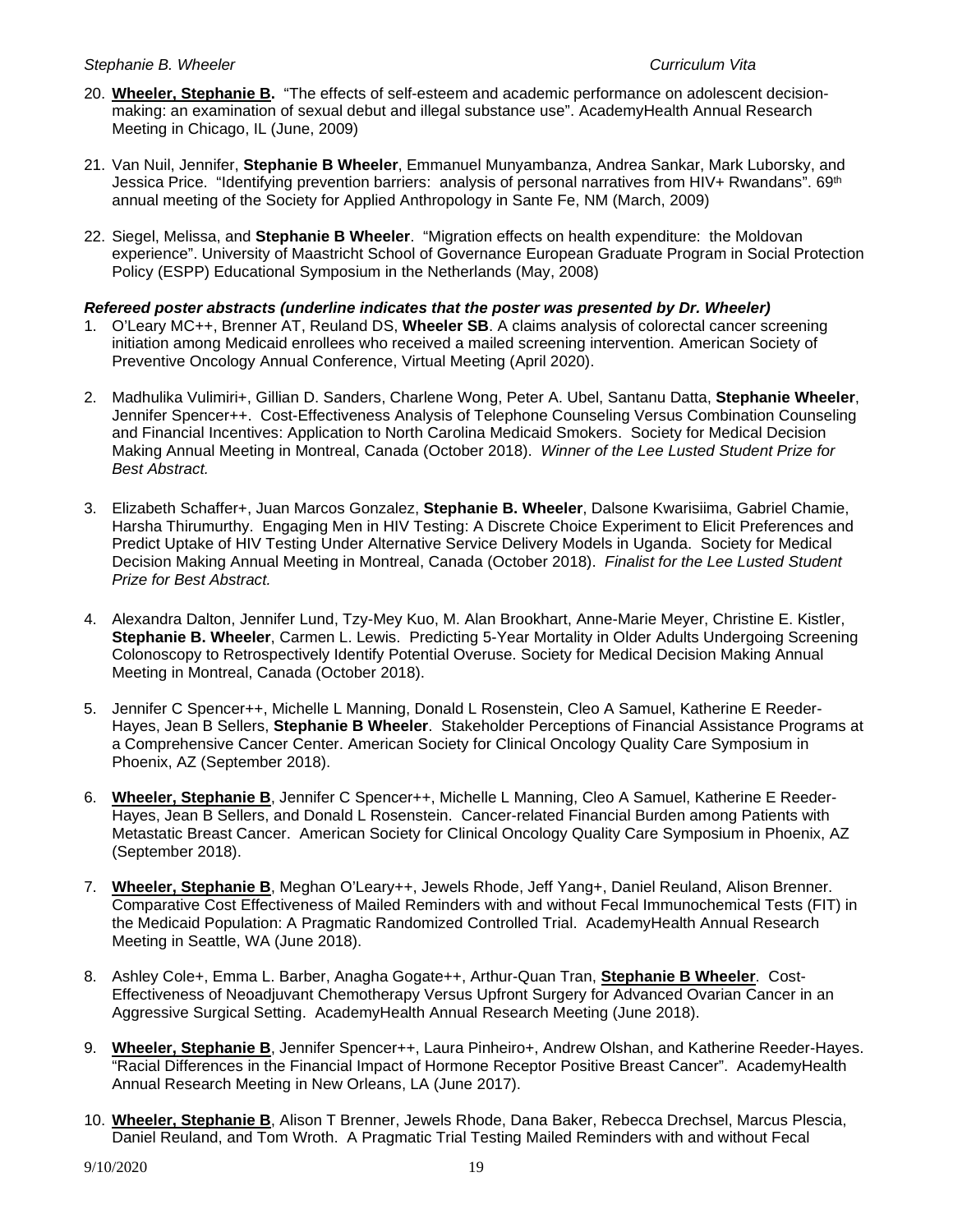Immunochemical Testing (FIT) to Increase Colorectal Cancer Screening in Low-Income Populations". AcademyHealth Annual Research Meeting in New Orleans, LA (June 2017).

- 11. Leah Frerichs, Wizdom Powell, Rachel Townsley, Maria Mayorga, Giselle Corbie-Smith, **Stephanie B. Wheeler**, and Kristen Hassmiller Lich. The Potential Impact of Medicaid Expansion on Reducing Colorectal Cancer Screening Disparities Among African American Males. 2017 Academy Health Annual Research Meeting. New Orleans, LA (June 2017).
- 12. Peppercorn, Jeffrey, Kevin Houck+, Nora Horrick, Victor Villagra, and **Stephanie B Wheeler**. "Evaluation of Screening Interval and Mastectomy Rates among Rural Women with Newly Diagnosed Breast Cancer". American Society for Clinical Oncology Annual Meeting in Chicago, IL (June 2016)
- 13. Davis MM, Freeman M, Shannon J, **Wheeler S**, Coronado G, Guise JM, Buckley DI. "The Influence of Implementation Process and Context on Interventions to Increase Use of Fecal Tests for Colorectal Cancer Screening in Vulnerable Populations: A Systematic Review." 8th Annual Conference on the Science of Dissemination and Implementation. Washington, DC. (December 14-15, 2015)
- 14. **Wheeler, Stephanie B**, Matthew Siedhoff, Sarah Rutstein+, Elizabeth J Geller, Kemi M Doll, Jennifer M Wu, Daniel L Clarke-Pearson. "Laparoscopic Morcellation Versus Abdominal Hysterectomy for Presumed Uterine Leiomyomata: A Decision Analysis". AcademyHealth Annual Research Meeting in Minneapolis, MN (June 2015)
- 15. **Wheeler, Stephanie B**, May Kuo, Anne Marie Meyer, Kristen Hassmiller Lich, and Michael Pignone. "Colorectal Cancer Screening Modality Among Publicly and Privately Insured People Turning 50". AcademyHealth Annual Research Meeting in Minneapolis, MN (June 2015)
- 16. **Wheeler, Stephanie B**, Caitlin Murphy+, Katherine Reeder-Hayes, Jo Anne Earp, Lisa Carey, and Andy Olshan. "Endocrine therapy adherence, side effects, and risk perception among racially diverse breast cancer patients". American Society of Clinical Oncology in Chicago, IL (June 2015)
- 17. **Wheeler, Stephanie B,** Anne Marie Meyer, Seth Tyree, Katherine Reeder-Hayes, and William R Carpenter. "Linking cohort data with multi-payer insurance claims to understand endocrine therapy use among breast cancer survivors". AcademyHealth Annual Research Meeting in San Diego, CA (June 2014)
- 18. **Wheeler, Stephanie B,** Megan C Roberts++, Diane Bloom, Katherine Reeder-Hayes, Morris Weinberger, Carol Golin, Jeffrey Peppercorn, and Jo Anne Earp. "Understanding barriers and facilitators to endocrine therapy use: A qualitative study of breast cancer patients and providers". AcademyHealth Annual Research Meeting in San Diego, CA (June 2014)
- 19. Reeder-Hayes, Katherine E, Shellie D Ellis+, Stacie Dusetzina, **Stephanie B Wheeler**. "Cost-effectiveness of alternative adjuvant bisphosphonate regimens in postmenopausal women with early breast cancer". American Society of Clinical Oncology in Chicago, IL (June 2014)
- 20. Ellis, Shellie+, Matthew ENielsen, William RCarpenter, George L Jackson, **Stephanie B Wheeler**, Huan Liu, Morris Weinberger. "Changes in androgen deprivation therapy overuse: Reimbursement response and characteristics of persistent overusers". American Society of Clinical Oncology in Chicago, IL (June 2014)
- 21. Bainbridge, John+, **Stephanie B Wheeler**, Eun-Sil Shelley Hwang. "Adoption of clinical trial results as a novel institutional quality metric: Sentinel lymph node biopsy and early-stage breast cancer". American Society of Clinical Oncology in Chicago, IL (June 2014)
- 22. Peppercorn Jeffrey M, Kevin Houck+, Adane F Wogu, Victor Villagra, Gary H Lyman, and **Stephanie B Wheeler.** "A national survey of breast cancer screening in rural America". American Society of Clinical Oncology in Chicago, IL (June 2014)
- 23. Orman, Eric S, **Stephanie Wheeler**, Hector Toro-Diaz+, Paul H Hayashi, Maria Mayorga, and A Sidney Barritt IV. "20-year forecast of deceased donor liver availability and utilization in the United States using discrete event simulation". American Association for the Study of Liver Diseases in Boston, MA (November, 2013)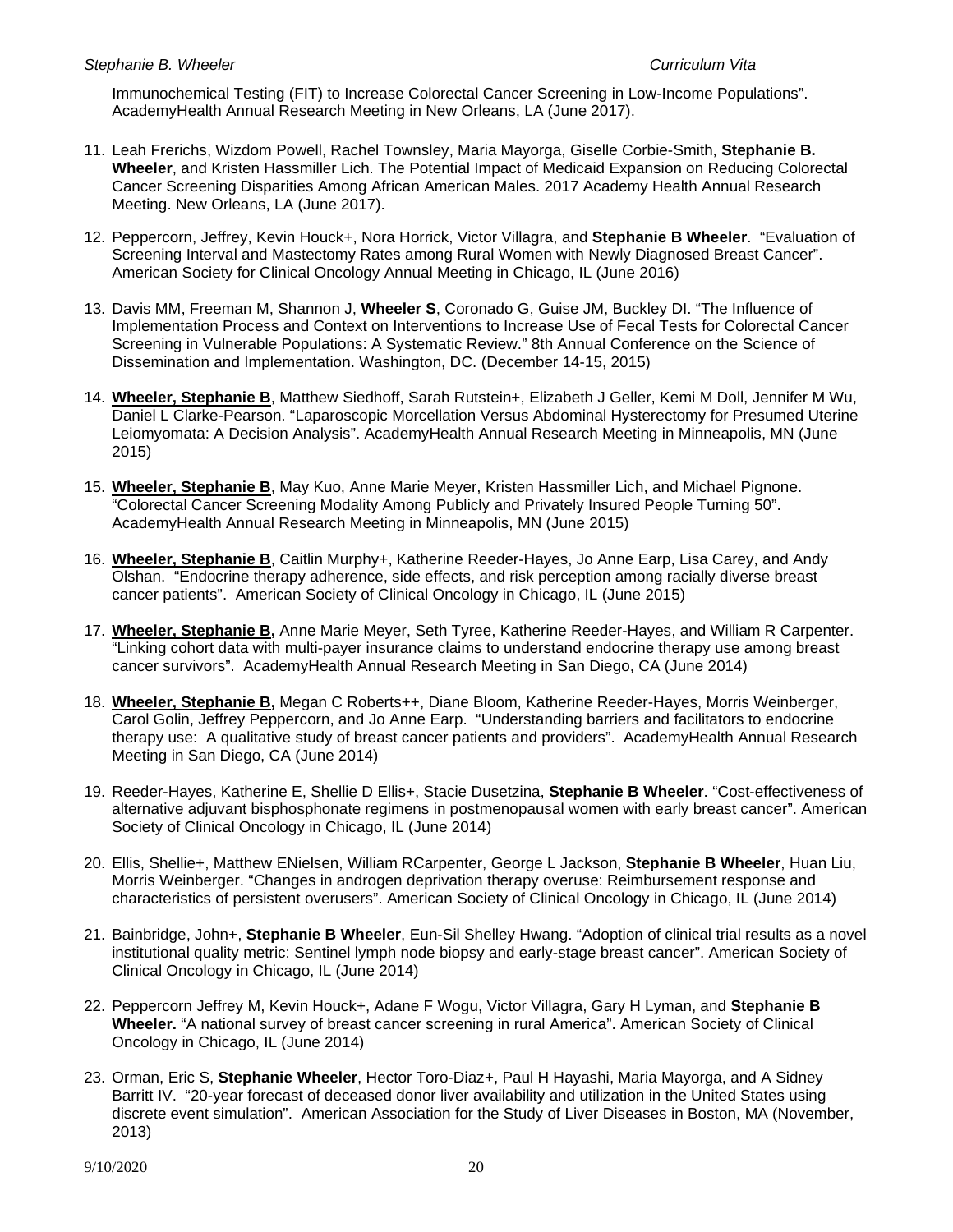- 24. Peppercorn, Jeffrey, Kevin Houck+, Adane F Wogu, Victor Villagra, Gary H Lyman, and **Stephanie B Wheeler**. "National survey of breast cancer screening in rural America". American Society for Clinical Oncology Breast Cancer Symposium in San Francisco, CA (September, 2013)
- 25. Kuo, Tzy-Mey, Anne Marie Meyer, **Stephanie B Wheeler**, Brian Frizzelle, Marc Peterson, and William R Carpenter. "Are distances based on addresses better than ZIP Codes for assessing geographic access to cancer care?" AcademyHealth Annual Research Meeting in Baltimore, MD (June, 2013)
- 26. Reeder-Hayes, Katherine E, Anne Marie Meyer, Stacie Dusetzina, Huan Liu, and **Stephanie B Wheeler**. "Racial disparities in initiation of endocrine therapy for early-stage breast cancer", American Society for Clinical Oncology Annual Meeting in Chicago, IL (June, 2013)
- 27. Toro-Diaz Hector H+, Maria E Mayorga, Sidney A Barritt, Eric Orman, and **Stephanie B Wheeler**. "Assessing the uncertain future of liver transplant", Institute of Industrial Engineers (IIE) Annual Conference & Expo: Industrial and Systems Engineering Research Conference (ISERC) in San Juan, Puerto Rico (May, 2013)
- 28. **Wheeler, Stephanie B**, Racquel E Kohler++, Ravi K Goyal, Katherine E Reeder-Hayes, Kristen Hassmiller Lich, Timothy Smith, Cathy Melvin, Alexis Moore, Marisa E Domino. "Patient-centered medical homes may improve breast cancer surveillance among survivors", American Society for Clinical Oncology Quality Symposium in San Diego (December, 2012)
- 29. Meyer, Anne Marie, Katherine E Reeder-Hayes, Huan Liu, **Stephanie B Wheeler**, Dolly Penn, Bryan J Weiner, William R Carpenter, Karyn Beth Stitzenberg. "Differential receipt of sentinel lymph node biopsy within practice-based research networks". American Society for Clinical Oncology Quality Symposium in San Diego (December, 2012)
- 30. **Wheeler, Stephanie B**, Michael P Pignone, Ravi K Goyal, Paul M Brown, Kristen Hassmiller Lich, Judith Lee Smith, Lisa C Richardson, Ingrid Hall, and Florence Tangka. "Correlates of colorectal cancer screening underuse among publicly insured North Carolinians". CDC National Cancer Conference in Washington, DC (August 2012)
- 31. Brown, Paul M, **Stephanie B Wheeler**, Linda Cameron, Keith Payne, and Florence Tangka. "Using behavioral economics to design cancer screening programs for vulnerable populations". CDC National Cancer Conference in Washington, DC (August 2012)
- 32. Reeder-Hayes, Katherine E, **Stephanie B Wheeler**, and Andrea K Biddle. "Cost-effectiveness of adjuvant radiotherapy for older women with early hormone-receptor positive breast cancer". American Society for Clinical Oncology Annual Meeting in Chicago, IL (June, 2012)
- 33. Kohler, Racquel E++, **Stephanie B Wheeler**, Katherine EReeder-Hayes, Ravi K Goyal, Kristen Hassmiller Lich, Timothy Smith, Cathy Melvin, Alexis Moore, and Hyman Bernard Muss. "Endocrine therapy use among Medicaid-insured breast cancer survivors with hormone receptor positive tumors". American Society for Clinical Oncology Annual Meeting in Chicago, IL (June, 2012)
- 34. **Wheeler, Stephanie B**, Racquel E Kohler++, Ravi K Goyal, Katherine E Reeder-Hayes, Kristen Hassmiller Lich, Timothy Smith, Cathy Melvin, Alexis Moore, Marisa E Domino. "Patient-centered medical homes may improve breast cancer surveillance among survivors". American Society for Clinical Oncology Annual Meeting in Chicago, IL (June, 2012)
- 35. Meyer, Anne Marie, Katherine E Reeder-Hayes, Huan Liu, **Stephanie B Wheeler**, Dolly Penn, Bryan J Weiner, William R Carpenter, Karyn Beth Stitzenberg. "Differential receipt of sentinel lymph node biopsy within practice-based research networks". American Society for Clinical Oncology Annual Meeting in Chicago, IL (June, 2012)
- 36. Peppercorn, Jeffrey, **Stephanie B Wheeler**, Miao Yu, James Antetomaso, Peter Baxter, Victor G Villagra, Sin-Ho Jung, Gary H Lyman. Impact of Reduction in Cost-Sharing on Screening Mammography Utilization among Rural U.S. Women. San Antonio Breast Cancer Symposium in TX (December, 2011)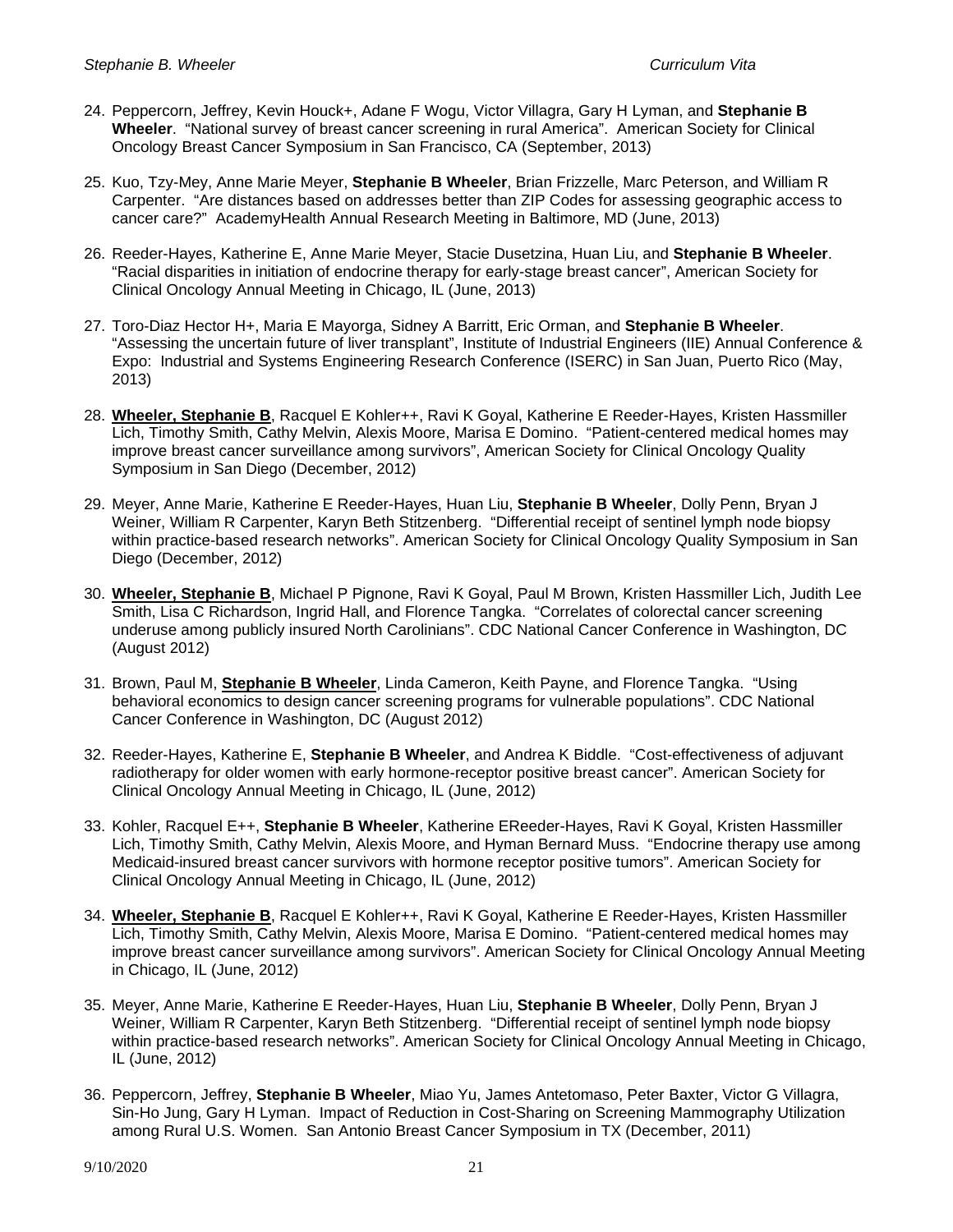- 37. Reifsnider, Odette, Maria E Mayorga, and **Stephanie B Wheeler**. "A Discrete Event Simulation Model to Evaluate Cost-effectiveness of Smoking Cessation Treatments". Society for Medical Decision Making in Chicago, IL (October, 2011)
- 38. **Wheeler, Stephanie B**, William R Carpenter, Jeffrey Peppercorn, Anna Schenck, Morris Weinberger, and Andrea K Biddle. "Optimal Timing of Initiation of Post-Operative Chemotherapy among Stage II-III Breast Cancer Patients". AcademyHealth Annual Research Meeting in Seattle, WA (June, 2011)
- 39. **Wheeler, Stephanie B**, Yang Wu, Anne-Marie Meyer, William R Carpenter, Lisa C Richardson, Judith Lee Smith, Megan A Lewis, and Bryan J Weiner. "Breast Cancer Treatment Quality: Use of Breast Conserving Surgery Without Radiation Therapy among Medicaid Recipients with Early Stage Breast Cancer". AcademyHealth Annual Research Meeting in Seattle, WA (June, 2011)
- 40. **Wheeler, Stephanie B**, Yang Wu, Anne Marie Meyer, William R Carpenter, Lisa C Richardson, Judith L Smith, Megan A Lewis, Bryan J Weiner. "Use of radiation therapy after breast-conserving surgery among Medicaid recipients with early-stage breast cancer". American Society for Clinical Oncology Annual Meeting in Chicago, IL (June, 2011)
- 41. Holmes, Jordan A, William R Carpenter, Yang Wu, Sharon Peacock, Mark Massing, Anna P Schenck, Anne-Marie Meyer, **Stephanie Wheeler**, Paul A Godley, Ronald C Chen. "Impact of travel distance on early diagnosis of prostate cancer (CaP) and receipt of curative treatment". American Society for Clinical Oncology Annual Meeting in Chicago, WA (June, 2011)
- 42. **Wheeler, Stephanie B**, Andrea K Biddle, William R Carpenter, Morris Weinberger, Jeffrey Peppercorn, Anna P Schenck. "Timing of receipt of breast cancer adjuvant therapy, race/ethnicity, and long-term health outcomes".15th annual National Research Service Award Trainees Research Conference in Boston, MA (June, 2010)
- 43. **Wheeler, Stephanie B**, Andrea K Biddle, William R Carpenter, Morris Weinberger, Jeffrey Peppercorn, Anna P Schenck. "Health disparities and timeliness of receipt of radiation therapy after breast conserving surgery in Medicare patients: What role does structure/organization of health services play?" AcademyHealth Annual Research Meeting in Boston, MA (June, 2010)
- 44. **Wheeler, Stephanie B**, Andrea K Biddle, William R Carpenter, Morris Weinberger, Jeffrey Peppercorn, Anna P Schenck. "Health services organization, disparities, and timely receipt of adjuvant chemotherapy among breast cancer patients enrolled in Medicare". AcademyHealth Annual Research Meeting in Boston, MA (June, 2010)
- 45. **Wheeler, Stephanie B**, Benjamin Aiken, Jennifer Caraway Deese, and Annelies van Rie. "Mathematical modeling and global climate change: the effect of rising regional temperatures on yellow fever expansion in Eastern Africa". DIMACS Advanced Study Institute in Economic Epidemiology at Makerere University in Kampala, Uganda (July, 2009)
- 46. **Wheeler, Stephanie B.** "Effect of health services characteristics on receipt of high quality breast cancer care: an examination of health disparities". 14th annual National Research Service Award Trainees Research Conference in Chicago, IL (June, 2009)
- 47. Reifsnider, Odette, **Stephanie B Wheeler**, Maria Mayorga, Kit Simpson, and Gerard A Silverstri. "A predictive model for outcomes associated with smoking cessation programs". Society for Health Systems Conference in Chicago, IL (April, 2009)
- 48. **Wheeler, Stephanie B**, Benjamin Aiken, Jennifer Caraway Deese, and Annelies van Rie. "Mathematical modeling of climate change and vector-borne disease expansion in Africa". Fondation Merieux expert meeting on climate change and public health in Annecy, France (November, 2008)
- 49. **Wheeler, Stephanie B**, and Andrea K Biddle. "Comparative cost-effectiveness of reversible family planning methods following emergency contraception use in the Medicaid population". 136<sup>th</sup> annual meeting of the American Public Health Association (APHA) in San Diego, CA (October, 2008)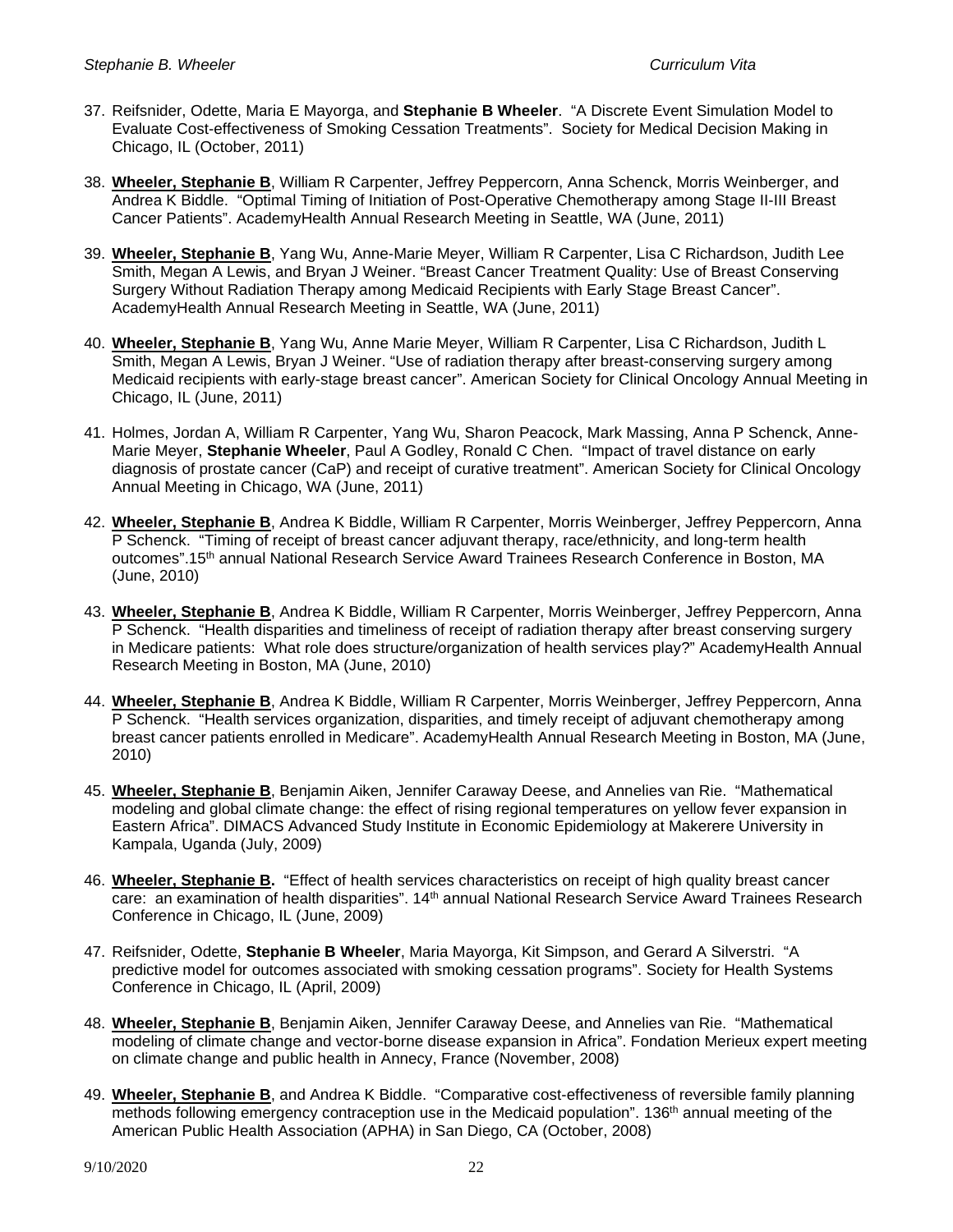50. **Wheeler, Stephanie B**, and Chelsea Morroni. "Knowledge, attitudes, and intentions of future health care providers regarding termination of pregnancy (TOP) services in South Africa". Marie Stopes International Conference on Global Safe Abortion in London, England (Octobr, 2007)

### *Invited, oral presentations to external audiences (all presented by Dr. Wheeler)*

- 1. **Wheeler, Stephanie B**. "If you have to ask, you can't afford it: Addressing financial toxicity in rural oncology care settings". The NCI Rural Cancer Control Meeting, Oklahoma City, OK (August 2019)
- 2. **Wheeler, Stephanie B**. "Making Mentoring Work for You". The U54/Geographic Management of Cancer Health Disparities (GMaP) Annual Cancer Disparities Symposium, Nashville, TN (February 2019)
- 3. **Wheeler, Stephanie B.** "Financial Hardship among Medically Underserved and Metastatic Breast Cancer Patients". Cancer Care Delivery Research (CCDR) Committee, The Alliance for Clinical Trials in Oncology Fall Meeting, Chicago, IL (November 2018)
- 4. **Wheeler, Stephanie B.** "The Silent Side Effect: Financial Impacts of Cancer in America". Charles L Spurr Piedmont Oncology Symposium, Myrtle Beach, SC (October 2018)
- 5. **Wheeler, Stephanie B**. "Show me the Drachma: Economic evaluation for dissemination and implementation research". Mentored Training in Dissemination and Implementation Research in Cancer (MT-DIRC) Meeting, Washington University in St. Louis, MO (June 2018)
- 6. **Wheeler, Stephanie B**. "Community-level Research Perspectives" Fireside Chat. NCI Rural Cancer Control Meeting, Bethesda, MD (May 2018)
- 7. **Wheeler, Stephanie B** and Katie Reeder-Hayes. "Concept in Development: Phone-Based Multi-Arm Intervention to Increase Endocrine Therapy Adherence in Diverse Breast Cancer Survivors. Health Disparities Committee, The Alliance for Clinical Trials in Oncology Fall Meeting, Chicago, IL (May 2018)
- 8. **Wheeler, Stephanie B**. "Guiding cancer program implementation through mixed methods". Cancer Prevention and Control Grand Rounds, University of Iowa Cancer Center, Iowa City, IA (May 2018)
- 9. **Wheeler, Stephanie B**. "Implementing and Evaluating Financial Assistance Programming in Metastatic Breast Cancer". National Comprehensive Cancer Network (NCCN)/Pfizer Independent Grants for Learning and Change, NCCN Annual Meeting, Orlando, FL (March 2018)
- 10. **Wheeler, Stephanie B**. "Modeling Colorectal Cancer Screening in North Carolina and Oregon". NCI CISNET Modeling Meeting, Colorectal Cancer Group, Bethesda, MD (November 2017)
- 11. **Wheeler, Stephanie B**. Keynote Address: "The price is wrong: The cancer care cost dilemma" NCI/Wake Forest University NCORP Research Base Annual Meeting, Asheville, NC (November 2017)
- 12. **Wheeler, Stephanie B.** "The case for colorectal cancer screening program implementation", Wake Forest University, Cancer Prevention and Control Research Seminar, Winston-Salem, NC (October 2017)
- 13. **Wheeler, Stephanie B.** "Improving colorectal cancer screening and outcomes". American Cancer Society/CDC/NCI Local Area Cost Modeling, Atlanta, GA (September 2017)
- 14. **Wheeler, Stephanie B**. "The price is not right: The burden of financial toxicity in breast cancer". Duke Endowment NC CSPAN Symposium, Chapel Hill, NC (July 2017)
- 15. **Wheeler, Stephanie B**. "Stakeholder Engagement Session on Financial Related Navigation". North Carolina Oncology Navigators' Association Annual Conference, Chapel Hill, NC (June 2017)
- 16. **Wheeler, Stephanie B**. "Enhancing Implementation Science: Applying Systems Models to Address Complexity". AcademyHealth Annual Research Meeting, New Orleans, LA (June 2017)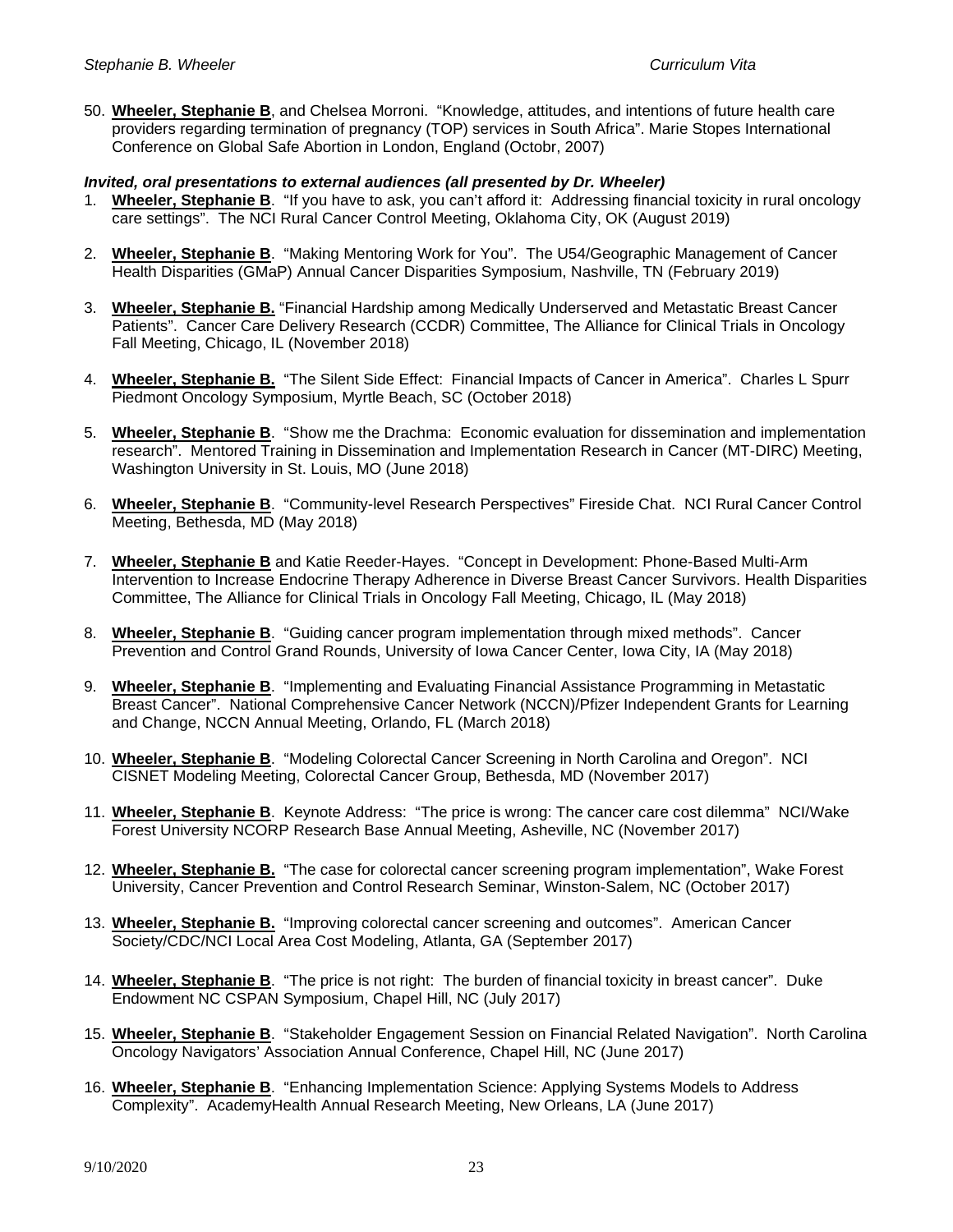- 17. **Wheeler, Stephanie B**. "Translating Cancer Surveillance Data Into Effective Public Health Interventions". Centers for Disease Control and Prevention Division of Cancer Prevention and Control, Atlanta, GA (June 2017)
- 18. **Wheeler, Stephanie B**. "Comparative Effectiveness Trial of Motivational Interviewing versus Mobile Technology to Improve Endocrine Therapy Adherence". Alliance Oncology Clinical Trials Annual Meeting, Disparities Committee, Chicago, IL (May 2017)
- 19. **Wheeler, Stephanie B**. "Leveraging Linked Secondary Data and Simulation Modeling to Inform Local Colorectal Cancer Screening Program Implementation". National Rural Cancer Control Meeting, Memphis, TN (May 2017)
- 20. **Wheeler, Stephanie B**. "Financial toxicity: the neglected side effect in cancer". Thriving Together: Living with Metastatic Breast Cancer Luncheon. North Carolina Governor Roy Cooper's Mansion (April 2017)
- 21. **Wheeler, Stephanie B.** "The Carolina Cancer Screening Initiative". North Carolina Colorectal Cancer Roundtable Meeting (March 2017)
- 22. **Wheeler, Stephanie B**. "Financial vulnerability in breast cancer patients". American Society for Preventive Oncology Annual Meeting (March 2017)
- 23. **Wheeler, Stephanie B**. "Academic Public Health's Role in Advancing Cancer Prevention". Association of Schools and Programs of Public Health Annual Meeting (March 2017)
- 24. **Wheeler, Stephanie B.** "Overview of the Geographic Management of Cancer Health Disparities Program (GMaP), Region 1 South. Cancer Health Disparities Symposium (March 2017)
- 25. **Wheeler, Stephanie B.** "Saving lives, containing costs" Colorectal cancer screening in North Carolina". Presented to members of the North Carolina Legislature (January 2017)
- 26. **Wheeler, Stephanie B**. "Cost Modeling at the Local Level". National Colorectal Cancer Roundtable Meeting (November 2016)
- 27. **Wheeler, Stephanie B**. "Unspoken: Communication-related challenges in cost and medication adherence among vulnerable breast cancer patients". Hutchinson Institute Cancer Outcomes Research seminar (September 2016)
- 28. **Wheeler, Stephanie B**. "Health disparities and cancer outcomes". UNC Cancer Network (September 2016)
- 29. **Wheeler, Stephanie B**. "The price is wrong: Understanding the burden of rising healthcare costs in America" The Honors College at the College of Charleston Summer Institute Public Lecture (July 2016)
- 30. **Wheeler, Stephanie B**. "Ignite Speaker", Disparities in Cancer Care session. Vice President Joe Biden's Cancer Moonshot Summit (June 2016)
- 31. **Wheeler, Stephanie B**. "Using systems science and implementation science to improve cancer care delivery". Duke University Hematology Oncology Grand Rounds (June 2016)
- 32. **Wheeler, Stephanie B** and Melinda Davis. "Modeling evidence-based interventions impact". Cancer Prevention and Control Research Network (CPCRN) Annual Meeting (May 2016)
- 33. **Wheeler, Stephanie B** and Douglas Post. "Comparative effectiveness trial of Motivational Interviewing versus mobile technology to improve endocrine therapy adherence ". Alliance for Clinical Trials in Oncology, Disparities Workgroup (May 2016)
- 34. **Wheeler, Stephanie B**. "Value of Information (VOI) Analysis". Centers for Disease Control and Prevention Methods Workshop (April 2016)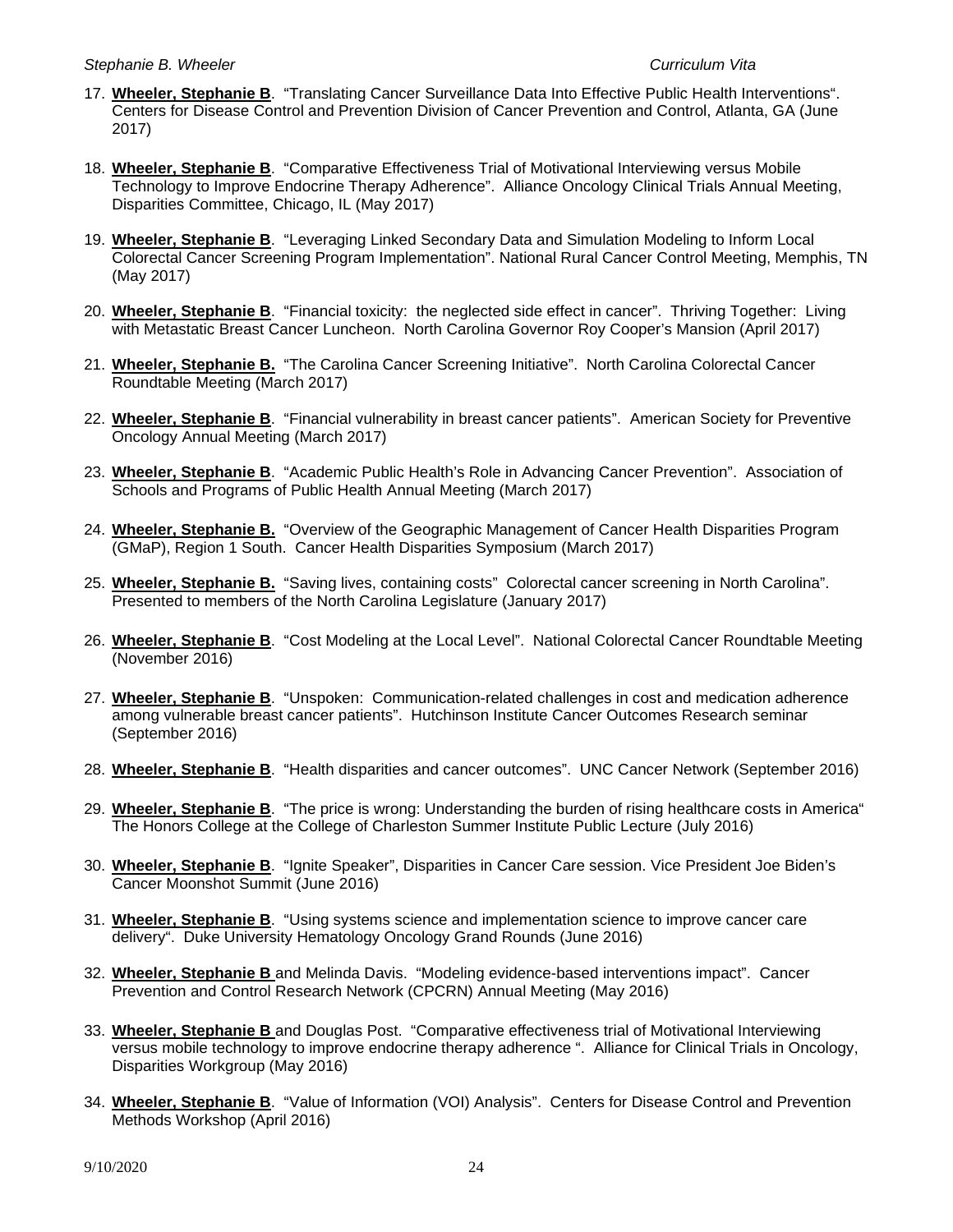- 35. **Wheeler, Stephanie B**. "The power of decision analytic modeling methods, with an example from gynecologic surgery". Center for Surgery and Public Health (CSPH) at Brigham and Women's Hospital and Harvard Medical School (HMS) Surgical Health Services Researchers Speakers Series (March 2016)
- 36. **Wheeler, Stephanie B**. "Optimizing endocrine therapy use to reduce breast cancer disparities". Massachusetts General Hospital Cancer Center Multidisciplinary Breast Rounds (March 2016)
- 37. **Wheeler, Stephanie B**. Cancer Expert Roundtable Panelist with Vice President Joe Biden as part of the White House's Cancer Moonshot Initiative. Duke University (February 2016)
- 38. **Wheeler, Stephanie B.** "Full Speed Ahead: Gaining Momentum in the Fight against Cancer in North Carolina". North Carolina Public Health Association Semi-annual Meeting (September 2015)
- 39. **Wheeler, Stephanie B**. "Harnessing the power of story-telling to improve cancer control practice". National Cancer Institute Research-to-Reality (R2R) Cyber-seminar (July 2015)
- 40. **Wheeler, Stephanie B**. "Opportunities for colorectal cancer screening simulation". Cancer Prevention and Control Research Network (CPCRN) Annual Meeting (May 2015)
- 41. **Wheeler, Stephanie B.** "Race and endocrine therapy adherence in breast cancer: Missing links and opportunities". Duke University Cancer Control Seminar Series (September 2014)
- 42. **Wheeler, Stephanie B** and Michael P Pignone. "Using simulation modeling to compare alternatives for colon cancer screening promotion for North Carolina". Centers for Disease Control and Prevention, Division of Cancer Prevention and Control (DCPC) Seminar (May 2014)
- 43. **Wheeler, Stephanie B**. "Improving endocrine therapy utilization in racially diverse populations". Carolina Community Network (CCN II) Annual Center Meeting, the Solution Center, Durham, NC (May 2013)
- 44. **Wheeler, Stephanie B**. "Opportunities for colorectal cancer screening research". National Rural Electric Cooperative Association (NRECA) Clinical Advisory Board Meeting in Arlington, VA (January 2013)
- 45. **Wheeler, Stephanie B**. "Using behavioral economics to improve colorectal cancer screening in disadvantaged communities". Cancer Prevention and Control Research Network (CPCRN) Steering Committee Meeting (November 2012)
- 46. **Wheeler, Stephanie B**. "Comprehensive Cancer Control Collaborative of North Carolina: Feasible Intervention Strategies for Improving Survivorship Care". Old North State Medical Society and the National Medical Association 125th Annual Meeting and Scientific Assembly in Raleigh, NC (June 2012)
- 47. **Wheeler, Stephanie B**. "Meeting the needs of breast cancer survivors in North Carolina: The role of the Medicaid medical home model". Community Care of North Carolina (CCNC) Clinical Directors Meeting in Raleigh, NC (June 2012)
- 48. **Wheeler, Stephanie B.** "Regional variation in colorectal cancer screening in North Carolina". Centers for Disease Control and Prevention (CDC), Division of Cancer Prevention and Control in Atlanta, GA (May 2012)
- 49. **Wheeler, Stephanie B**. "Meeting the needs of breast cancer survivors in North Carolina: The role of the Medicaid medical home model". North Carolina HealthNet Collaborative Networks Meeting in Winston-Salem (May 2012)
- 50. **Wheeler, Stephanie B**. "Breast cancer disparities". National Rural Electric Cooperative Association (NRECA) Clinical Advisory Board Meeting in Arlington, VA (October 2011)

# **TEACHING AND MENTORING ACTIVITIES:**

### *Full courses*

**University of North Carolina at Chapel Hill, Chapel Hill NC**

Health Policy & Management HPM 769 "Cancer outcomes research seminar" (graduate)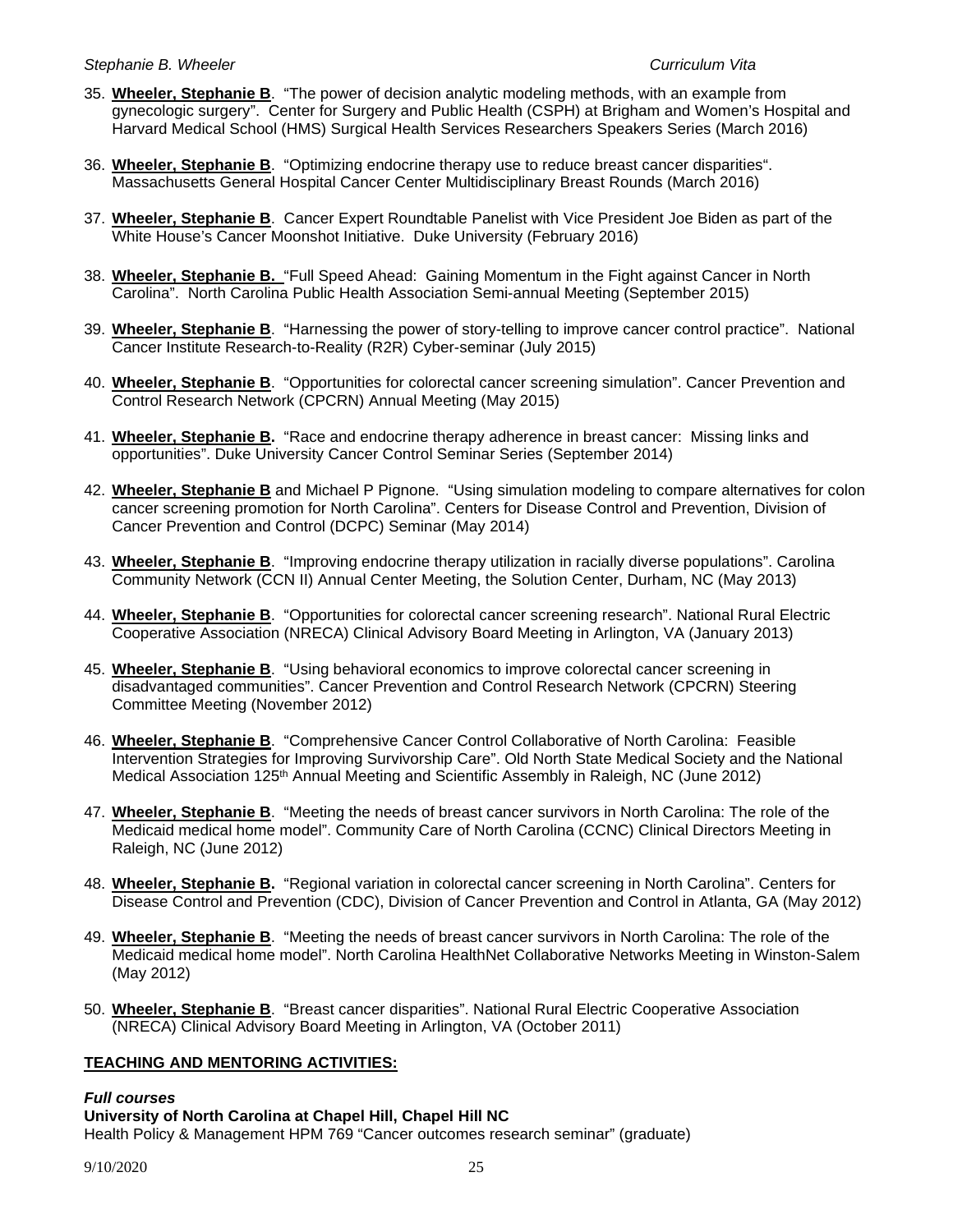- January 2020-May 2020 (8 students, with Dr. Ethan Basch)
- August 2019-December 2019 (8 students, with Dr. Ethan Basch)
- January 2019-May 2019 (6 students, with Dr. Ethan Basch)
- August 2018-December 2018 (11 students, with Dr. Ethan Basch)
- January 2018-May 2018 (10 students, with Dr. Ethan Basch)
- August 2017-December 2017 (12 students, with Dr. Ethan Basch)
- January 2017-May 2017 (9 students, with Dr. Ethan Basch)
- August 2016-December 2016 (10 students, with Dr. Ethan Basch)
- January 2016-May 2016 (10 students, with Dr. Ethan Basch)
- August 2015-December 2015 (12 students, with Dr. Ethan Basch)

Health Policy and Management HPM 772 "Techniques for the economic evaluation of health care" (graduate)

- August 2018-December 2018 (45 students)
- August 2017-December 2017 (45 students)
- August 2016-December 2016 (40 students)
- August 2015-December 2015 (40 students, with Dr. Kristen Hassmiller Lich)
- August 2014-December 2014 (38 students)
- August 2008-December 2008 (30 students, Teaching Assistant to Dr. Andrea Biddle)

Health Policy and Management HPM 779 "Advanced analytics and operations research" (graduate)

- December 2013-May 2014 (65 students)
- December 2012-May 2013 (43 students)

Health Policy and Management HPM 770 "Introduction to operations research for healthcare systems" (graduate)

• January 2011-May 2011 (55 students, with Dr. Kristen Hassmiller Lich)

# **The College of Charleston, Charleston SC**

Honors College HONS 382 "Global perspectives on poverty, inequality, and vulnerability" (undergraduate)

- July 2016-August 2016 (4 students, with Dr. Melissa Siegel)
- July 2015-August 2015 (9 students, with Dr. Melissa Siegel)
- July 2014-August 2014 (9 students, with Dr. Melissa Siegel)

# **The Medical University of South Carolina, Charleston SC**

Biometry, Biostatistics and Epidemiology "Introduction to decision analytical modeling" (graduate)

• July 2007-August 2007 (37 students, with Dr. Kit Simpson)

# *Guest lectures and seminars*

February 2020. Presented "Addressing financial toxicity in cancer patients" to the Epidemiology graduate course EPID 771 "Cancer Survivorship" (taught by Dr. Hazel Nichols), **University of North Carolina at Chapel Hill**

November 2019. Presented "Introduction to decision analysis" to the Health Policy and Management graduate course HPM 779 "Advanced Analytic Methods" (taught by Dr. Alyssa Damon), **University of North Carolina at Chapel Hill**

October 2019. Presented "Health-related quality of life assessment" to the Health Policy and Management graduate course HPM 772 "Techniques for the Economic Evaluation of Healthcare" (taught by Dr. Leah Frerichs), **University of North Carolina at Chapel Hill**

September 2019. Presented "Cost assessment in economic evaluation" to the Health Policy and Management graduate course HPM 772 "Techniques for the Economic Evaluation of Healthcare" (taught by Dr. Leah Frerichs), **University of North Carolina at Chapel Hill**

February 2019. Presented "Disparities in breast cancer: a biology, health services and solutions story" to the Health Behavior graduate course HBEH 765 "Cancer Prevention and Control Research Seminar" (taught by Dr. Melissa Gilkey), **University of North Carolina at Chapel Hill**

February 2019. Presented "If you have to ask, you can't afford it: Addressing financial toxicity among NC cancer patients" to the UNC Cancer Outcomes Research Seminar, **University of North Carolina at Chapel Hill**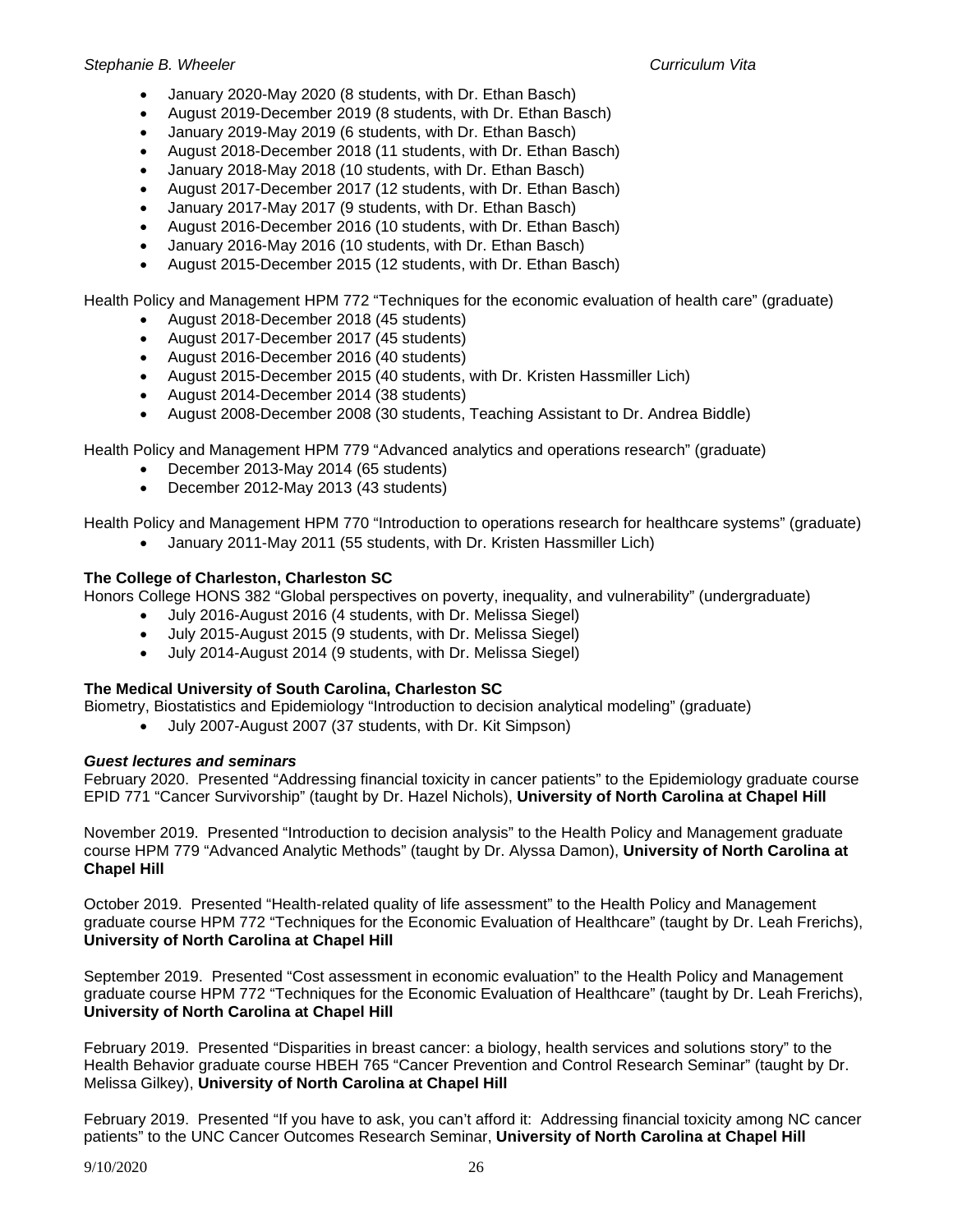January 2019. Presented "Disparities in breast cancer: a biology, health services and solutions story" to the UNC Cancer Network Webinar Series, **University of North Carolina at Chapel Hill**

November 2018 (and November 2016 and 2017). Presented "Introduction to Cost-Effectiveness Analysis" to the Health Behavior graduate course HBEH 752 "Public Health Intervention and Evaluation" (taught by Dr. Vivian Go), **University of North Carolina at Chapel Hill**

October 2018. Presented "Cancer disparities in oncology and public health" to the Hematology and Oncology Division Annual Retreat, Rizzo Center, **University of North Carolina at Chapel Hill**

September 2018 (and September 2013, 2014, 2015, 2016, 2017, and January 2012). Presented "Principles of effective writing" to the Health Policy and Management graduate course HPM 874 "Advanced Research Seminar" (taught by Dr. Marisa Domino and formerly Dr. Morris Weinberger), **University of North Carolina at Chapel Hill**

September 2018 (and September 2017, and January 2017). Presented "Principles of effective writing" to the Health Policy and Management undergraduate course HPM 352 "Introduction of Health Services Systems" (taught by Dr. Becky Slifkin), **University of North Carolina at Chapel Hill**

August 2018. Presented "Survival of the richest: How race, place, and wealth affect cancer outcomes" to the Health Policy and Management graduate course HPM 873 "Doctoral Research Seminar" (taught by Dr. George Pink and Dr. Mark Holmes), **University of North Carolina at Chapel Hill**

May 2018. Presented "Survival of the richest: How race, place, and wealth affect cancer outcomes" as 2017 Hettleman Prize recipient, **University of North Carolina at Chapel Hill**

April 2018. Presented "A review of breast cancer disparities" to the Health Behavior graduate course HBEH 765 "Cancer Prevention and Control Research Seminar" (taught by Dr. Melissa Gilkey), **University of North Carolina at Chapel Hill**

February 2018. Presented "A hard pill to swallow: Endocrine therapy adherence" to the Department of Pharmaceutical Policy and Outcomes (DPOP) seminar course (taught by Jennifer Elston-Lafata), **University of North Carolina at Chapel Hill**

February 2018. Presented "Cancer-related financial toxicity" to the Comprehensive Cancer Support Program and Palliative Care Grand Rounds, **University of North Carolina at Chapel Hill**

December 2017. Presented "Introduction to Decision Sciences" to the Health Policy and Management graduate course HPM 779 "Advanced Analytics and Operations Research" (taught by Dr. Alyssa Damon), **University of North Carolina at Chapel Hill**

September 2017 (and September 2016 and 2015). Presented "Overcoming carriers to receipt of recommended cancer treatment" to the Health Policy and Management graduate course HPM 866 "Making Equity a Priority in Cancer Care Quality" (taught by Dr. Cleo Samuel), **University of North Carolina at Chapel Hill**

November 2016. Presented "Overcoming treatment barriers in breast cancer" to the Health Behavior graduate course HBEH 765 Cancer Prevention and Control Research (taught by Dr. Jo Anne Earp), **University of North Carolina at Chapel Hill**

October 2016. Presented "Using systems science and implementation science to improve cancer care delivery" to the Health Policy and Management graduate course HPM 873 "Health Services Research Seminar" (taught by Dr. Daniel Lee), **University of North Carolina at Chapel Hill**

April 2016. Presented "Measuring costs for economic evaluation" to the Epidemiology graduate course EPID 803 "Clinical Research Skills" (taught by Dr. William Miller), **University of North Carolina at Chapel Hill**

September 2015. Presented "Falling through the cracks: CRC screening in vulnerable populations" to the Cancer Outcomes Research Seminar, Lineberger Comprehensive Cancer Center, **University of North Carolina at Chapel Hill**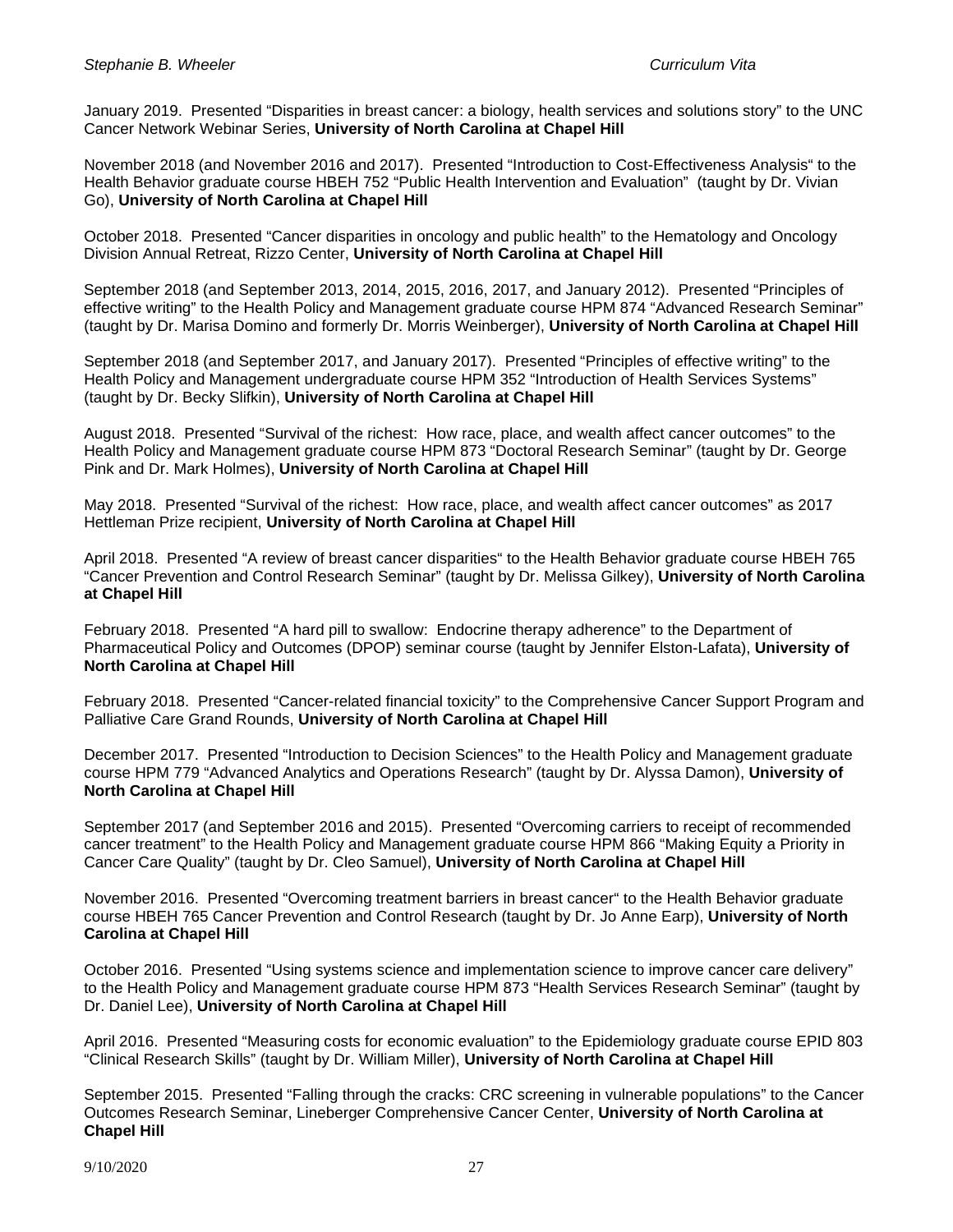February 2015 (and January 2014, 2013 and February 2012). Presented "Decision science tools for comparative effectiveness research" to the Health Policy and Management graduate course HPM 781 and HPM 496 "Comparative effectiveness research" (taught by Dr. Morris Weinberger and Dr. Sally Stearns), **University of North Carolina at Chapel Hill**

January 2015. Presented "Optimizing colorectal cancer screening in underserved populations: A behavioral economics perspective" to the Gastrointestinal Epidemiology Seminar (organized by Dr. Robert Sandler), **University of North Carolina at Chapel Hill**

December 2014. Presented "Intro to Simulation Modeling and Decision Analysis" to the Obstetrics and Gynecology Seminar (organized by Dr. Gretchen Stuart), **University of North Carolina at Chapel Hill**

October 2014. Presented "Endocrine therapy adherence in breast cancer" to the Health Care Quality and Patient Outcomes Seminar (organized by Dr. Barbara Mark), **University of North Carolina at Chapel Hill**

October 2014. Presented "Endocrine therapy adherence in breast cancer: Missing links and opportunities" to the Health Policy and Management graduate course HPM 873 "Doctoral seminar" (taught by Dr. Antonia Bennett), **University of North Carolina at Chapel Hill**

September 2014. Presented "Disparities in breast cancer care quality and outcomes" to the UNC MD-PHD Seminar (organized by Dr. Eugene Orringer), **University of North Carolina at Chapel Hill**

September 2014. Presented "Qualitative Research Methods" as a panelist to the Health Policy and Management graduate course HPM 886 "Advanced Health Services Research Methods" (taught by Dr. Sally Stearns), **University of North Carolina at Chapel Hill**

September 2014. Presented "Disparities in breast cancer care quality and outcomes" to the Epidemiology graduate course HPM 799 "Social Epidemiology Seminar" (taught by Dr. Whitney Robinson), **University of North Carolina at Chapel Hill**

August 2014 (and August 2013, 2012, and 2011). Presented "Principles of effective writing" (4-hour seminar workshop) to the Health Policy and Management Executive Masters Program Orientation (organized by Dr. Jim Porto), **University of North Carolina at Chapel Hill**

March 2014. Presented "Race and endocrine therapy adherence in breast cancer: Missing links and opportunities" to the Cancer Outcomes Research Program Breakfast, Lineberger Comprehensive Cancer Center (organized by Dr. Ethan Basch), **University of North Carolina at Chapel Hill**

June 2014. Presented "Colorectal cancer screening decision making in vulnerable North Carolina populations" to the UNC Cancer Prevention and Control Program Meeting, Lineberger Comprehensive Cancer Center (organized by Dr. Kurt Ribisl), **University of North Carolina at Chapel Hill**

September 2013 (and October 2012, 2011 and November 2010). Presented "Introduction to mathematical modeling for infectious diseases: Pros and cons of universal HIV test and treat programs" to the Epidemiology graduate course EPID 753 "Infectious diseases at the community level" (taught by Dr. Peter Leone), **University of North Carolina at Chapel Hill**

May 2013. Presented "Understanding and improving quality of cancer care in diverse underserved populations" at the Lineberger Comprehensive Cancer Center 2013 Scientific Retreat (organized by Dr. Michael O'Malley), **University of North Carolina at Chapel Hill**

April 2013. Presented "Introduction to discrete event simulation (DES)" with Dr. Maria Mayorga (NC State University) to the Health Policy and Management graduate course HPM 890 "Advanced Modeling" (taught by Dr. Andrea Biddle), **University of North Carolina at Chapel Hill**

March 2013 (and February 2012). Presented "The role of health system structure and organization in determining cancer care quality across diverse populations" to the Health Policy and Management graduate course HPM 768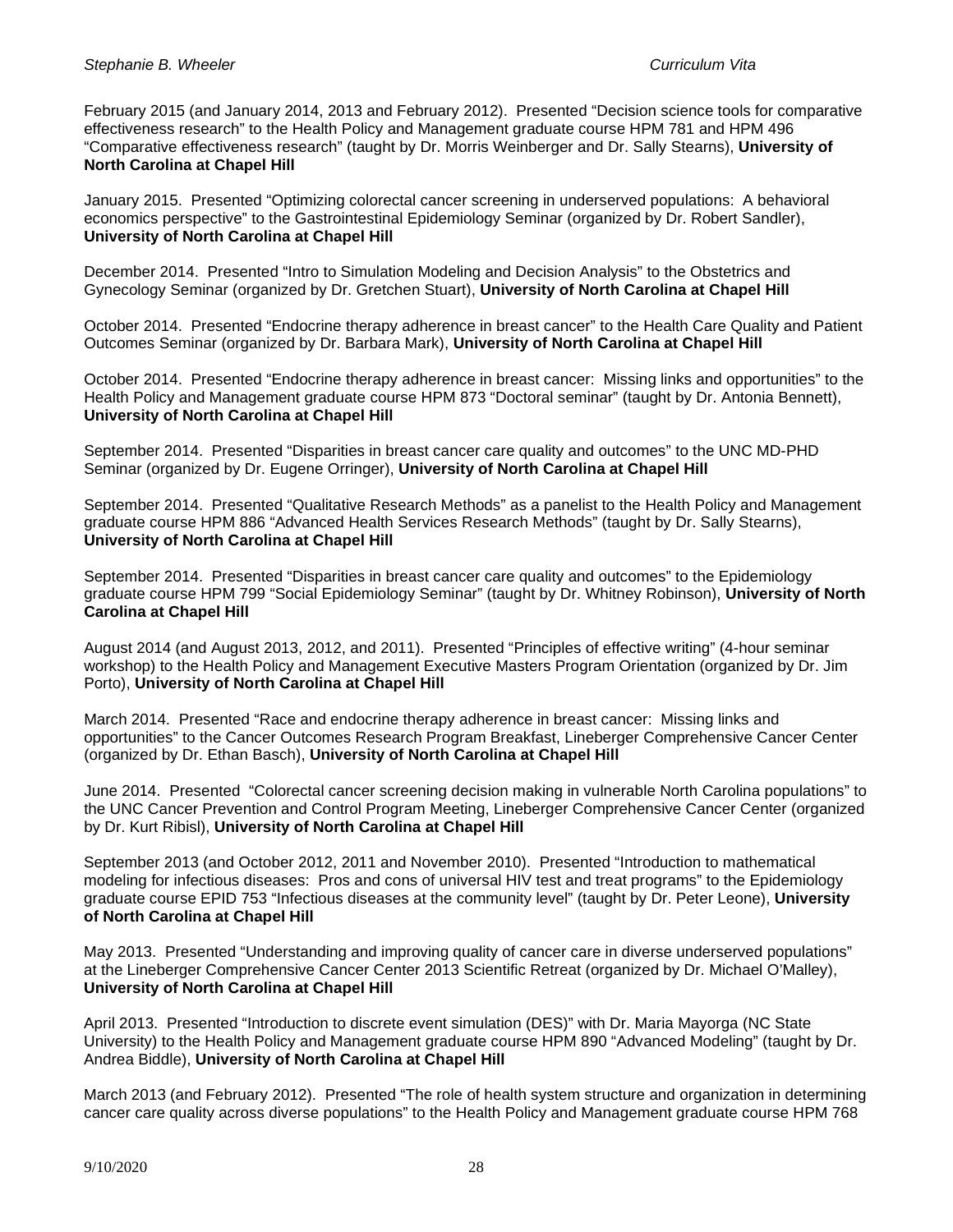"Informed decision making in cancer care" (taught by Dr. Bryce Reeve), **University of North Carolina at Chapel Hill**

March 2013. Presented "Health care access and disparities" to the Epidemiology graduate course EPID 690 "Social epidemiology: concept and measures" (taught by Dr. Jim Thomas), **University of North Carolina at Chapel Hill**

November 2012. Presented "Writing effective scientific abstracts" to the Health Policy and Management graduate course HPM 874 "Advanced research seminar" (taught by Dr. Morris Weinberger), **University of North Carolina at Chapel Hill**

November 2012. Presented "Stories from Rwanda: Using qualitative methods to understand life with HIV/AIDS" to the Health Policy and Management graduate course HPM 873 "Doctoral seminar" (taught by Dr. Bryce Reeve), **University of North Carolina at Chapel Hill**

January 2012. Presented "Fixed effects and random effects models for studying multilevel and/or panel data" to the Epidemiology graduate course EPID 690 "Social epidemiology: analysis and interpretation" (taught by Dr. Whitney Robinson), **University of North Carolina at Chapel Hill**

November 2011. Presented "Meeting the needs of breast cancer survivors in North Carolina: The role of the Medicaid medical home model" to the Health Policy and Management graduate course HPM 873 "Doctoral seminar" (taught by Dr. Bryce Reeve), **University of North Carolina at Chapel Hill**

February 2011. Presented "Managing problem students and classroom conflict" to the Health Policy and Management graduate course HPM 871 "Doctoral teaching seminar" (taught by Dr. Bill Zelman), **University of North Carolina at Chapel Hill**

January 2011. Presented "Using cancer registry-linked-claims data to examine health system level correlates of breast cancer disparities" at the Lineberger Comprehensive Cancer Center, Outcomes Research Seminar Series (organized by Dr. Michael O'Malley), **University of North Carolina at Chapel Hill**

September 2010. Presented "Markov Models in Cost-effectiveness Analysis" to the Health Policy and Management graduate course HPM 772 "Techniques for the economic evaluation of health care" (taught by Dr. Andrea Biddle), **University of North Carolina at Chapel Hill**

November 2009. Presented "Another inconvenient truth: global relationships between health and wealth" in the Honors College Capstone course "Running in the human race: Rights, relations, and well-being worldwide" (taught by Dr. Trisha Folds-Benett), **College of Charleston**

March 2009. Presented "Quality in breast cancer treatment: disparities and diffusion" to the Health Policy and Management HPM 873 "Doctoral seminar" (taught by Dr. George Pink), **University of North Carolina at Chapel Hill**

September 2008. Presented "Stories from Rwanda: sequences, templates, and narratives (STN) and the Prevention with Positives project" at **Family Health International (FHI)** in NC

June 2008. Presented series of guest lectures on epidemiology, biostatistics, and research design to graduate students enrolled in the course "Introduction to decision analytical modeling" (taught by Dr. Carol Lambourne), **Medical University of South Carolina**, Charleston, SC

June 2008. Presented series of guest lectures entitled "Economic evaluation and mathematical modeling" to graduate students enrolled in the Southeastern Pre-doctoral Training in Clinical Research (SPTCR) program (taught by Dr. Barbara Tilley), **Medical University of South Carolina**, Charleston, SC

May 2008. Presented "Research to practice in the real world: diffusion and scale-up of reproductive health innovations" at **Family Health International (FHI)**, Durham, NC

August 2006. Presented "Termination of pregnancy in South Africa" in the Honors College academic seminar series (organized by Dr. John Newell), **College of Charleston**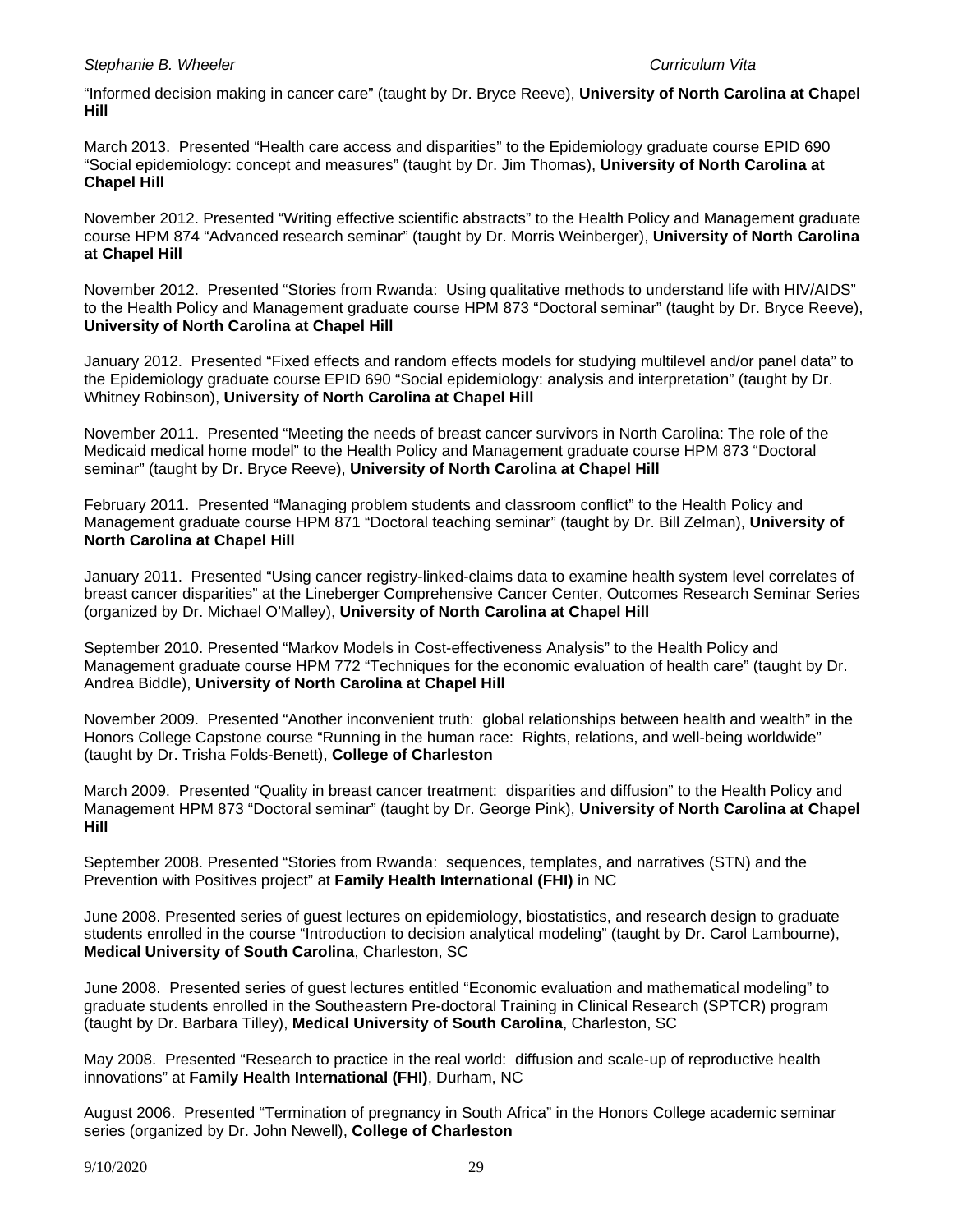# *Student mentoring/advising:**Doctoral dissertation committee chair*

- Meghan O'Leary, Health Policy and Management, PhD, UNC **(CHAIR)**; *Title TBD*; Expected Graduation May 2021
- Anagha Gogate, Health Policy and Management, PhD, UNC **(CHAIR)**; *Title TBD*; Graduated May 2020
- Marya Plotkin, Health Policy and Management, DrPH, UNC **(CHAIR)**; *Doppler to improve intrapartum care in Tanzania: Does it reduce perinatal mortality? What does it cost? What are the barriers and facilitators to scale it up?* Graduated December 2019
- Jason Rotter, Health Policy and Management, PhD, UNC **(CHAIR)**; *The Effects of Patient Financial Burden on Health Outcomes for Medicare Beneficiaries with Cancer*, Graduated May 2019
- Jennifer Spencer, Health Policy and Management, PhD, UNC **(CHAIR)**; *HPV Vaccination as a Mechanism to Reduce Socioeconomic Disparities in Cancer Prevention,* Graduated May 2019
- Alecia Slade Clary, Health Policy and Management, PhD, UNC **(CHAIR)**; *As the Gap Grows: Racial Disparities in Cancer Care Quality in the VA Health Care System*, Graduated May 2019
- Mihaela Georgieva, Health Policy and Management, PhD, UNC **(CHAIR)**; *Appropriate use and value of surveillance among elderly patients with non-muscle-invasive bladder cancer*, Graduated August 2018
- Whitney Fry, Health Policy and Management, DrPH, UNC **(CHAIR)**; *Promoting positive male gender socialization among migrant male youth living in Kakuma Refugee Camp, Kenya: Applying Appreciative Inquiry to gender-based violence prevention efforts*; Graduated August 2016
- Sun Hee Rim, Health Policy and Management, PhD, UNC **(CHAIR)**; *Ovarian cancer treatment decisions: Accessing gynecologic oncology care and patient-reported preferences for care*; Graduated May 2016
- Racquel Kelly Kohler, Health Policy and Management PhD, UNC **(CHAIR)**; *Enhancing breast cancer early detection in Malawi; A Mixed Methods Study to Understand Knowledge and Preferences*, Graduated May 2015
- Megan Roberts, Health Policy and Management, PhD, UNC **(CO-CHAIR)**; *Understanding racial variation in Oncotype DX testing*, Graduated May 2015

# *Student mentoring/advising:**Doctoral dissertation committee member*

- Mya Roberson, Epidemiology, PhD, UNC: Title TBD, Graduation Expected May 2021
- Victoria Petermann, Nursing, PhD, UNC: Title TBD, Graduation Expected May 2021
- Olive Mbah, Health Policy and Management, PhD, UNC: *Impact of The Affordable Care Act on Racial/Ethnic Disparities in Colorectal Cancer Outcomes among Medicare Beneficiaries: The Role of Community-Level Social Risk*, Expected Graduation May 2021
- Nidia Rodriguez Ormaza, Epidemiology, PhD, UNC: *Geographic Access to Fertility Specialty Care among Female Adolescent and Young Adult Cancer Survivors in North Carolin*a. Graduation Expected May 2021
- Olivia Dong, Pharmaceutical Outcomes and Policy, PhD, UNC: *Pharmacogenomic Testing with DNA2RXTM in Cardiac Catheterization Laboratory Patients,* Graduated May 2019
- Seri Anderson, Health Policy and Management, PhD, UNC: *Cost-effectiveness of improved communication of pregnancy risk and contraceptive information*, Graduated August 2018
- Beth Schaffer, Health Policy and Management, PhD, UNC: *Engaging men in HIV testing in rural Uganda: Understanding the interplay of preferences and policy*; Graduated August 2018
- Nirosha Lederer, Pharmaceutical Outcomes and Policy, PhD, UNC: *Optimizing Antiemetic Use in Patients Initiating Highly Emetogenic Intravenous Chemotherapy: Lessons Learned With Big Data and Modeling*, Graduated May 2018
- Jamie Jarmul, Health Policy and Management PhD, UNC; *Clinical utility and cost-effectiveness of cardiovascular genetic risk testing for targeting statin therapy in primary prevention of cardiovascular disease*; Graduated May 2017
- Laura Pinheiro, Health Policy and Management PhD, UNC; *Racial variation in quality of life among breast cancer patients*; Graduated May 2017
- Louise Makau Barasa, Health Policy and Management DrPH, UNC; *How can access to cancer diagnosis and treatment be improved in Kenya?;* Graduated May 2016
- Danielle Durham, Epidemiology PhD, UNC; *Insurance type and diagnostic follow-up disparities in breast cancer screening*; Graduated May 2016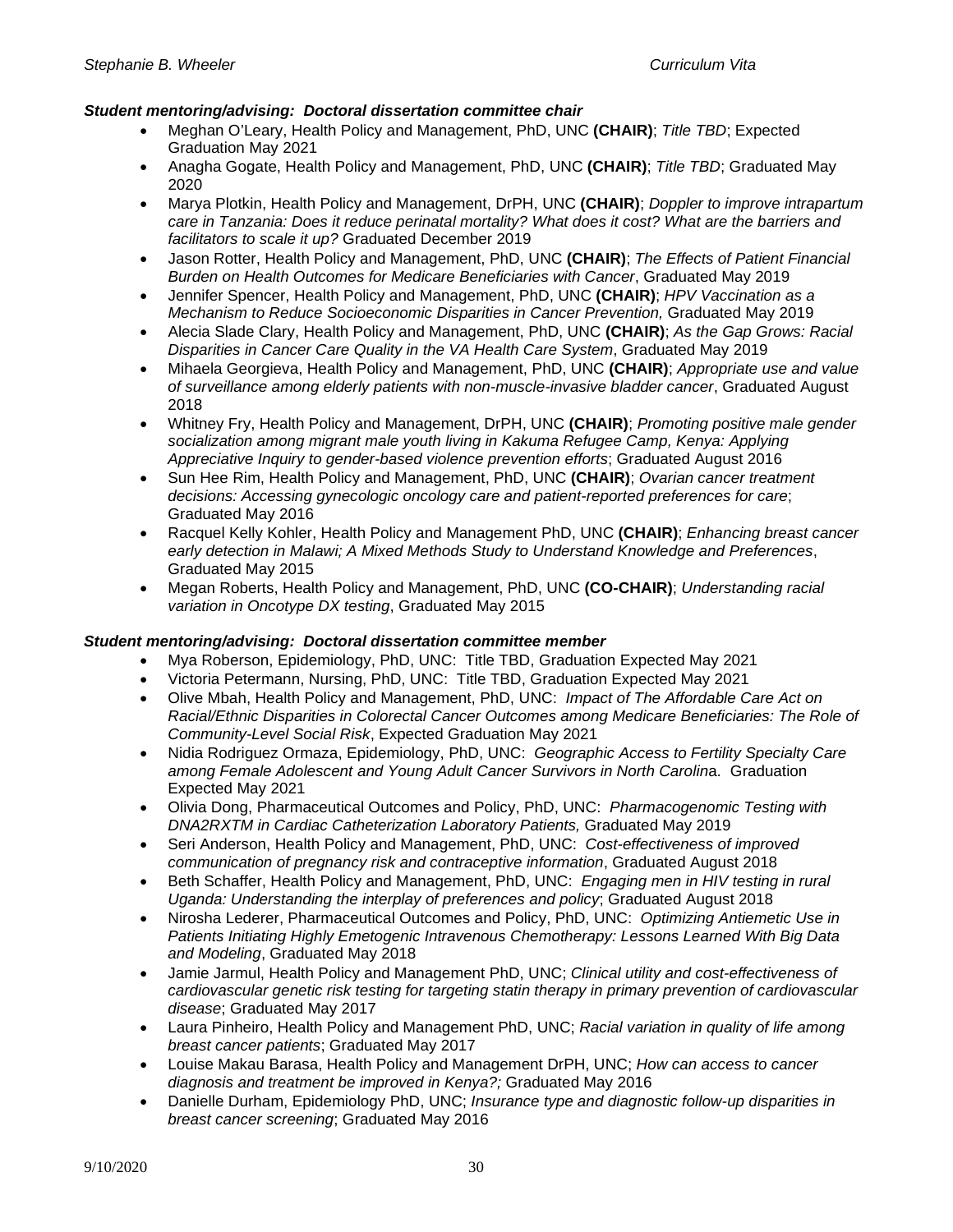- Emily Smith, Epidemiology PhD, UNC; *Rapid HIV testing among breastfeeding, HIV exposed infants in Malawi: Test performance of two rapid tests during the breastfeeding period and cost-effectiveness of various early infant diagnosis strategies*; Graduated December 2015
- Marissa Seamans, Epidemiology PhD, UNC; *Household patterns of prescription opioid use in the U.S and associated risk of adverse events*; Graduated May 2017
- Sarah Rutstein, Health Policy and Management PhD, UNC; *Optimizing HIV Therapy: Virological monitoring, adherence & cost-effectiveness*; Graduated May 2015
- Gift Kamanga, Health Policy and Management DrPH, UNC; *How best can HIV/AIDS policy be moved to successful implementation? Lessons from routine HIV testing of patients with sexually transmitted infections in Malawi*; Graduated December 2014
- Diana Chirovsky, Health Policy and Management PhD, UNC; *Clinical and economic evaluation of surveillance to detect patients with hepatocellular carcinoma in China*; Graduated May 2014
- Patti Pozella, Health Policy and Management DrPH, UNC; *Strategies for Increasing EGFR Mutation Testing of Patients with Non-Small Cell Lung Cancer*; Graduated May 2014
- Anne Butler, Epidemiology PhD, UNC; *The cancer burden and patterns of erythropoiesis-stimulating agent use among end-stage renal disease patients on hemodialysis*; Graduated May 2014
- Shellie Ellis, Health Policy and Management PhD, UNC; *Declining overuse of hormone replacement therapy for localized prostate cancer: Predictors of reimbursement responsiveness and emerging patterns of care*; Graduated December 2013
- Kerry Bruce, Health Policy and Management DrPH, UNC; *Use of Mobile Technology for Monitoring and Evaluation in International Health and Development Programs*; Graduated December 2013
- Alice Fortune-Greeley, Health Policy and Management PhD, UNC; *Comparative effectiveness and cost of preoperative breast MRI in elderly breast cancer patients*; Graduated May 2013
- Katie Kaney, Health Policy and Management DrPH, UNC; *Virtual Physician Care: How Can Its Use Be Accelerated?;* Graduated December 2012
- Laurel Clayton Trantham, Health Policy and Management PhD, UNC; *PSA surveillance following radical prostatectomy: What we know and why it matters*; Graduated May 2012
- Emily Weaver, Health Policy and Management PhD, UNC; *Contraceptive practice in Indonesia: Did the Village Midwife Program make a difference?;* Graduated December 2011

# *Student mentoring/advising:**Masters paper reader*

- Caitlin Biddell, MSPH Student, Health Policy and Management, UNC; Expected Graduation May 2020
- Sarah Scott, MSPH Student, Health Policy and Management, UNC; Graduated May 2019
- Krystal Garcia, MSPH Student, Health Policy and Management, UNC; Graduated May 2018
- Eun Young Oh, MSPH Student, Health Policy and Management, UNC; Graduated May 2018
- Fiolna Dominika, MSPH Student, Health Policy and Management, UNC; Graduated May 2017
- Jennifer Spencer, MSPH-PhD Student, Health Policy and Management, UNC; Graduated May 2016
- Tom Basson, MSPH Student, Health Policy and Management, UNC; Graduated May 2015
- Maya Espada, MSPH Student, Health Policy and Management, UNC; Graduated May 2015
- Makenzie McIntosh, Health Policy and Management, UNC; Graduated May 2013
- Mysha Sissine, Health Policy and Management, UNC; Graduated May 2013
- Laura Houenou, Health Policy and Management, UNC; Graduated December 2012
- Van Nghiem, Health Policy and Management, UNC; Graduated August 2012
- Aditi Krishna, Health Policy and Management, UNC; Graduated May 2012
- Asiyah Mikell, Health Policy and Management, UNC; Graduated May 2012
- Natalie Gill, Health Policy and Management, UNC; Graduated May 2012
- Jacqueline Marks, Health Policy and Management, UNC; Graduated May 2012
- Natalie Pritchett, Health Policy and Management, UNC; Graduated May 2011
- Racquel Kelly Kohler, Health Policy and Management, UNC; Graduated May 2011

# *Student mentoring/advising:**Undergraduate Honors thesis reader*

- Samuel Lee, Health Policy and Management, UNC; Graduated May 2018
- Robert Jungerwirth, Health Policy and Management, UNC; Graduated May 2012

# *Student mentoring/advising:**Graduate research assistant (GRA)/research project supervisor*

• Karl Johnson, PhD Student, Health Policy and Management, UNC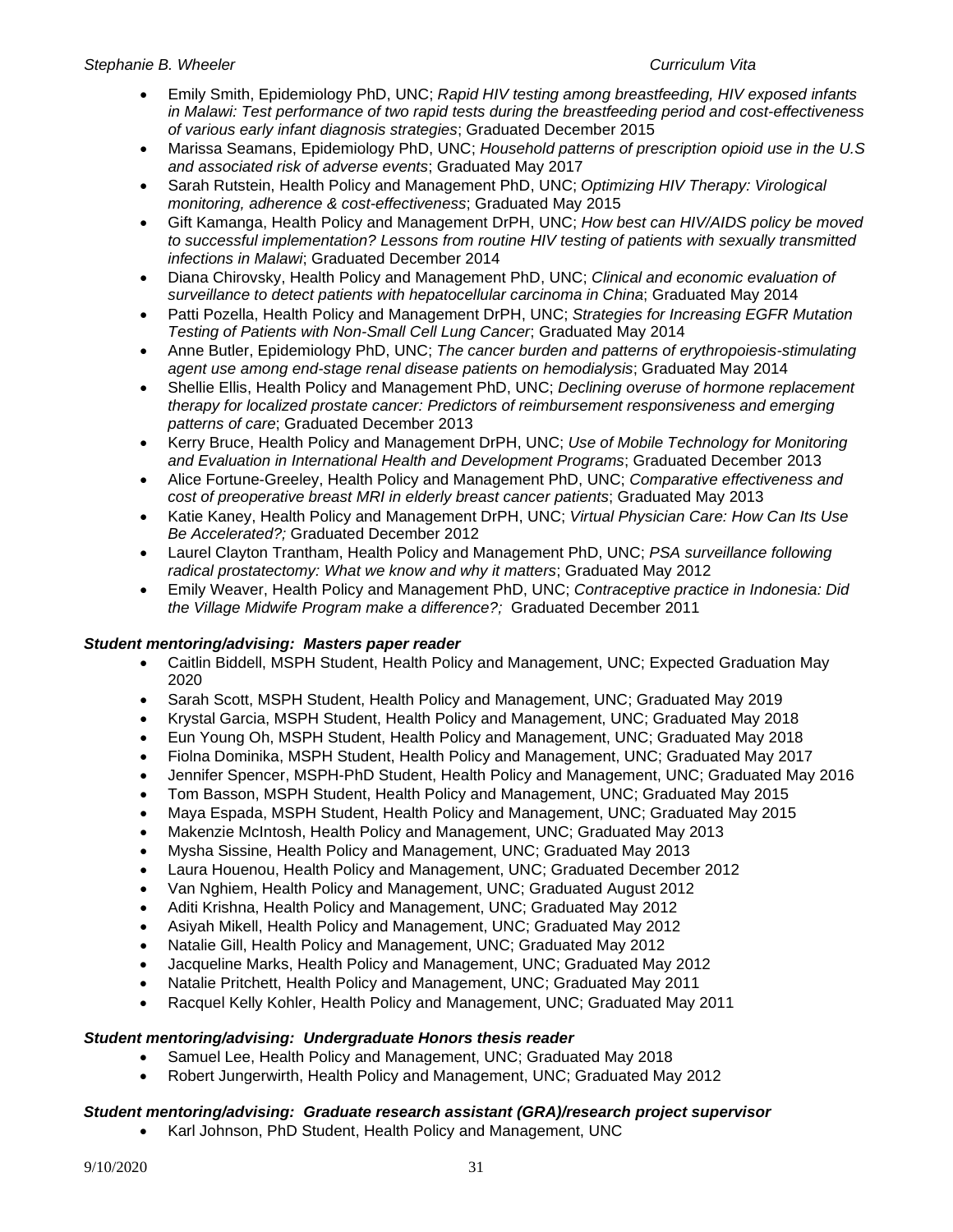- Caitlin Biddell, PhD Student, Health Policy and Management, UNC
- Loren Oh, PhD Student, Health Policy and Management, UNC
- Meghan O'Leary, PhD Student, Health Policy and Management, UNC
- Anagha Gogate, PhD Student, Health Policy and Management, UNC
- Jennifer Spencer, MSPH-PhD Student, Health Policy and Management, UNC
- Jason Rotter, PhD Student, Health Policy and Management, UNC
- Paul Shafer, PhD Student, Health Policy and Management, UNC
- Daniel Erim, PhD Student, Health Policy and Management, UNC
- Mihaela Georgieva, PhD Student, Health Policy and Management, UNC; Graduated May 2018
- Todd Durham, PhD Student, Health Policy and Management, UNC; Graduated Aug 2016
- Emily Gillen, PhD Student, Health Policy and Management, UNC; Graduated May 2016
- Claire Lin, PhD Student, Health Policy and Management, UNC; Graduated May 2017
- Caitlin Murphy, PhD Student, Epidemiology, UNC; Graduated May 2016
- Danielle Durham, PhD Student, Epidemiology, UNC; Graduated May 2016
- Racquel Kelly Kohler, PhD Student, Health Policy and Management, UNC; Graduated May 2015
- Megan Roberts, PhD Student, Health Policy and Management, UNC; Graduated May 2015
- Maya Espada, MSPH Student, Health Policy and Management, UNC; Graduated May 2015
- Leah Zullig, PhD Student, Health Policy and Management, UNC; Graduated May 2013
- Robert Jungerwirth, BSPH Student, Health Policy and Management, UNC; Graduated May 2012

### *Student mentoring/advising:**Academic advisor*

- Karl Johnson, PhD Student, Health Policy and Management, UNC
- Caitlin Biddell, PhD Student, Health Policy and Management, UNC
- Loren Oh, MD-PhD Student, Health Policy and Management, UNC
- Meghan O'Leary, PhD Student, Health Policy and Management, UNC
- Anagha Gogate, PhD Student, Health Policy and Management, UNC
- Jennifer Spencer, PhD and MSPH Student, Health Policy and Management, UNC
- Jason Rotter, PhD Student, Health Policy and Management, UNC
- Daniel Erim, PhD Student, Health Policy and Management, UNC
- Mihaela Georgieva, PhD Student, Health Policy and Management, UNC
- Beth Schaffer, PhD Student, Health Policy and Management, UNC
- Antonia Caldwell, MSPH Student, Health Policy and Management, UNC
- Monica Bailey, MSPH Student, Health Policy and Management, UNC
- Jasmine Hutchinson, MSPH Student, Health Policy and Management, UNC
- Emily McClure, MSPH Student, Health Policy and Management, UNC
- Anna Siebers, MSPH Student, Health Policy and Management, UNC
- Jason Martin-Loverdi, MHA Student, Health Policy and Management, UNC
- Chinelo Okigbo, PhD Student, Maternal and Child Health, Minor Area Advisor, UNC
- Nirosha Mahendraratnam, PhD Student, Department of Pharmaceutical Outcomes and Policy, UNC

### **Post-doctoral mentoring/advising**

- Lisa Spees, PhD, Post-doctoral Scholar, Cancer Care Quality Training Program, UNC
- Karen Hicklin, PhD, Post-doctoral Scholar, Cancer Health Disparities Program, UNC

### **Junior faculty mentoring/advising**

- Lisa Spees, Assistant Professor, Health Policy and Management, UNC (since 2020)
- Cleo Samuel, Associate Professor, Health Policy and Management, UNC (since 2017)
- Leah Frerichs, Assistant Professor, Health Policy and Management, UNC (since 2016)
- Alyssa Damon, Assistant Professor, Health Policy and Management, UNC (since 2016)
- Rachel Hirschey, Assistant Professor, Nursing, UNC (since 2019)
- Matthew Painschab, Assistant Professor, Hematology/Oncology, UNC (since 2019)
- Benyam Muluneh, Assistant Professor, Eshelman School of Pharmacy, UNC (since 2019)
- Ben Urick, Assistant Professor, Eshelman School of Pharmacy, UNC (since 2019)
- Daniel Richardson, Assistant Professor, Hematology/Oncology, UNC (since 2020)
- Jacquelyne Gaddy, Instructor, Hematology/Oncology, UNC (since 2020)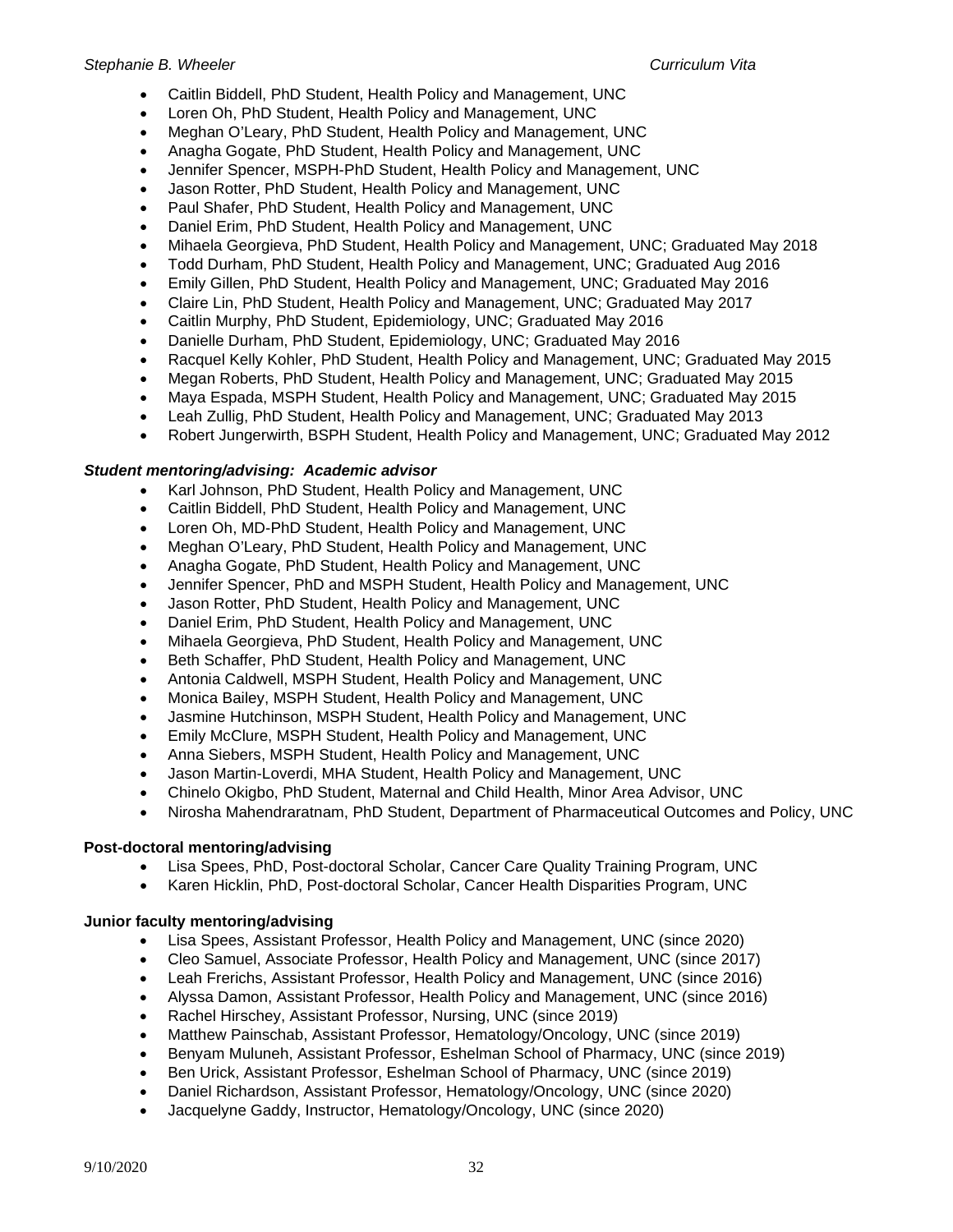### **CONTRACTS and GRANTS:**

### *Active*

1-R01-CA240092-01 (Wheeler/Rosenstein) 09/01/2019 – 08/31/2024 20% **National Cancer Institute** 

**Addressing Cancer-Related Financial Toxicity In Rural Oncology Care Settings** The objectives of this application are to: (1) understand the practice-level determinants of FT-focused intervention implementation in rural oncology practices; (2) explore the extent to which practice-level technical support and tailored coaching can optimize FN intervention implementation in rural oncology practices; and (3) evaluate the effects of FN implementation on patient- and practice-level outcomes in rural oncology practices. Role: Co-PI with Rosenstein, Contact PI

1-R01-CA237357-01 (Wheeler/Reeder-Hayes) 09/01/2019 – 08/31/2024 15%

**National Cancer Institute** \$3,695,236 **Optimizing Endocrine Therapy Adherence through Motivational Interviewing and Text Interventions** The long-term goal of this research is to improve survival and reduce disparities in HR+ breast cancer by optimizing the delivery of widely available, highly effective and cost-effective ET through interventions to support ET adherence.

Role: Co-PI with Reeder-Hayes, Contact PI

No Number (Wheeler) 05/01/2019 – 08/01/2020 10%

**American Cancer Society 110,000** 

**Developing and validating a risk stratification framework for breast cancer survivors** 

### We will develop and validate a risk stratification framework, beginning with breast cancer survivors who constitute the largest share of cancer survivors who may benefit from such risk stratification, in response to the American Cancer Society Request for Proposal (RFP) to provide Coordination and Technical Assistance for the 2018 Patient Navigation & the Cancer Care Delivery Modeling Study. Role: PI

1-R01-CA226842-01A1 (Dinan) 01/01/2019 – 12/31/2023 2.5%

### **National Cancer Institute** \$47,000

### **Disparities in the Use of Oral Anticancer Agents in Kidney Cancer**

It is unclear how persistent disparities in kidney cancer will change with the recent introduction and widespread adoption of oral anticancer agents (OAAs). The proposed study addresses this critical gap in our knowledge by using three complementary data sources to capture both nationally representative, yet diverse populations to include patients of all ages, insurance, geography, and race to study modifiable barriers to optimal OAA utilization and adherence at the level of patients, providers, facilities, and region. Role: Sub-Contractual Site PI

1-UH3-CA233251-01 (Reuland) 09/01/2018-08/31/2023 15% **National Cancer Institute 1.120.000 1.130.4M total Scaling Colorectal Cancer Screening Through Outreach, Referral, and Engagement (SCORE)** This project is innovative in combining outreach and in-reach evidence-based interventions and in its use of

stakeholder engaged simulation modeling to inform sustainability of interventions to reduce CRC morbidity, mortality, and disparities in vulnerable communities. Role: Co-I

3-UH3-CA202663-04S1 (Vinson) 07/01/2016 – 08/31/2021 0.5%<br>NCI/Becton. Dickinson and Company \$124,936

NCI/Becton. Dickinson and Company

**Cytology-Free POC Cervical Cancer Diagnostics for Global Health: Demonstration and Implementation of Self-Collection for HPV Testing in a Federally Qualified Health Center System (UH2/3 Supplement)**We will identify key implementation issues that emerge during focus group discussions and conduct semistructured interviews with individuals at each participating FQHC who are most directly involved with these identified issues.

Role: Co-I

2-T32-CA116339-11 (Basch/Wheeler) 09/01/2018-08/31/2023 5%<br>**National Cancer Institute** \$500,000 total **National Cancer Institute Cancer Care Quality Research Training Program**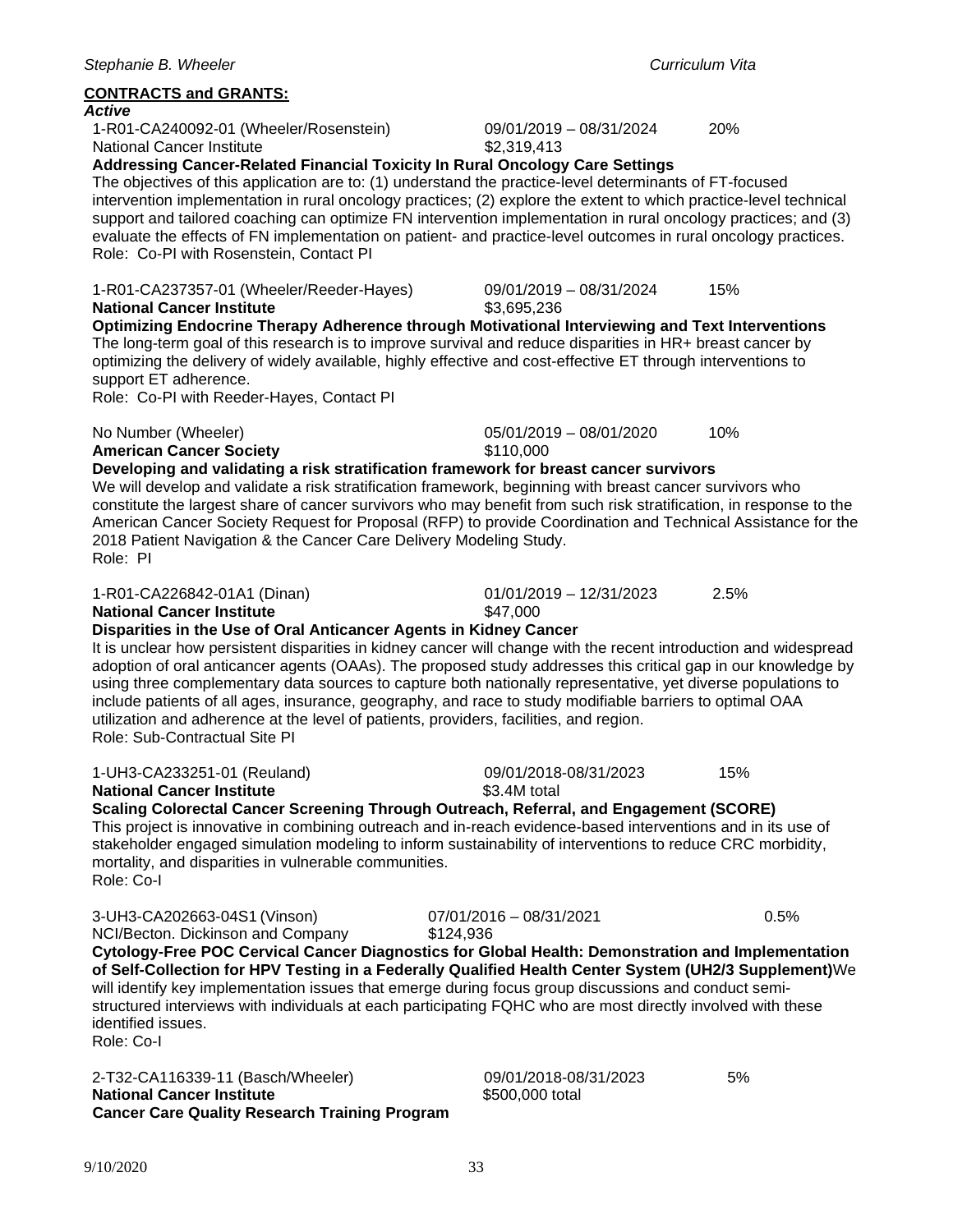This program will train a cadre of clinician and non-clinician scientists at the pre-doctoral and post-doctoral level to work collaboratively in multidisciplinary teams to improve the quality of cancer care. Role: PI

| U48 DP005017-SIP (Wheeler)<br><b>CDC/National Cancer Institute</b><br><b>Cancer Prevention and Control Research Network</b>                                                                                                                                                                                                                                                                                                                                                                                                                                                                                                                                                                                                                                                                                                                                              |           | 10/1/2014-9/30/2024<br>\$1,350,000 direct |  | 5-25%         |  |  |
|--------------------------------------------------------------------------------------------------------------------------------------------------------------------------------------------------------------------------------------------------------------------------------------------------------------------------------------------------------------------------------------------------------------------------------------------------------------------------------------------------------------------------------------------------------------------------------------------------------------------------------------------------------------------------------------------------------------------------------------------------------------------------------------------------------------------------------------------------------------------------|-----------|-------------------------------------------|--|---------------|--|--|
| UNC is home to the Cancer Prevention and Control Research Network (CPCRN) coordinating center (PI:<br>Wheeler) and to one of eight collaborating centers that comprise the network - the Comprehensive Cancer<br>Control Collaboration, NC (4CNC; Leeman, PI). CPCRN centers undertake site-based and cross-site projects to<br>accelerate the adoption and implementation of evidence-based cancer prevention and control interventions. In a<br>sub-award supplement led by Dr. Wheeler, we also have received directed funding through the CPCRN to extend<br>our research on the behavioral economics of colorectal cancer screening in underserved populations to<br>understand, using our novel microsimulation model, how to optimize CRC screening by implementing evidence-<br>based interventions/policies statewide in North Carolina and Oregon.<br>Role: PI |           |                                           |  |               |  |  |
| 5-P30-CA016086-44<br><b>NCI</b><br><b>Cancer Center Core Support Grant (Admin Core)</b><br>The Lineberger Comprehensive Cancer Center (LCCC) Administrative Core includes the Senior Leadership Team<br>(SLT) and Center Administraion. The SLT establishes the overall strategic direction and research mission for                                                                                                                                                                                                                                                                                                                                                                                                                                                                                                                                                     | (Earp)    | 06/01/1997 - 11/30/2020<br>\$7,252,540    |  | 10%           |  |  |
| LCCC and center Adminstration operationalizes this vision. The SLT includes the Director and Associate<br>Directors of Clinical; Basic; Population Science; Translational Research; Education and Training; and<br>Administration that meet weekly to consider all matters impacting LCCC.<br>Role: I                                                                                                                                                                                                                                                                                                                                                                                                                                                                                                                                                                    |           |                                           |  |               |  |  |
| <b>Pending</b><br>Not Assigned<br><b>NIH</b><br>Cancer Center Support Grant (Administrative Supplements for the NCI P30 Cancer Center Support Grants                                                                                                                                                                                                                                                                                                                                                                                                                                                                                                                                                                                                                                                                                                                     | (Earp)    | 09/01/2020 - 08/31/2021<br>\$36,898       |  | 0.30 Calendar |  |  |
| to support community outreach and engagement (COE) activities across the translational research                                                                                                                                                                                                                                                                                                                                                                                                                                                                                                                                                                                                                                                                                                                                                                          |           |                                           |  |               |  |  |
| continuum)<br>Our proposal focuses on assessing how Cancer Centers identify, adapt, implement, and evaluate existing<br>colorectal cancer (CRC) screening evidence-based interventions (EBIs) in collaboration with community<br>stakeholders (Option 2 of Community Outreach Supplement).                                                                                                                                                                                                                                                                                                                                                                                                                                                                                                                                                                               |           |                                           |  |               |  |  |
| Not Assigned<br><b>NIH</b>                                                                                                                                                                                                                                                                                                                                                                                                                                                                                                                                                                                                                                                                                                                                                                                                                                               | (Earp)    | 09/01/2020 - 08/31/2021<br>\$148,751      |  | 0.48 Calendar |  |  |
| Cancer Center Core Support Grant: Implementing Financial Navigation in NC Community Cancer Centers<br>This project would extend our ongoing NCI-funded R01 study of financial hardship in rural NC community<br>oncology practices by enabling us to investigate this critical issue in non-rural community oncology practices.                                                                                                                                                                                                                                                                                                                                                                                                                                                                                                                                          |           |                                           |  |               |  |  |
| Not Assigned<br>NC DHHS Division of Public Health (DPH)/CDC \$134,055                                                                                                                                                                                                                                                                                                                                                                                                                                                                                                                                                                                                                                                                                                                                                                                                    | (Reuland) | 09/01/2021 - 08/31/2021                   |  | 0.60 Calendar |  |  |
| Response to Public Health and Health Systems Partnerships to Increase Colorectal Cancer Screening in<br><b>Clinical Settings</b>                                                                                                                                                                                                                                                                                                                                                                                                                                                                                                                                                                                                                                                                                                                                         |           |                                           |  |               |  |  |
| The technical assistance/evaluation team at LCCC will collect and analyze data to measure implementation and<br>service outcomes; provide intervention support to the team at DHHS; participate in special studies and conduct<br>additional evaluation activities; and facilitate collaborations with CDC-funded as well as other related initiatives at<br>UNC.                                                                                                                                                                                                                                                                                                                                                                                                                                                                                                        |           |                                           |  |               |  |  |
| Not Assigned<br>Duke University/NIH                                                                                                                                                                                                                                                                                                                                                                                                                                                                                                                                                                                                                                                                                                                                                                                                                                      | (Dinan)   | 09/01/2020 - 08/31/2024<br>\$0            |  | 0.60 Calendar |  |  |
| Development of Cancer Survivorship Risk Models to Inform Pathways of Care<br>Specifically, the proposed research will develop a claims-based oncologic risk algorithm to predict recurrence &<br>cancer-specific mortality; validate the oncologic risk algorithm in two additional datasets; develop a claims-based<br>risk algorithm to predict non-oncologic mortality, late comorbidities & frailty, and subsequent primary                                                                                                                                                                                                                                                                                                                                                                                                                                          |           |                                           |  |               |  |  |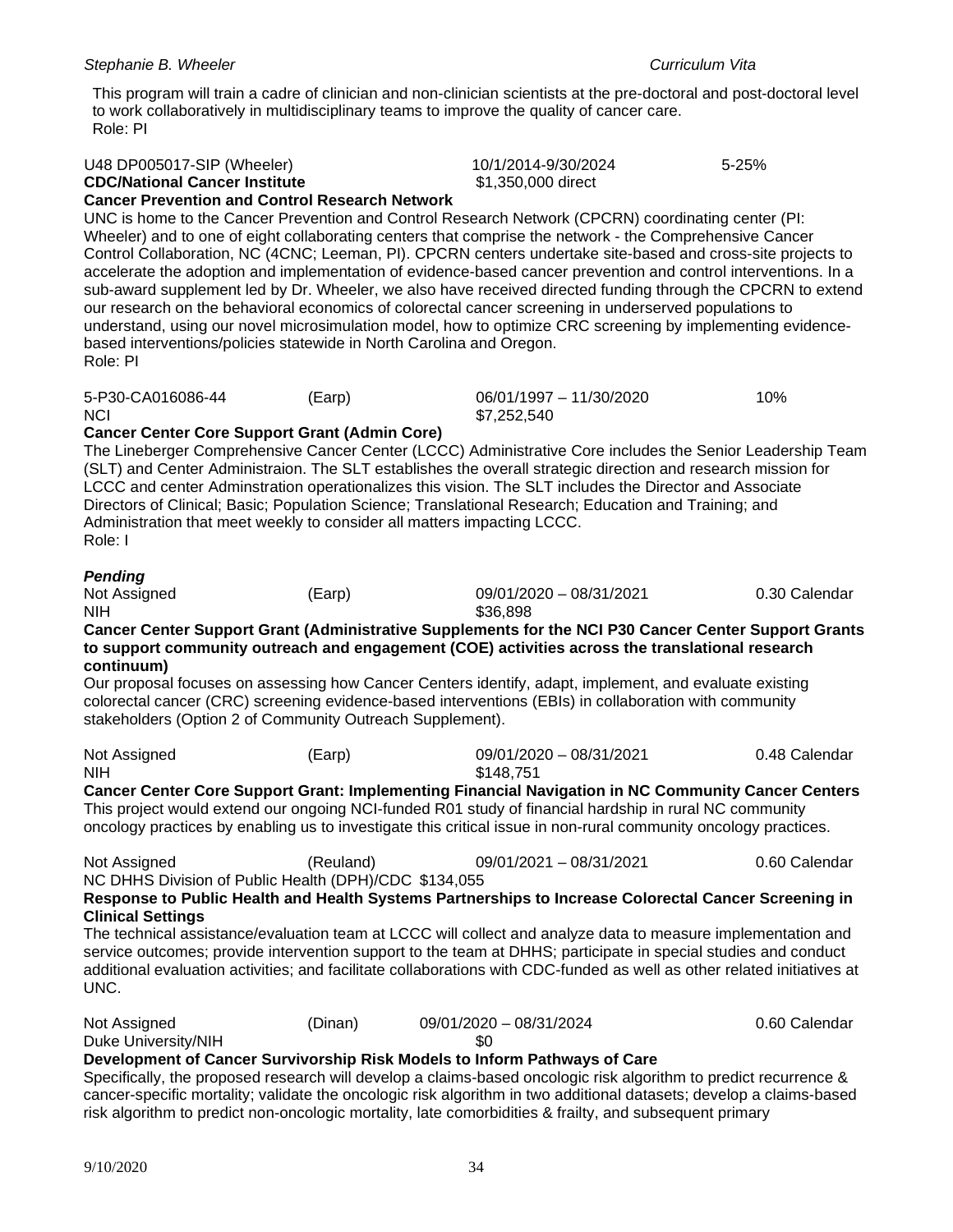Duke University/NIH  $$61,409$ **The Impact of Cost Transparency on Decisions for Breast Cancer Surgery** Our long-term goal is to help women and their doctors make fully informed, patient-centered decisions that reduce the burden of treatment for patients and improve high-value care. Not Assigned (Earp) 12/01/2020 – 11/30/2025 1.80 Calendar NIH \$8,155,726 **Cancer Center Core Support Grant (Renewal)** The CCSG budget supports technological and operational expansion of cores and faculty recruitment in the basic, translational, clinical, and population sciences. With these funds, a talented faculty integrated through cancer center mechanisms will make advances in the prevention, early detection, and treatment of cancer in North Carolina and the nation. Not Assigned (Wheeler) 02/01/2021 – 01/31/2026 1.56 Calendar Duke University/AHRQ \$59,809 **The Impact of Cost Transparency on Decisions for Breast Cancer Surgery** Our long-term goal is to help women and their doctors make fully informed, patient-centered decisions that reduce the burden of treatment for patients and improve high-value care. Not Assigned (Wheeler) 07/01/2021 – 06/31/2024 0.60 Calendar Duke University/American Cancer Society \$57,267 **Development of Cancer Survivorship Risk Models to Inform Pathways of Care** Together, prostate, breast, and colorectal cancer patients compose roughly half of all cancer survivors and therefore provide the ideal study population for the initial development of risk-stratified survivorship models of care. *Completed* 1R01 CA183891-01A1 (Smith) 4/9/2015-3/31/2020 5-10% **National Institutes of Health**  $$3.012.099$  total **Effect of HPV Self-collection on Cervical Cancer Screening in High Risk Women** This study employs a randomized controlled trial to investigate whether cervical cancer screening among underscreened women could be improved with testing for human papillomavirus (HPV) using at-home self-collection kits delivered by mail. This study further explores the cost-effectiveness of such an intervention. Role: Co-I 1-R01-AG050733-01 (Trogdon) 4/1/2017-3/31/2020 0-10% **National Institute on Aging 6 and 51,000,000 total metallicity of Aging Cancer, Care Coordination, and Medication Use for Multiple Chronic Conditions** By investigating patterns of care coordination and medication use for multiple chronic conditions among older adults newly diagnosed with cancer, this study will identify gaps in medication use during cancer treatment and in the transition to survivorship. It will highlight the effects of care coordination policies to improve the management of multiple chronic conditions among older, complex adults diagnosed with cancer. Role: Co-I CDC-SIP-17-004 (Wheeler/Trogdon) 10/1/2017-9/30/2019 10-15% **Centers for Disease Control and Prevention**  $$500,000$  **total Economic Burden of Metastatic Breast Cancer across the Life Course** This Special Interest Project will estimate the societal cost of metastatic breast cancer for US women of different ages using a variety of data sources, including cancer registry-linked-claims data from Medicare, Medicaid, and private insurance plans, as well as National Health Interview Survey data. This study will assess the value of various clinical pathways of care for metastatic breast cancer patients across the life course. Role: PI No Number (Wheeler/Rosenstein) 6/1/2016-5/31/2019 10%

9/10/2020 35

**National Comprehensive Cancer Network/Pfizer \$295,485 total** 

*Stephanie B. Wheeler Curriculum Vita*

Malignancies; validate the non-oncologic risk algorithm in two additional datasets; adapt a simplified risk model using institutional clinical data and create a web-based risk calculator that can be used at the point-of-care.

Not Assigned (Wheeler) 09/01/2020 – 08/31/2025 1.80 Calendar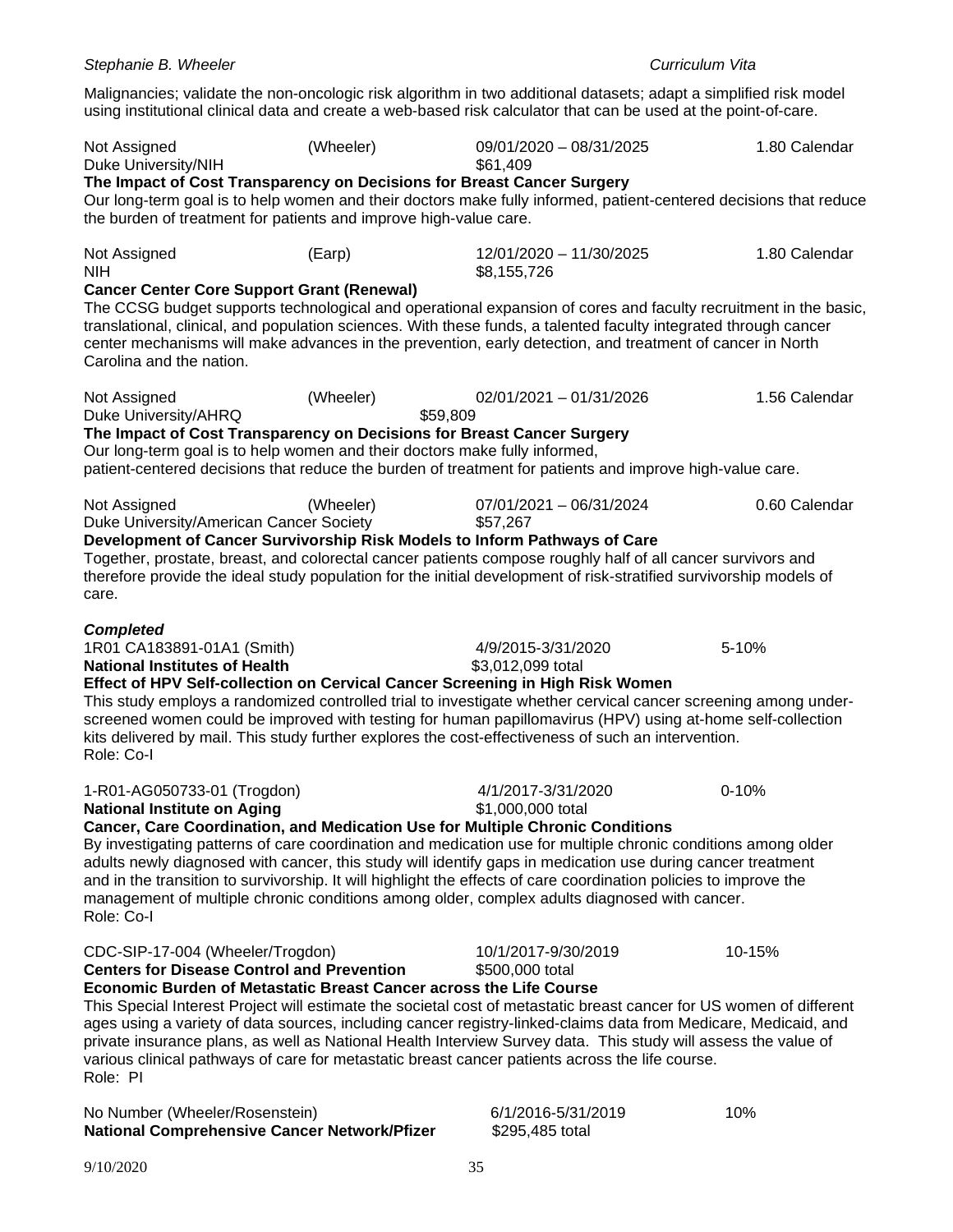Role: Co-I

### *Stephanie B. Wheeler Curriculum Vita*

# **Independent Grants for Learning and Change (IGLC): Implementing and evaluating medication assistance programming in metastatic breast cancer**

Our overarching goal is to develop financial assistance programming that optimizes outcomes for MBC patients (MBCPs) and can be disseminated regionally and nationally. Our specific objectives are to: (1) assess medication needs and financial toxicity among MBCPs; (2) map the processes by which patients, their caregivers, and their providers attempt to access financial support; and (3) develop a rigorous implementation and evaluation plan for a novel financial assistance program to reduce cancer-related financial toxicity. Role: PI

| No Number (Reeder-Hayes)<br><b>Susan G. Komen Foundation</b><br>Molecular, Treatment and Behavioral Factors in Breast Cancer Race Disparities<br>This study is expected to identify the key drivers of racial variation in HR+ breast cancer outcomes, to improve our<br>understanding of why women underutilize highly effective and non-toxic endocrine therapy, and to prioritize<br>targets for a future intervention study to improve outcomes for AA women.<br>Role: Co-I                                                                                                                                                                                                       | 11/3/2015-11/2/2018<br>\$106,600 direct | 2.5%       |
|---------------------------------------------------------------------------------------------------------------------------------------------------------------------------------------------------------------------------------------------------------------------------------------------------------------------------------------------------------------------------------------------------------------------------------------------------------------------------------------------------------------------------------------------------------------------------------------------------------------------------------------------------------------------------------------|-----------------------------------------|------------|
| 3P30CA138313 (Alberg)<br><b>National Cancer Institute</b><br>Cancer Center Support Grant Supplement: Geographic Management of Cancer Health Disparities                                                                                                                                                                                                                                                                                                                                                                                                                                                                                                                               | 9/1/2015-3/31/2019<br>\$339,909 total   | $0 - 10%$  |
| Program (GMaP)<br>This supplement is intended to enhance capacity in the areas of disparities research, underrepresented<br>investigator/trainee recruitment and career/professional development, communication/dissemination, and<br>evaluation as part of building region-based "hubs" for the support and efficient management of cancer health<br>disparities (CHD) research, training and outreach. The goals of the GMaP initiative are to contribute to the<br>science of cancer health disparities and promote the development of the next generation of competitive,<br>underrepresented cancer and CHD investigators.<br>Role: UNC Site Program Director/PI, Region I South |                                         |            |
| 5-R25-CA116339-08 (Basch/Reeve/Wheeler)<br><b>National Cancer Institute</b>                                                                                                                                                                                                                                                                                                                                                                                                                                                                                                                                                                                                           | 7/1/2005-8/31/2018<br>\$421,535 total   | 5-10%      |
| <b>Cancer Care Quality Research Training Program</b><br>This program trains clinician and non-clinician scientists at the pre-doctoral and post-doctoral level to collaborate<br>in multidisciplinary teams to improve the quality of cancer care delivered across the cancer care continuum.<br>Role: PI                                                                                                                                                                                                                                                                                                                                                                             |                                         |            |
| Developmental Research Award (Wheeler/Brenner)<br>Lineberger Comprehensive Cancer Center<br>Mailed reminders plus fecal immunochemical testing (FIT) to increase colorectal cancer screening among<br><b>Medicaid beneficiaries in Mecklenburg County</b><br>A partnership between the county health departments and the Community Care of North Carolina (CCNC)                                                                                                                                                                                                                                                                                                                      | 1/1/2016-3/31/2017<br>\$50,000 total    | 5% in kind |
|                                                                                                                                                                                                                                                                                                                                                                                                                                                                                                                                                                                                                                                                                       |                                         |            |

Network, which are regional branches of the state Medicaid quality improvement organization, provides promise for reaching unscreened adult Medicaid beneficiaries in North Carolina. Mecklenburg County is the most populous county in North Carolina and has some of the lowest CRC screening rates in the state. In this study, we test in a randomized controlled trial setting the effectiveness, feasibility, and cost-effectiveness of a mailed reminder plus FIT screening program in a population of Medicaid enrollees in Mecklenburg County. *No salary support.*

Role: PI

No Number (Zagar) 7/1/2015-6/30/2017 5% *in kind* **American Society for Therapeutic Radiology and Oncology** \$100,000 total

**Cancer Patients with Suboptimal Adherence** This study examines the comparative effectiveness of endocrine therapy and radiation therapy, alone or in combination, for elderly patients with breast cancer, considering adherence behaviors. The study employs SEER-Medicare and North Carolina all-payer claims linked to state cancer registry data to understand outcomes of

**Comparative Effectiveness of Endocrine Therapy and Radiation Therapy Regimens for Elderly Breast** 

treatment to parameterize a simulation model to inform clinical practice.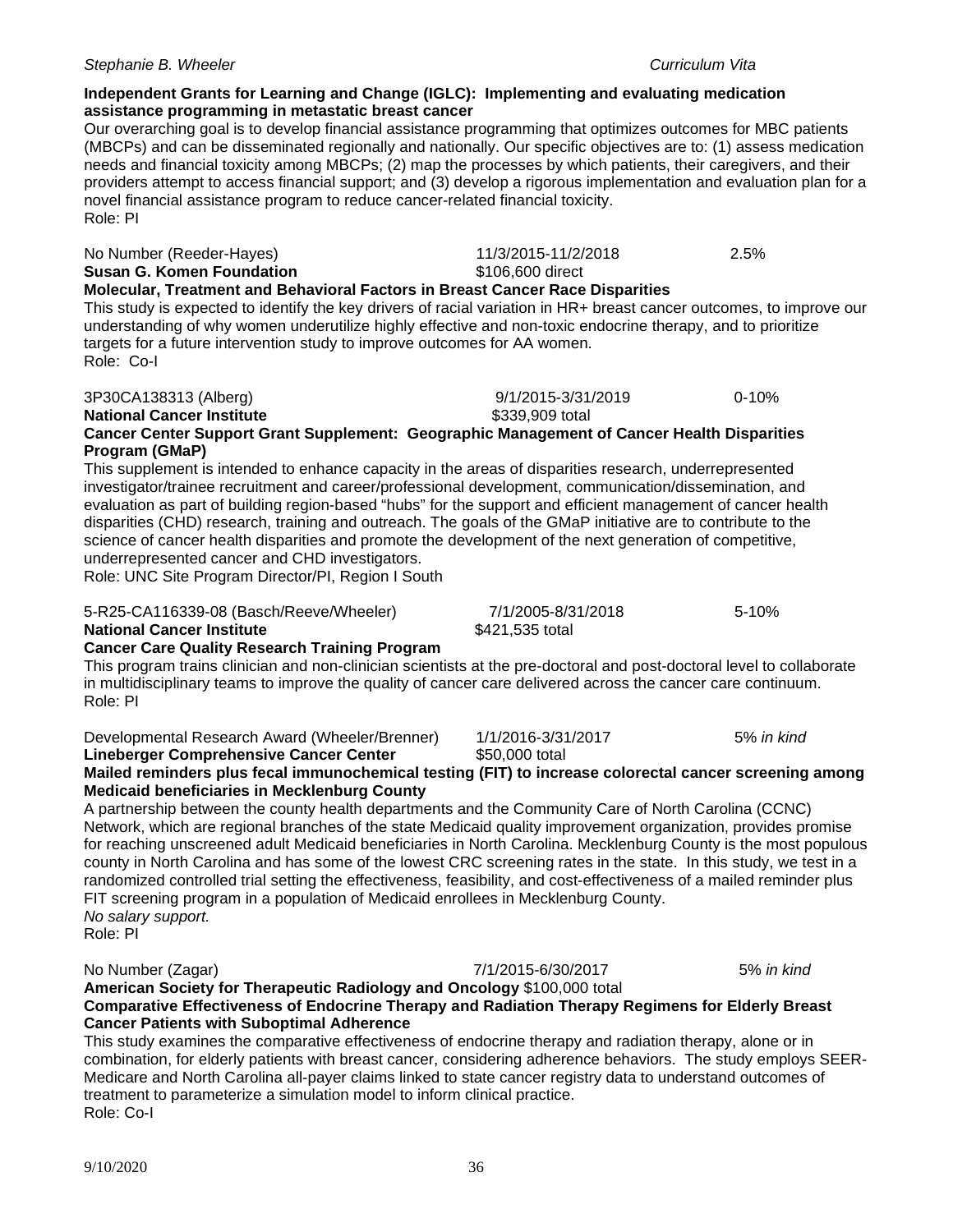| No Number (Peppercorn)<br><b>American Cancer Society</b>                                                                                                                                                                                                                                                                                                                                                                                                                                                                                                                             | 7/1/2012-06/30/2016<br>\$531,270 direct                     | 20%           |
|--------------------------------------------------------------------------------------------------------------------------------------------------------------------------------------------------------------------------------------------------------------------------------------------------------------------------------------------------------------------------------------------------------------------------------------------------------------------------------------------------------------------------------------------------------------------------------------|-------------------------------------------------------------|---------------|
| Impact of Benefits Structure and Outreach on Screening Mammography Utilization Rates: The NRECA                                                                                                                                                                                                                                                                                                                                                                                                                                                                                      |                                                             |               |
| <b>Mammography Study</b><br>This grant evaluates breast cancer screening practices and predictors in a primary rural population.<br>Role: Co-I                                                                                                                                                                                                                                                                                                                                                                                                                                       |                                                             |               |
| CDC-SIP-11-041 (Wheeler/Pignone)<br><b>Centers for Disease Control and Prevention</b>                                                                                                                                                                                                                                                                                                                                                                                                                                                                                                | 10/1/2011-9/30/2014<br>\$829,294 total                      | 20%           |
| Special Interest Project: Behavioral Economics of Colorectal Cancer Screening in Underserved<br><b>Populations</b>                                                                                                                                                                                                                                                                                                                                                                                                                                                                   |                                                             |               |
| This study used cancer registry-linked-insurance claims data to identify underserved areas in North Carolina with<br>relatively low CRC screening rates and high CRC mortality, and to examine characteristics of unscreened<br>individuals in these regions. These regions were then targeted for discrete choice experiments to elicit<br>preferences and understand barriers related to CRC screening in underserved communities. These data were<br>combined into a decision support microsimulation model evaluating different strategies for increasing screening.<br>Role: PI |                                                             |               |
| No Number (Mayer/Rosenstein)                                                                                                                                                                                                                                                                                                                                                                                                                                                                                                                                                         | 9/1/2012-12/31/2013                                         | 10% in kind   |
| <b>University Cancer Research Fund</b><br>Improving survivorship care through communication and coordination                                                                                                                                                                                                                                                                                                                                                                                                                                                                         | \$207,901 total                                             |               |
| This grant involved two integrated projects: Project 1 focused on development and evaluation of parallel patient<br>and streamlined provider versions of personalized Survivorship Care Plans (SCP) for breast, colon, prostate, and<br>lung cancer survivors; Project 2 focused on enhancing communication and coordination of care between oncology<br>and primary care providers using the SCP and other identified communication tools.<br>No salary support.<br>Role: Co-I                                                                                                      |                                                             |               |
| Developmental Research Award (Wheeler)<br>Lineberger Comprehensive Cancer Center<br>Linking cohort study data with insurance claims to understand endocrine therapy initiation among breast                                                                                                                                                                                                                                                                                                                                                                                          | 7/1/2012-12/31/2013<br>\$50,000 total                       | 20% in kind   |
| cancer survivors<br>This study assessed the feasibility and utility of linking Carolina Breast Cancer Study Wave III (CBCS-III) data to<br>North Carolina (NC) Medicaid and Blue Cross Blue Shield (BCBS-NC) claims data for endocrine therapy analyses<br>and assessed patient-level and provider-level barriers and facilitators of endocrine therapy initiation.<br>No salary support.<br>Role: PI                                                                                                                                                                                |                                                             |               |
| 1-K-12 HS019468-01 (Weinberger)<br><b>Agency for Healthcare Research &amp; Quality</b>                                                                                                                                                                                                                                                                                                                                                                                                                                                                                               | 7/1/2010-6/30/2013<br>\$450,000 estimated direct to Scholar | 75-95%        |
| Mentored Clinical Scientists Comparative Effectiveness Development Award (K12)<br>The purpose of this research was to improve health outcomes by developing and disseminating evidence-based<br>information to patients, clinicians, and other decision-makers, responding to their expressed needs, about which<br>interventions are most effective for which patients under specific circumstances.<br>Role: Fellow                                                                                                                                                                |                                                             |               |
| No Number (Lich/Bobashev)<br><b>NC TraCS Institute Pilot Grant</b>                                                                                                                                                                                                                                                                                                                                                                                                                                                                                                                   | 3/1/2012-2/28/2013<br>\$50,000 total                        | 5-10% in kind |
| Using Systems Science Methods to Improve Colorectal Cancer Screening in North Carolina<br>In this project we adapted a national (US) colorectal cancer screening model, developed by co-investigators at<br>RTI International, to the North Carolina context.<br>No salary support.<br>Role: Co-I                                                                                                                                                                                                                                                                                    |                                                             |               |
| No Number (Shea/Shea)<br><b>University Cancer Research Fund</b>                                                                                                                                                                                                                                                                                                                                                                                                                                                                                                                      | 7/1/2011-6/30/2012<br>\$77,426 total                        | 5% in kind    |
| Improving Care Quality with Virtual Tumor Boards Using Videoconferencing Technology                                                                                                                                                                                                                                                                                                                                                                                                                                                                                                  |                                                             |               |
| The Lineberger Comprehensive Cancer Center (LCCC) Telemedicine Program instituted Virtual Tumor Boards<br>(VTB) in several cancer fields to improve quality of care and multidisciplinary communication between UNC and                                                                                                                                                                                                                                                                                                                                                              |                                                             |               |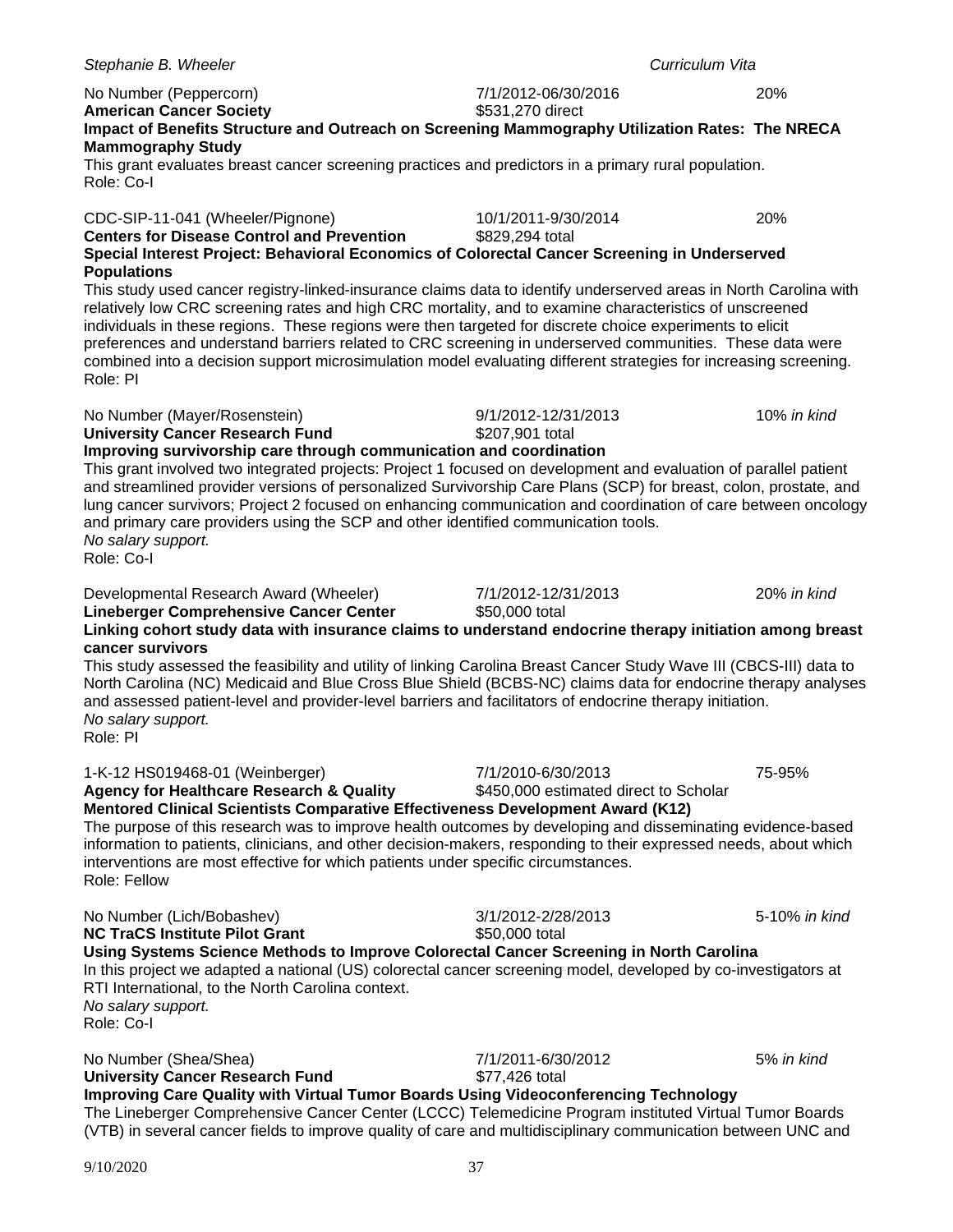# Role: Co-I

*No salary support.*

| <b>University Cancer Research Fund</b> | \$65,885 total                                                                                                 |  |
|----------------------------------------|----------------------------------------------------------------------------------------------------------------|--|
|                                        | Meeting the needs of cancer survivors in NC: Assessing and improving the Medicaid medical home                 |  |
|                                        | This grant capitalized on Medicaid's use of the primary care medical home model in NC in examining health care |  |
|                                        | utilization trends, adherence to surveillance guidelines, and health outcomes among low-income breast cancer   |  |
|                                        | survivors, in order to understand more clearly how the MH model can be used to improve cancer survivorship.    |  |
| No salary support.                     |                                                                                                                |  |
| Role: PI                               |                                                                                                                |  |

No Number (Wheeler) 1/1/2011-6/30/2012 20% *in kind*

and feasibility issues to inform future efficacy studies and guide program improvement and planning.

### UL1RR025747 (Wheeler) 9/1/2009-9/1/2010 20% *in kind*

# **NC TraCS Institute Pilot Grant** \$2,000 total **Characteristics and determinants of innovation diffusion, adoption, and patient outcomes related to breast cancer disparities**

This study collected and descriptively analyzed secondary data from SEER-Medicare with regard to diffusion of radiation therapy after breast conserving surgery and chemotherapy for hormone-receptor negative, breast cancers, with a focus on underserved racial/ethnic minorities. *No salary support*. Role: PI

### S3665-25/26 PEP 2006-R-09 (Weiner) 9/30/2009-9/30/2010 10%

**Centers for Disease Control and Prevention** \$492,457 total

**Breast cancer treatment patterns: Use of breast conserving surgery (BCS) without radiation therapy (RT) among Medicaid recipients with early stage breast cancer in North Carolina** This study used Medicaid claims data linked to the North Carolina Central Cancer Registry to examine whether previously documented disparities in receipt of RT after BCS persisted in more recent data and whether timing of

initiation of treatment differed by sub-populations of interest. Role: Co-I

### 5-T-32 HS000032-20 (Carey) 9/1/2008-5/7/2010 100%

**Agency for Healthcare Research and Quality** \$62,000 estimated direct to Trainee **National Research Service Award (NRSA) T-32 Pre-doctoral Traineeship** 

Doctoral Dissertation entitled "A closer look: health services organization, health disparities, and receipt of high quality breast cancer treatment". This study examined the role that health services characteristics and distance to care play in determining receipt of high quality breast cancer treatment among underserved populations. Role: Pre-doctoral Trainee

### No Number (Wheeler) 8/20/2007-8/20/2008 100%

**Family Health International Pre-doctoral Fellowship** \$30,000 estimated direct to Trainee As a research fellow, worked on various internal contracts and projects, including "Community-based provision of injectable contraceptives in Madagascar: Task shifting to expand access to injectable contraceptives in rural sub-Saharan Africa" and "Stories from Rwanda: sequences, templates, and narratives (STN) and the Prevention with Positives project". Role: Fellow

### No Number (Wheeler)<br> **CV Starr International Research Grant** 5/1/2007-8/20/2007<br>
S6.000 total **CV Starr International Research Grant** Center for Global Initiatives and Malawi Summer Institute, Office of Global Health, UNC-CH. "Malawi Children's Village (MCV): a programmatic evaluation of clinic services" in Mangochi, Malawi.

No Number (Wheeler)<br> **Rotary International Ambassadorial Fellowship**  $$25,000$  total<br> **Rotary International Ambassadorial Fellowship** \$25,000 total **Rotary International Ambassadorial Fellowship** Masters Thesis entitled "Knowledge, attitudes and intentions of future health care providers regarding termination of pregnancy (TOP) services in South Africa". This study involved collecting primary survey data from 1300

Role: Scholar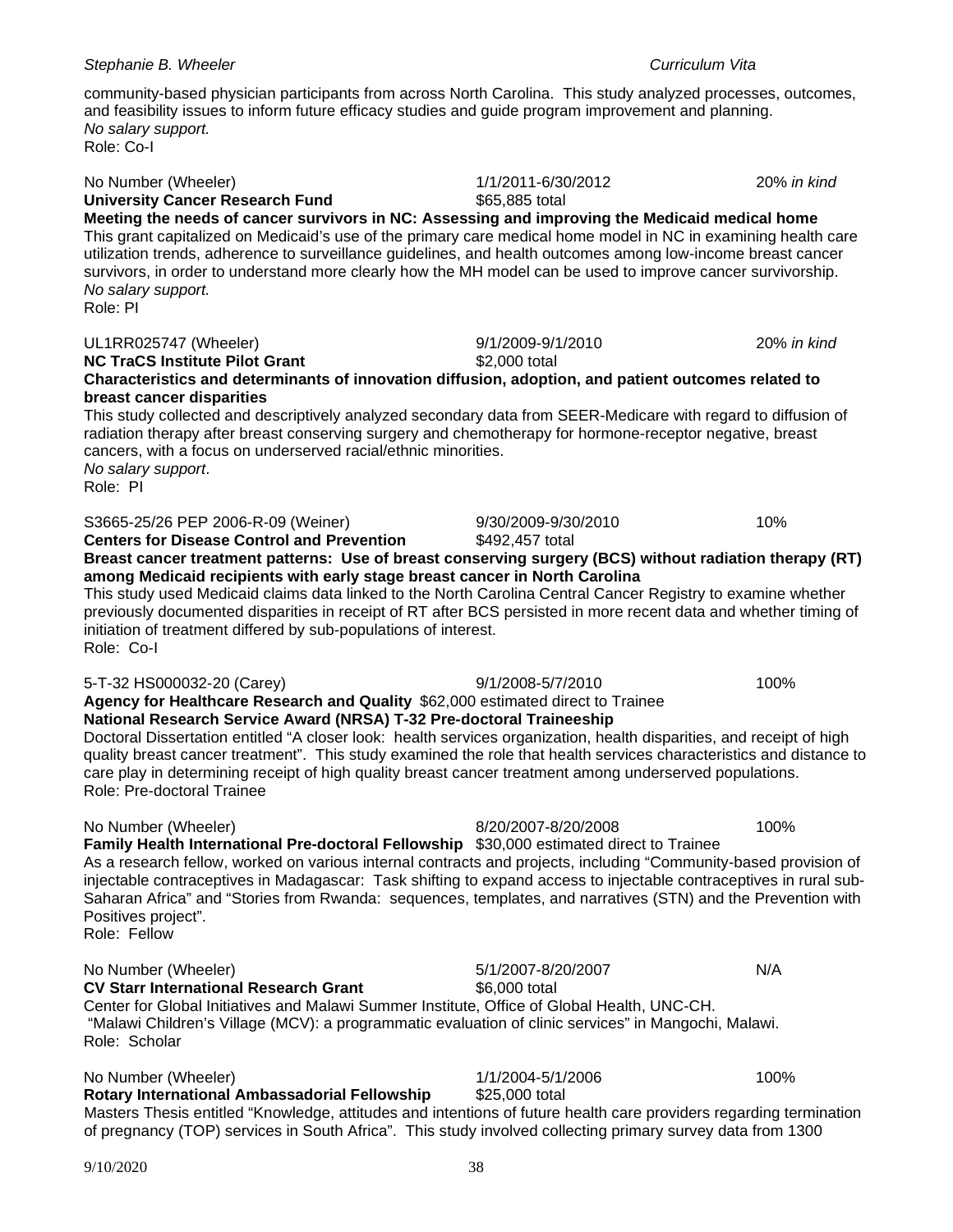medical students at two universities in South Africa to examine knowledge, attitudes, training, and future practice intentions with respect to reproductive health care provision. Role: Scholar

### **SERVICE:**

### *Department, School, and University service*

Lineberger Comprehensive Cancer Center, Commission on Cancer Standards Committee (2020-current)

Lineberger Comprehensive Cancer Center Community Outreach and Engagement Faculty Director (2019-current)

Lineberger Comprehensive Cancer Center Senior Staff, Program Leaders Committee, and Population Sciences Leaders Committee (2019-current)

Health Policy and Management Cancer Outcomes Faculty Search Committee Chair (2019-2020)

Health Policy and Management Executive Committee (2017-current)

Health Policy and Management Cancer Care Quality Training Program Faculty Director (2016-current)

Lineberger Cancer Outcomes Research Program Travel Award Committee (2014-current)

Lineberger Developmental Award Population Sciences Study Section Reviewer (2013-current)

Lineberger Cancer Outcomes Research Program Breakfast Seminar Series Co-Host/Organizer (2012-current)

Health Policy and Management, Wrote/graded Decision Sciences Comprehensive Exam (2011-current)

Lineberger Cancer Information and Population Health Resource (CIPHR) Steering Committee (2010-current)

Health Policy and Management PhD Advisory Committee (2007-2019)

Lineberger Comprehensive Cancer Center CIPHR Faculty Director Search Committee (2018-2019)

Lineberger Marci Kramish Campbell Dissertation Award Reviewer (2015-2018)

Health Policy and Management Dissemination/Implementation & Policy Faculty Search Committee (2017-2018)

Lineberger Comprehensive Cancer Center CIPHR Analyst Search Committee (2016)

Health Policy and Management Strategic Planning Committee (2015-2016)

Health Policy and Management Health Informatics Faculty Search Committee (2015-2016)

Health Policy and Management Fixed Term Teaching Faculty Search Committee (2014-2015)

Biomedical and Public Health Informatics Masters Program Admissions Committee (2014-2015)

Health Policy and Management and Epidemiology Joint Informatics Faculty Search Committee (2013-2014)

Health Policy and Management Analytic Methods Redesign Committee (2013)

Lineberger Comprehensive Cancer Center Health Economics Faculty Search Committee (2013)

Lineberger Comprehensive Cancer Center Patient Reported Outcomes Faculty Search Committee (2013)

Maternal and Child Health, Wrote/graded Health Policy Minor Comprehensive Exam (2013)

Lineberger Comprehensive Cancer Center CIPHR Analyst Search Committee (2012)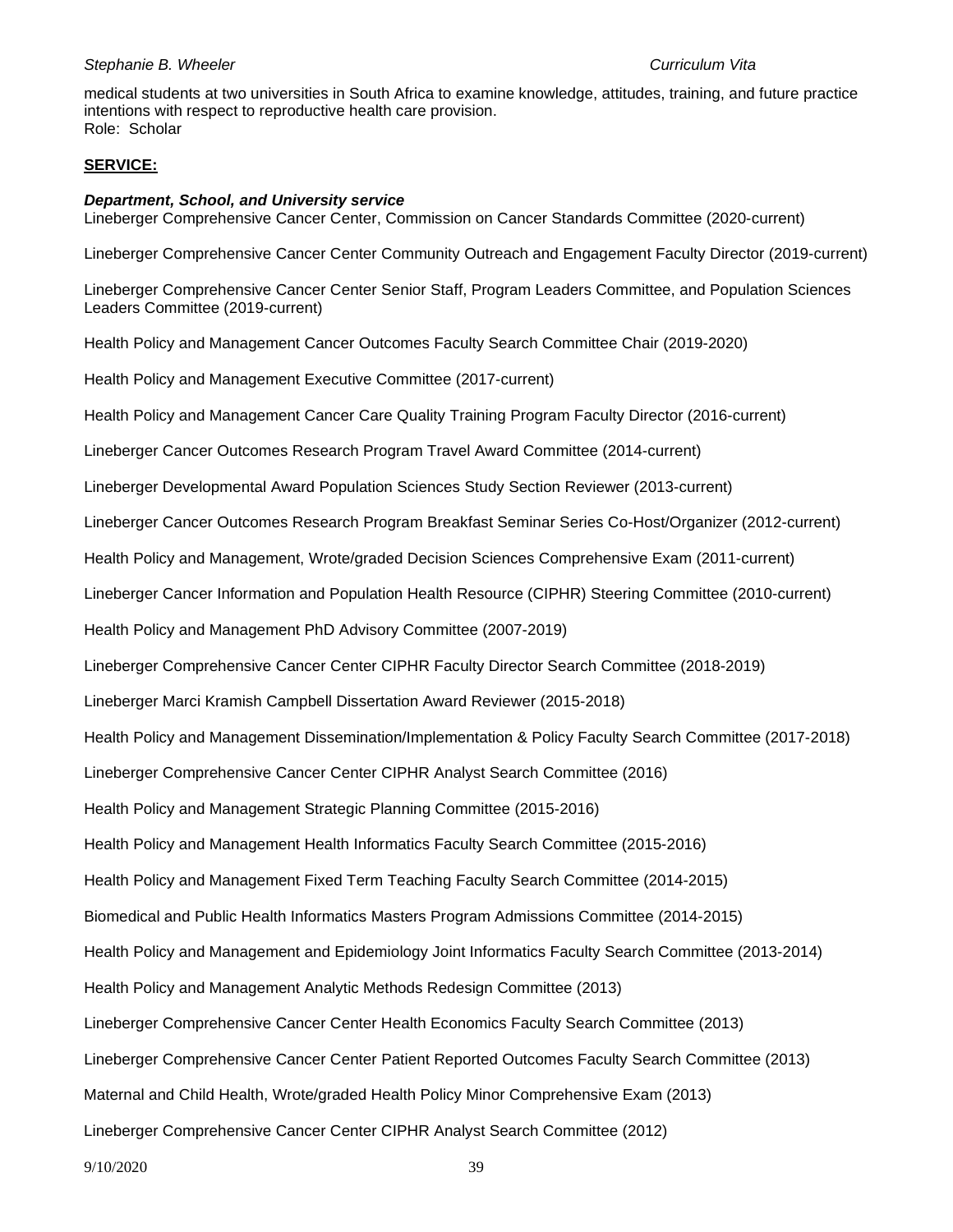Health Policy and Management Diversity and Inclusion Committee (2010-2013)

### *Professional service*

National Cancer Institute, Working Group on the Future of Cancer Health Economics Research (2020-current)

AcademyHealth, Dissemination and Implementation Science Conference, Abstract Reviewer (2020-current)

American Cancer Society, Chair of the Health Policy and Health Services Research Review Committee (2020 current)

National Cancer Institute, Board of Scientific Advisors Prevention Working Group Member (2019-2020)

AcademyHealth, Methods and Data Council Member (2019-current)

National Cancer Institute, Division of Cancer Control and Population Sciences, Implementation Science Consortium National Steering Committee (2019-current)

American Cancer Society, Vice Chair of the Health Policy and Health Services Research Review Committee (2019-current)

American Society for Clinical Oncology, Quality Care Symposium Planning Committee (2018-current)

Alliance for Clinical Trials in Oncology Network Dissemination and Implementation Science Committee Member (2018-current)

North Carolina Colorectal Cancer Roundtable Steering Committee Member (2017-current)

American Cancer Society Study Section Reviewer, Standing Member of the Health Policy and Health Services Research Review Committee (CPHPS) (2017-current)

GMaP Region 1 South Annual Cancer Disparities Symposium Co-Organizer/Co-Host (2016-current)

Alliance for Clinical Trials in Oncology Network Cancer Care Delivery Research Committee Member (2015 current)

Alliance for Clinical Trials in Oncology Network Cancer Disparities Committee Member (2014-current)

Invited Reviewer (2010-current): *JAMA, Journal of Clinical Oncology, HSR, Cancer*, *Medical Care*, *American Journal of Public Health, Journal of Oncology Practice*, *American Journal of Preventive Medicine, Preventive Medicine, Journal of the National Comprehensive Cancer Network, Journal of the National Cancer Institute, Journal of Adolescent Health, Cancer Causes and Control, Breast Cancer Research and Treatment, Women's Health Issues, Journal of Women's Health, BMC Health Services Research, eGEMS, Health Policy and Planning, PLOS One, World Medical and Health Policy, Breast Cancer Targets and Therapy, BMC Cancer*

AcademyHealth Annual Research Meeting (ARM) Methods Theme Co-Chair (2017-2018; 2020)

American Association for Cancer Research (AACR) Annual Meeting Scientific Program Committee (2016-2017)

NIH Study Section Reviewer, ad hoc, Health Services Organization and Delivery (HSOD) (2016)

AcademyHealth, Annual Research Meeting ARM Patient Centered Outcomes Research Abstract Reviewer (2014)

American Public Health Association (APHA), Epidemiology Abstract Reviewer (2008-2013)

Society for Medical Decision Making, Abstract Reviewer (2010-2012)

### *Faculty engagement*

Chapel Hill Cooperative Preschool, Volunteer (2016-2020)

9/10/2020 40